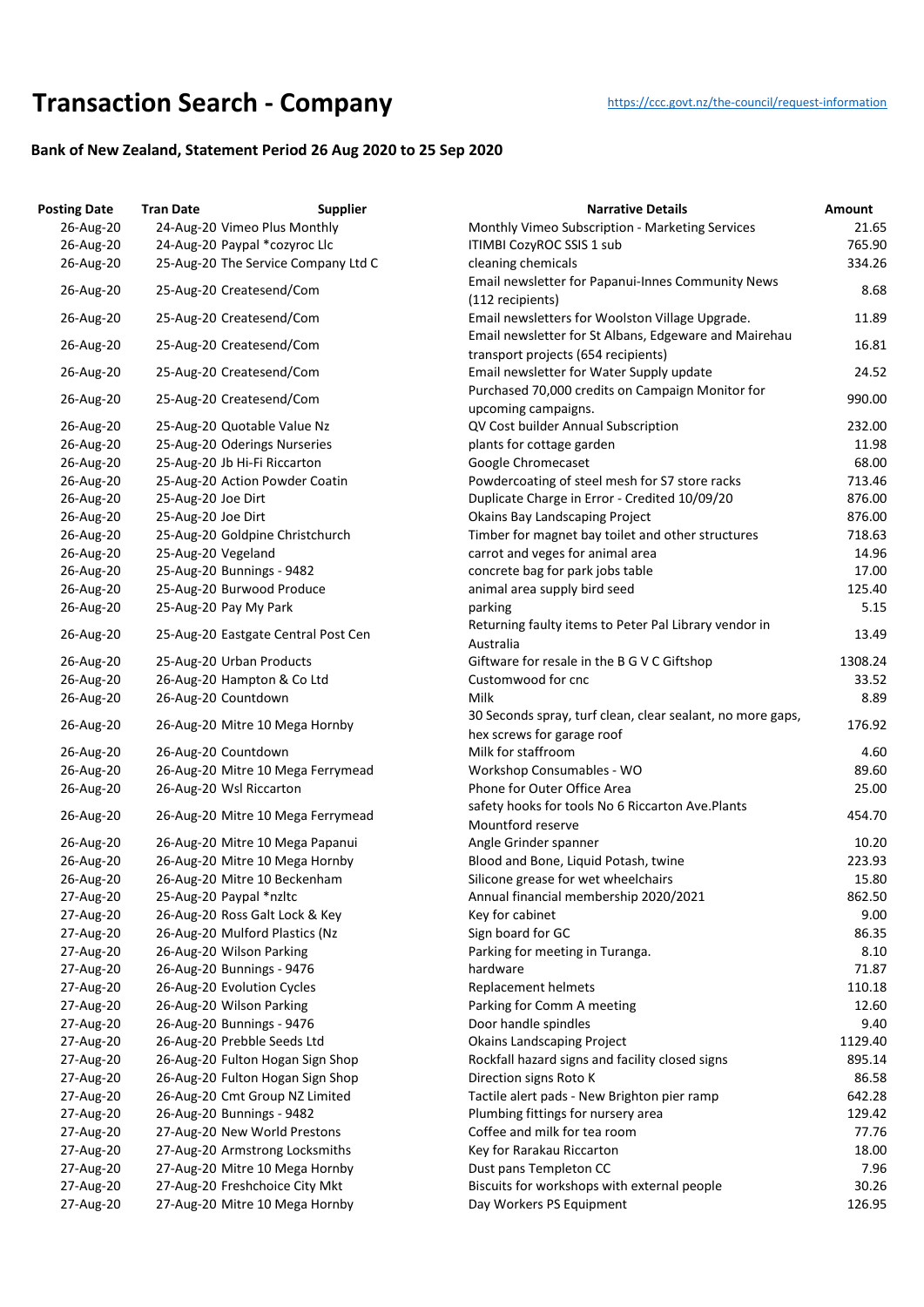| <b>Posting Date</b> | <b>Tran Date</b>                  | <b>Supplier</b> | <b>Narrative Details</b>                                                                                | Amount    |
|---------------------|-----------------------------------|-----------------|---------------------------------------------------------------------------------------------------------|-----------|
| 27-Aug-20           | 27-Aug-20 Countdown               |                 | Milk for staff room                                                                                     | 11.34     |
| 27-Aug-20           | 27-Aug-20 Ccc Parking             |                 | parking - civic for meeting                                                                             | 6.70      |
| 27-Aug-20           | 27-Aug-20 Nzrc Online Shop        |                 | <b>Online First Aid Revalidation</b>                                                                    | 130.00    |
| 27-Aug-20           | 27-Aug-20 Chch City Council Civic |                 | Parking coupon booklets for staff use 1x 60min 1x 30min                                                 | 46.50     |
| 28-Aug-20           | 17-Aug-20 Mighty Gripper Co Ltd   |                 | <b>Banks Peninsula Sampling Tool</b>                                                                    | 250.00    |
| 28-Aug-20           | 24-Aug-20 Officemax               |                 | Printers for training room and RT vehicle                                                               | 350.70    |
| 28-Aug-20           | 26-Aug-20 Createsend/Com          |                 | Email newsletters for Lancaster Park redevelopment<br>update (216 recipients)                           | 10.24     |
| 28-Aug-20           | 26-Aug-20 Project Mgmt Institute  |                 | Project Management Institute (PMI) Membership                                                           | 311.08    |
| 28-Aug-20           | 26-Aug-20 Paypal *cozyroc Llc     |                 | <b>ITIMBI Cozyroc SSIS</b>                                                                              | 766.00    |
| 28-Aug-20           | 27-Aug-20 Bunnings - 9482         |                 | <b>TAPS HOSES REEL</b>                                                                                  | 350.65    |
| 28-Aug-20           | 27-Aug-20 Without A Hitch         |                 | <b>BBQ STAINLESS OUTDOOR TABLE</b>                                                                      | 596.90    |
| 28-Aug-20           | 27-Aug-20 Wilson Parking          |                 | Wilson Parking - Meeting Civic                                                                          | 6.60      |
| 28-Aug-20           | 27-Aug-20 Wilson Parking          |                 | <b>Wilson Parking - Meeting Civic</b>                                                                   | 12.60     |
| 28-Aug-20           | 27-Aug-20 Magnets NZ Ltd          |                 | Magnets for Exhibition Design wall                                                                      | 120.75    |
| 28-Aug-20           | 27-Aug-20 Konnect Riccarton       |                 | Hinges for cabinet at Jellie GFit                                                                       | 75.98     |
| 28-Aug-20           | 27-Aug-20 Wilson Parking          |                 | Parking for meeting in Turanga.                                                                         | 6.60      |
| 28-Aug-20           | 27-Aug-20 Mitre 10 Mega Papanui   |                 | painting equipment                                                                                      | 25.12     |
| 28-Aug-20           | 27-Aug-20 Bunnings - 9476         |                 | hardware                                                                                                | 30.96     |
| 28-Aug-20           | 27-Aug-20 Australasian Registrar  |                 | ARC subscription                                                                                        | 66.46     |
| 28-Aug-20           | 27-Aug-20 Northwood Post Shop     |                 | <b>Tracked parcel Auckland</b>                                                                          | 1.00      |
| 28-Aug-20           | 27-Aug-20 Irrigation Warehouse    |                 | 4mm Pot Irrigation Stakes                                                                               | 45.00     |
| 28-Aug-20           | 27-Aug-20 Avonside Wainoni Vet    |                 | Consult for injured impounded dog                                                                       | 135.60    |
| 28-Aug-20           | 27-Aug-20 Stitch In Time          |                 | Jacket repair                                                                                           | 55.00     |
| 28-Aug-20           | 27-Aug-20 Moorhouse Godfreys      |                 | vacume cleaner swivel head                                                                              | 59.95     |
| 28-Aug-20           | 27-Aug-20 Mitre 10 Mega Ferrymead |                 | pea straw for emergency lamb care - temp care until<br>farmer collects lamb or it gets taken to the SPC | 24.00     |
| 28-Aug-20           | 27-Aug-20 Ccc Parking             |                 | parking for civic meeting<br>Service and repair of water blaster used for summer pool                   | 6.70      |
| 28-Aug-20           | 27-Aug-20 Ian Coombes Ltd         |                 | cleanup                                                                                                 | 809.66    |
| 28-Aug-20           | 27-Aug-20 Ecodrop Metro           |                 | dumping rubbish                                                                                         | 51.75     |
| 28-Aug-20           | 28-Aug-20 Resene Tower Junction34 |                 | paint for fitness studio                                                                                | 57.30     |
| 28-Aug-20           | 28-Aug-20 Rubber Stamps           |                 | Customer Services Unit use this company to purchase                                                     | 47.00     |
|                     |                                   |                 | rubber stamps to process rebate forms                                                                   |           |
| 28-Aug-20           | 28-Aug-20 Visionx-Wileyx Nz       |                 | Safety glasses                                                                                          | 394.18    |
| 28-Aug-20           | 28-Aug-20 Ccc Parking             |                 | parking for civic meeting                                                                               | 3.60      |
| 28-Aug-20           | 28-Aug-20 Mitre 10 Mega Ferrymead |                 | slicker pads and rope - chem lab                                                                        | 45.87     |
| 31-Aug-20           | 27-Aug-20 Fulcrumapp.Com          |                 | <b>Fulcrum Subscription August 2020</b>                                                                 | 235.55    |
| 31-Aug-20           | 27-Aug-20 Paypal *conservatio     |                 | Supplies for conservation lab                                                                           | 306.60    |
| 31-Aug-20           | 27-Aug-20 Paypal *dunkleytrad     |                 | <b>Cutting Sticks for Saber guillotine</b>                                                              | 410.55    |
| 31-Aug-20           | 27-Aug-20 Onesignal Pushno        |                 | <b>ITDPCX OneSignal Push Notification mthly</b>                                                         | 76.71     |
| 31-Aug-20           | 27-Aug-20 Adobe Stock             |                 | Subscription fee for adobe stock licence                                                                | 46.33     |
| 31-Aug-20           | 27-Aug-20 Sp * Lightburn Softwar  |                 | Annual software license for laser cutter at Turanga                                                     | 46.49     |
| 31-Aug-20           | 28-Aug-20 Wilson Parking          |                 | Wilson Parking - Meeting Civic                                                                          | 14.60     |
| 31-Aug-20           | 28-Aug-20 Caltex Hornby           |                 | Milk for Hornby staff kitchen                                                                           | 9.70      |
| 31-Aug-20           | 28-Aug-20 Wilson Parking          |                 | <b>Wilson Parking</b>                                                                                   | 10.60     |
| 31-Aug-20           | 28-Aug-20 Mulford Plastics (Nz    |                 | Polycarbonate for mezzanine at Wigram gym                                                               | 785.22    |
| 31-Aug-20           | 28-Aug-20 Createsend/Com          |                 | Email newsletters for Otakaro Avon River Corridor.                                                      | 8.34      |
| 31-Aug-20           | 28-Aug-20 Fat Eddies              |                 | <b>Staff Leaving Function - Catering</b>                                                                | 81.00     |
| 31-Aug-20           | 28-Aug-20 Bunnings - 9476         |                 | 3 X 4L Methylated Spirits, 19mm End Plugs                                                               | 59.46     |
| 31-Aug-20           | 28-Aug-20 Bunnings - 9482         |                 | IL water based paint clean up                                                                           | 3.98      |
| 31-Aug-20           | 28-Aug-20 Mitre 10 Mega Ferrymead |                 | graffiti remover                                                                                        | 66.94     |
| 31-Aug-20           | 28-Aug-20 Nz Safety Blackwoods    |                 | PPE gear                                                                                                | 102.90    |
| 31-Aug-20           | 28-Aug-20 Nz Safety Blackwoods    |                 | Credit Voucher Nz Safety Blackwoods for PPE                                                             | $-235.75$ |
| 31-Aug-20           | 28-Aug-20 Nz Planning             |                 | NZPI Intermediate Subscription                                                                          | 450.00    |
| 31-Aug-20           | 28-Aug-20 Bunnings - 9476         |                 | Gloves for volunteer planting required due to COVD<br>restrictions                                      | 164.87    |
| 31-Aug-20           | 28-Aug-20 Pearsons 2018 Limited   |                 | stones for planters by poolside - prevent slipping hazard                                               | 14.00     |
| 31-Aug-20           | 28-Aug-20 The Warehouse 123       |                 | towels for sale                                                                                         | 124.00    |

| ting Date | Tran Date | Supplier                          | Narrative Details                                                                            | Amount    |
|-----------|-----------|-----------------------------------|----------------------------------------------------------------------------------------------|-----------|
| 27-Aug-20 |           | 27-Aug-20 Countdown               | Milk for staff room                                                                          | 11.34     |
| 27-Aug-20 |           | 27-Aug-20 Ccc Parking             | parking - civic for meeting                                                                  | 6.70      |
| 27-Aug-20 |           | 27-Aug-20 Nzrc Online Shop        | <b>Online First Aid Revalidation</b>                                                         | 130.00    |
| 27-Aug-20 |           | 27-Aug-20 Chch City Council Civic | Parking coupon booklets for staff use 1x 60min 1x 30min                                      | 46.50     |
| 28-Aug-20 |           | 17-Aug-20 Mighty Gripper Co Ltd   | <b>Banks Peninsula Sampling Tool</b>                                                         | 250.00    |
| 28-Aug-20 |           | 24-Aug-20 Officemax               | Printers for training room and RT vehicle                                                    | 350.70    |
| 28-Aug-20 |           | 26-Aug-20 Createsend/Com          | Email newsletters for Lancaster Park redevelopment<br>update (216 recipients)                | 10.24     |
| 28-Aug-20 |           | 26-Aug-20 Project Mgmt Institute  | Project Management Institute (PMI) Membership                                                | 311.08    |
| 28-Aug-20 |           | 26-Aug-20 Paypal *cozyroc Llc     | <b>ITIMBI Cozyroc SSIS</b>                                                                   | 766.00    |
| 28-Aug-20 |           | 27-Aug-20 Bunnings - 9482         | <b>TAPS HOSES REEL</b>                                                                       | 350.65    |
| 28-Aug-20 |           | 27-Aug-20 Without A Hitch         | <b>BBQ STAINLESS OUTDOOR TABLE</b>                                                           | 596.90    |
| 28-Aug-20 |           | 27-Aug-20 Wilson Parking          | Wilson Parking - Meeting Civic                                                               | 6.60      |
| 28-Aug-20 |           | 27-Aug-20 Wilson Parking          | <b>Wilson Parking - Meeting Civic</b>                                                        | 12.60     |
| 28-Aug-20 |           | 27-Aug-20 Magnets NZ Ltd          | Magnets for Exhibition Design wall                                                           | 120.75    |
| 28-Aug-20 |           | 27-Aug-20 Konnect Riccarton       | Hinges for cabinet at Jellie GFit                                                            | 75.98     |
| 28-Aug-20 |           | 27-Aug-20 Wilson Parking          | Parking for meeting in Turanga.                                                              | 6.60      |
| 28-Aug-20 |           | 27-Aug-20 Mitre 10 Mega Papanui   | painting equipment                                                                           | 25.12     |
| 28-Aug-20 |           | 27-Aug-20 Bunnings - 9476         | hardware                                                                                     | 30.96     |
| 28-Aug-20 |           | 27-Aug-20 Australasian Registrar  | ARC subscription                                                                             | 66.46     |
| 28-Aug-20 |           | 27-Aug-20 Northwood Post Shop     | <b>Tracked parcel Auckland</b>                                                               | 1.00      |
| 28-Aug-20 |           | 27-Aug-20 Irrigation Warehouse    | 4mm Pot Irrigation Stakes                                                                    | 45.00     |
| 28-Aug-20 |           | 27-Aug-20 Avonside Wainoni Vet    | Consult for injured impounded dog                                                            | 135.60    |
| 28-Aug-20 |           | 27-Aug-20 Stitch In Time          | Jacket repair                                                                                | 55.00     |
| 28-Aug-20 |           | 27-Aug-20 Moorhouse Godfreys      | vacume cleaner swivel head                                                                   | 59.95     |
| 28-Aug-20 |           | 27-Aug-20 Mitre 10 Mega Ferrymead | pea straw for emergency lamb care - temp care until                                          | 24.00     |
| 28-Aug-20 |           | 27-Aug-20 Ccc Parking             | farmer collects lamb or it gets taken to the SPC<br>parking for civic meeting                | 6.70      |
| 28-Aug-20 |           | 27-Aug-20 Ian Coombes Ltd         | Service and repair of water blaster used for summer pool                                     | 809.66    |
|           |           |                                   | cleanup                                                                                      |           |
| 28-Aug-20 |           | 27-Aug-20 Ecodrop Metro           | dumping rubbish                                                                              | 51.75     |
| 28-Aug-20 |           | 28-Aug-20 Resene Tower Junction34 | paint for fitness studio                                                                     | 57.30     |
| 28-Aug-20 |           | 28-Aug-20 Rubber Stamps           | Customer Services Unit use this company to purchase<br>rubber stamps to process rebate forms | 47.00     |
| 28-Aug-20 |           | 28-Aug-20 Visionx-Wileyx Nz       | Safety glasses                                                                               | 394.18    |
| 28-Aug-20 |           | 28-Aug-20 Ccc Parking             | parking for civic meeting                                                                    | 3.60      |
| 28-Aug-20 |           | 28-Aug-20 Mitre 10 Mega Ferrymead | slicker pads and rope - chem lab                                                             | 45.87     |
| 31-Aug-20 |           | 27-Aug-20 Fulcrumapp.Com          | <b>Fulcrum Subscription August 2020</b>                                                      | 235.55    |
| 31-Aug-20 |           | 27-Aug-20 Paypal *conservatio     | Supplies for conservation lab                                                                | 306.60    |
| 31-Aug-20 |           | 27-Aug-20 Paypal *dunkleytrad     | <b>Cutting Sticks for Saber guillotine</b>                                                   | 410.55    |
| 31-Aug-20 |           | 27-Aug-20 Onesignal Pushno        | <b>ITDPCX OneSignal Push Notification mthly</b>                                              | 76.71     |
| 31-Aug-20 |           | 27-Aug-20 Adobe Stock             | Subscription fee for adobe stock licence                                                     | 46.33     |
| 31-Aug-20 |           | 27-Aug-20 Sp * Lightburn Softwar  | Annual software license for laser cutter at Turanga                                          | 46.49     |
| 31-Aug-20 |           | 28-Aug-20 Wilson Parking          | Wilson Parking - Meeting Civic                                                               | 14.60     |
| 31-Aug-20 |           | 28-Aug-20 Caltex Hornby           | Milk for Hornby staff kitchen                                                                | 9.70      |
| 31-Aug-20 |           | 28-Aug-20 Wilson Parking          | <b>Wilson Parking</b>                                                                        | 10.60     |
| 31-Aug-20 |           | 28-Aug-20 Mulford Plastics (Nz    | Polycarbonate for mezzanine at Wigram gym                                                    | 785.22    |
| 31-Aug-20 |           | 28-Aug-20 Createsend/Com          | Email newsletters for Otakaro Avon River Corridor.                                           | 8.34      |
| 31-Aug-20 |           | 28-Aug-20 Fat Eddies              | <b>Staff Leaving Function - Catering</b>                                                     | 81.00     |
| 31-Aug-20 |           | 28-Aug-20 Bunnings - 9476         | 3 X 4L Methylated Spirits, 19mm End Plugs                                                    | 59.46     |
| 31-Aug-20 |           | 28-Aug-20 Bunnings - 9482         | IL water based paint clean up                                                                | 3.98      |
| 31-Aug-20 |           | 28-Aug-20 Mitre 10 Mega Ferrymead | graffiti remover                                                                             | 66.94     |
| 31-Aug-20 |           | 28-Aug-20 Nz Safety Blackwoods    | PPE gear                                                                                     | 102.90    |
| 31-Aug-20 |           | 28-Aug-20 Nz Safety Blackwoods    | Credit Voucher Nz Safety Blackwoods for PPE                                                  | $-235.75$ |
| 31-Aug-20 |           | 28-Aug-20 Nz Planning             | NZPI Intermediate Subscription                                                               | 450.00    |
|           |           |                                   | Gloves for volunteer planting required due to COVD                                           |           |
| 31-Aug-20 |           | 28-Aug-20 Bunnings - 9476         | restrictions                                                                                 | 164.87    |
| 31-Aug-20 |           | 28-Aug-20 Pearsons 2018 Limited   | stones for planters by poolside - prevent slipping hazard                                    | 14.00     |
| 31-Aug-20 |           | 28-Aug-20 The Warehouse 123       | towels for sale                                                                              | 124.00    |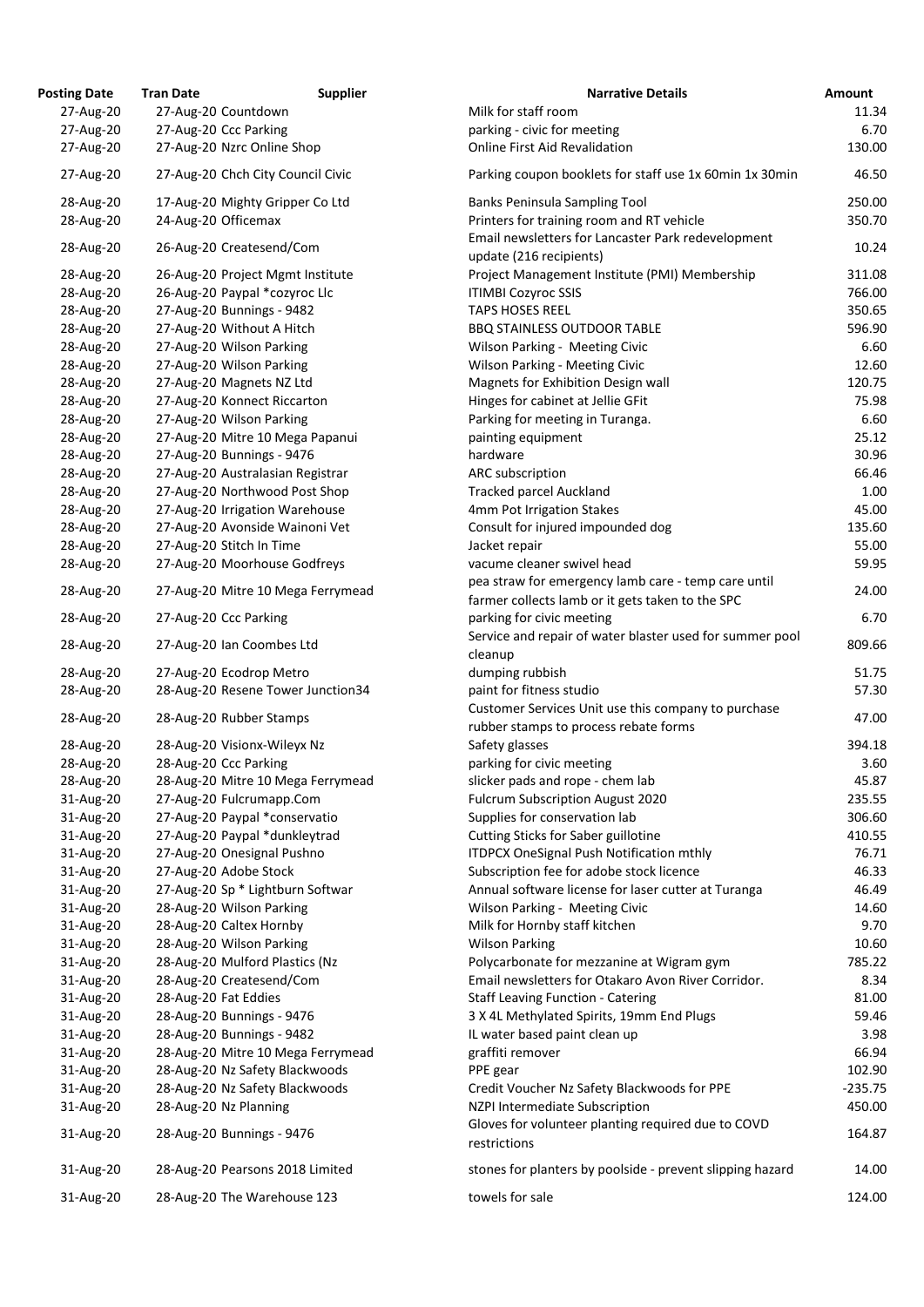| <b>Posting Date</b> | <b>Tran Date</b>                | <b>Supplier</b>                     | <b>Narrative Details</b>                                                                              | <b>Amount</b> |
|---------------------|---------------------------------|-------------------------------------|-------------------------------------------------------------------------------------------------------|---------------|
| 31-Aug-20           | 28-Aug-20 The Warehouse Online  |                                     | baskets, coat hooks for poolside& arm bands for resale                                                | 180.00        |
| 31-Aug-20           | 28-Aug-20 Officevibe            |                                     | IT Mgt Officevibe mthly sub                                                                           | 1138.00       |
| 31-Aug-20           | 28-Aug-20 Wilson Parking        |                                     | car parking in town to get recall boxes                                                               | 5.60          |
| 31-Aug-20           | 28-Aug-20 Bunnings - 9482       |                                     | Cement for seat install                                                                               | 34.00         |
| 31-Aug-20           | 28-Aug-20 Nz Safety Blackwoods  |                                     | Parks Cadet 6 X Hi-Vis Safety Vests                                                                   | 62.10         |
|                     |                                 |                                     |                                                                                                       |               |
| 31-Aug-20           | 28-Aug-20 Ross Galt Lock & Key  |                                     | Parks keys copies                                                                                     | 180.00        |
| 31-Aug-20           |                                 | 28-Aug-20 The Service Company Ltd C | Port-A-loo Toilet sanitiser and COVID wipes and hand<br>sanitiser.                                    | 366.97        |
| 31-Aug-20           | 28-Aug-20 Nzrc Online Shop      |                                     | Red Cross Training for Linwood Staff                                                                  | 130.00        |
| 31-Aug-20           | 28-Aug-20 Countdown             |                                     | Pressy Cards for Volunteers for Pasifika STEAM                                                        | 559.50        |
| 31-Aug-20           | 28-Aug-20 Hoo*hootsuite Inc     |                                     | Monthly social media scheduling software                                                              | 117.34        |
| 31-Aug-20           | 28-Aug-20 Nzrc Online Shop      |                                     | First aid revalidation                                                                                | 130.00        |
| 31-Aug-20           |                                 | 29-Aug-20 Bunnings - 9532 Chch Arpt | Replacement Fire Extinguishers for Okains Bay                                                         | 282.23        |
| 31-Aug-20           | 29-Aug-20 De Spa Chocolatier    |                                     | Chocolate for Pasifika STEAM programme                                                                | 37.00         |
|                     |                                 |                                     | Strike cleaning wipes purchased for cleaning Library I.T                                              |               |
| 31-Aug-20           | 30-Aug-20 Countdown             |                                     | equipment for the network.                                                                            | 48.50         |
| 31-Aug-20           | 30-Aug-20 Kmart Online          |                                     | Small containers to hold not fiction dvds in the library                                              | 40.00         |
| 31-Aug-20           | 31-Aug-20 Hampton & Co Ltd      |                                     | Ply for mezzanine at Wigram                                                                           | 527.79        |
| 31-Aug-20           | 31-Aug-20 Pak N Save Northlands |                                     | PAK N Save monthly account for July 2020 - Graham<br>Condon - Swim Nappies for resale and other items | 382.13        |
| 31-Aug-20           | 31-Aug-20 Wsl Eastgate          |                                     | Picture frame holding                                                                                 | 12.00         |
| 31-Aug-20           | 31-Aug-20 Central Innovation    |                                     | <b>ITDPLOB ArchiCAD mthly sub</b>                                                                     | 379.50        |
| 31-Aug-20           | 31-Aug-20 Xcm Group Limited     |                                     | <b>Trousers</b>                                                                                       | 54.51         |
| 31-Aug-20           | 31-Aug-20 Mitre 10 Beckenham    |                                     | R clips, turnbuckles and crimp sleeves for roll rack<br>modification.                                 | 76.06         |
| $1-Sep-20$          | 31-Aug-20 Wilson Parking        |                                     | <b>Wilson Parking - Civic Meeting</b>                                                                 | 12.60         |
| $1-Sep-20$          | 31-Aug-20 Algim                 |                                     | Registration fee for ALGIM WEBINAR: Privacy Act 2020 -<br>what does it mean for local government?     | 143.75        |
| $1-Sep-20$          | 31-Aug-20 Chester Electrics 20  |                                     | Sanding pad for sanding                                                                               | 28.76         |
| $1-Sep-20$          | 31-Aug-20 Paknsave Moorhouse    |                                     | Consumables for Pasifika STEAM programme                                                              | 8.97          |
| $1-Sep-20$          | 31-Aug-20 Story Blocksaudio     |                                     | Annual Subscription to the Audio Membership Library                                                   | 230.38        |
| $1-Sep-20$          | 31-Aug-20 The Warehouse 175     |                                     | <b>Cups for Pasifika STEM drinks</b>                                                                  | 24.00         |
| $1-Sep-20$          | 31-Aug-20 Repco                 |                                     | Two stoke oil for park.                                                                               | 15.49         |
| $1-Sep-20$          |                                 | 31-Aug-20 Mainland Tanks & Drums    | water tanks for travis plants                                                                         | 130.00        |
| $1-Sep-20$          | 31-Aug-20 Bunnings - 9482       |                                     | Big belly bin liners                                                                                  | 59.60         |
|                     |                                 |                                     |                                                                                                       |               |
| $1-Sep-20$          | 31-Aug-20 Ross Galt Lock & Key  |                                     | Replacement padlock for Fendalton Library car park gate                                               | 110.00        |
| $1-Sep-20$          | 31-Aug-20 Aliexpress.Com        |                                     | 200 x Orange Hi-vis slap bands for cycle safety<br>promotions                                         | 109.53        |
| $1-Sep-20$          |                                 | 31-Aug-20 Specialist Wheels And Cas | Castors for crates in S7 for access to wall racks.                                                    | 407.24        |
| $1-Sep-20$          | 31-Aug-20 French Bakery Limited |                                     | French Bakery - Catering for Strengthening Communities<br>Strategy Refresh 1 September 2020.          | 52.80         |
| $1-Sep-20$          | 1-Sep-20 Countdown              |                                     | Disposal cups for staff room                                                                          | 18.00         |
| $1-Sep-20$          |                                 | 1-Sep-20 Divine Cakes & Dessert     | Cake for Retirement afternoon Tea - 44 years service on<br>02 September 2020                          | 105.00        |
| $1-Sep-20$          | 1-Sep-20 Hydraquip              |                                     | parts for floor cleaner                                                                               | 42.90         |
| $1-Sep-20$          | 1-Sep-20 Auckland District Law  |                                     | Dispute Resolution Trends and Insights webinar                                                        | 166.75        |
| $1-Sep-20$          | 1-Sep-20 Shirley Service Centre |                                     | Parking vouchers                                                                                      | 55.50         |
| $1-Sep-20$          |                                 | 1-Sep-20 Resene Lichfield St 031    | Test pot colors for Parks Toilet paint scheme review.                                                 | 31.10         |
| $1-Sep-20$          | 1-Sep-20 Pak N Save Riccarton   |                                     | Riccarton Tea/Coffee/Milk                                                                             | 4.50          |
| $1-Sep-20$          | 1-Sep-20 Animates Papanui       |                                     | Bird supplies - nesting boxes                                                                         | 137.09        |
| $1-Sep-20$          |                                 | 1-Sep-20 Animates Tower Junction    | bird feeders Woodham aviary                                                                           | 193.52        |
| $1-Sep-20$          |                                 | 1-Sep-20 Ccc Art Gallery Car Prk    | Parking for meetings at Civic                                                                         | 6.00          |
|                     |                                 |                                     |                                                                                                       |               |
| $1-Sep-20$          | 1-Sep-20 The Warehouse 178      |                                     | Disposable cups for Akaroa                                                                            | 12.00         |
| $1-Sep-20$          | 1-Sep-20 Gubba                  |                                     | 10 pac copper plant labels for heritage rose garden                                                   | 70.75         |
| $1-Sep-20$          | 1-Sep-20 Mitre 10 Beckenham     |                                     | Port-a-loo sanitiser and hooks for office AED                                                         | 94.97         |
| $1-Sep-20$          |                                 | 1-Sep-20 Addressfinder By Ablet     | Monthly sub to Address Finder (For Online Registration).                                              | 149.50        |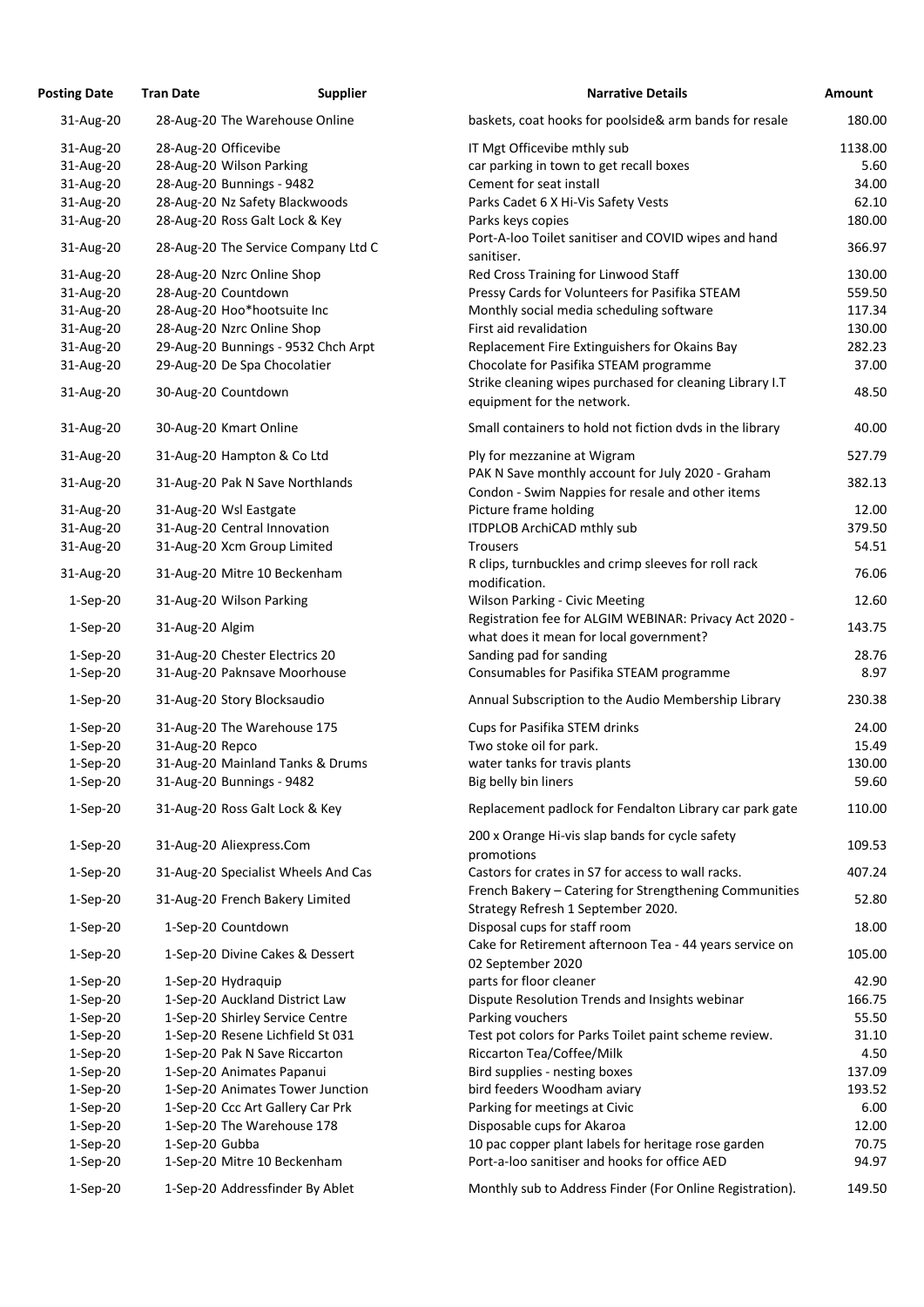| <b>osting Date</b> | <b>Tran Date</b>     | <b>Supplier</b>                    | <b>Narrative Details</b>                                                                                  |
|--------------------|----------------------|------------------------------------|-----------------------------------------------------------------------------------------------------------|
| $2-Sep-20$         | 30-Aug-20 Goformz    |                                    | <b>ITDPLOB GoFormz mthly sub Health Lic</b>                                                               |
| $2-Sep-20$         |                      | 30-Aug-20 Runscope.Com             | <b>ITDPEco mthly sub</b>                                                                                  |
| $2-Sep-20$         |                      | 31-Aug-20 Facebk *kg9rpv6dr2       | Facebook Campaign for Event: Go Live! Festival 5,334<br>Impressions                                       |
| $2-Sep-20$         |                      | 31-Aug-20 Facebk *83pn3unt62       | Email newsletters for the campaigns above.                                                                |
| $2-Sep-20$         |                      | 31-Aug-20 Facebk *zf488wnsp2       | Travel information posted on facebook                                                                     |
| $2-Sep-20$         |                      | 31-Aug-20 Ab* Abebooks Gmbgve      | Library book                                                                                              |
| $2-Sep-20$         |                      | 1-Sep-20 Wilson Parking            | Wilson Parking - Meeting Civic                                                                            |
| $2-Sep-20$         |                      | 1-Sep-20 Bunnings - 9476           | cordless angle grinder and blade                                                                          |
|                    |                      |                                    |                                                                                                           |
| $2-Sep-20$         |                      | 1-Sep-20 Whitcoulls Sth City 95    | Black paper for Māori Motif Lesson - Term 3 2020                                                          |
| $2-Sep-20$         |                      | 1-Sep-20 Bunnings - 9476           | Sand belts paraffin oil                                                                                   |
| $2-Sep-20$         |                      | 1-Sep-20 Noble-Adams Machinery     | solo sprayer hook                                                                                         |
| $2-Sep-20$         |                      | 1-Sep-20 Terra Lana                | Terra mulch reinforced 750gsm 2.1mx30m, Little Hagl<br>planting.6 " PEGS X500, Extending plant area       |
| $2-Sep-20$         |                      | 1-Sep-20 Paknsave Moorhouse        | Food for leaving function staff member 4 years                                                            |
| $2-Sep-20$         |                      | 1-Sep-20 Kmart - Riccarton         | <b>Clocks for Rarakau</b>                                                                                 |
| $2-Sep-20$         |                      | 1-Sep-20 Saecowilson - Christch    | In House Maintenance - WO                                                                                 |
|                    |                      |                                    |                                                                                                           |
| $2-Sep-20$         |                      | 1-Sep-20 George Henry & Co Ltd     | disk grinder and diamond cutter blade for workshop                                                        |
|                    |                      |                                    | support                                                                                                   |
| $2-Sep-20$         | 1-Sep-20 Safet       |                                    | boots for micro staff                                                                                     |
| $2-Sep-20$         |                      | 1-Sep-20 Bunnings - 9476           | hoses & connections Woodham aviary                                                                        |
| $2-Sep-20$         |                      | 1-Sep-20 Bunnings - 9532 Chch Arpt | Screws and glue                                                                                           |
| $2-Sep-20$         | 1-Sep-20 Repco       |                                    | Trailer globes and lens cover                                                                             |
| $2-Sep-20$         |                      | 1-Sep-20 Fulton Hogan Sign Shop    | Road signs - Roto K                                                                                       |
| $2-Sep-20$         |                      | 1-Sep-20 Supply Services Ltd       | Ferrymead Pontoon hole cover plate                                                                        |
| $2-Sep-20$         |                      | 1-Sep-20 Kings Seeds (Nz) Limited  | Wildflower seeds                                                                                          |
| $2-Sep-20$         |                      | 1-Sep-20 Mitre 10 Mega Hornby      | Pruning saw, soaker hose, primula denticulate x 5                                                         |
| $2-Sep-20$         |                      | 1-Sep-20 Bunnings - 9476           | Garden posts, Stake's, twinw                                                                              |
| $2-Sep-20$         |                      | 1-Sep-20 Bunnings - 9482           | Steam room grout and squeegee                                                                             |
|                    |                      |                                    | 12x USB wall chargers for spares for iPhone and iPads                                                     |
| $2-Sep-20$         |                      | 1-Sep-20 Pb Tech Online 09 5269200 | Samsungs                                                                                                  |
|                    |                      |                                    |                                                                                                           |
| $2-Sep-20$         |                      | 1-Sep-20 Pb Tech Online 09 5269200 | Replacement wireless mouse.                                                                               |
| $2-Sep-20$         |                      | 1-Sep-20 Pb Tech Online 09 5269200 | 2 x 5m HDMI cables. ! x cable for stores + 1 x cable to<br>replace cable damaged by public at South Lib * |
| $2-Sep-20$         |                      | 1-Sep-20 Bunnings - 9476           | Aluminum Angle for front counter perspex barriers                                                         |
| $2-Sep-20$         |                      | 1-Sep-20 Wilson Parking            | Car parking in town attending interviews                                                                  |
| $2-Sep-20$         |                      | 2-Sep-20 Resene - Northwood 032    | STAIN FENCES CHAIRS BOLLARDS                                                                              |
| $2-Sep-20$         |                      | 2-Sep-20 Pak N Save Hornby         | Plant food purchased for pot plants. Milk purchased fo<br>staff kitchen.                                  |
| $2-Sep-20$         |                      | 2-Sep-20 Leedsafe Limited          | shoe protective covers for site visits - approved on 11<br>September 2020                                 |
| $2-Sep-20$         |                      | 2-Sep-20 Armstrong Locksmiths      | Riccarton Centre Lockbox install                                                                          |
| $2-Sep-20$         |                      | 2-Sep-20 The Chain Man Ltd         | New chain, Grab hook winging, For park use.                                                               |
| $2-Sep-20$         |                      | 2-Sep-20 Mitre 10 Mega Ferrymead   | <b>Boot Laces - Pliers Asset Tags</b>                                                                     |
| $2-Sep-20$         |                      | 2-Sep-20 Original Foods Cafe       | Food for leaving function - staff member - 4 years                                                        |
| $2-Sep-20$         |                      | 2-Sep-20 Caltex Redwood            | milk for Redwood staffroom                                                                                |
| $2-Sep-20$         |                      | 2-Sep-20 Countdown                 | Fly Spray                                                                                                 |
|                    |                      |                                    |                                                                                                           |
| $2-Sep-20$         |                      | 2-Sep-20 Mitre 10 Mega Hornby      | NPW Tools for fencing work.                                                                               |
| $3-Sep-20$         | 31-Aug-20 Aliexpress |                                    | 300 x yellow hi-vis slap bands for cycle safety promoti                                                   |
| $3-Sep-20$         |                      | 1-Sep-20 Countdown Online          | Catering for retirement function in Akaroa which was<br>permitted as per Council policy.                  |
| $3-Sep-20$         |                      | 1-Sep-20 Fulcrumapp.Com            | Supply of data capture tool CWW assets                                                                    |
| $3-Sep-20$         |                      | 1-Sep-20 Facebk *ra8v9va8v2        | Facebook boost for Public Programmes event                                                                |
| $3-Sep-20$         |                      | 1-Sep-20 Apple New Zealand         | Replace 6 x iOS (iPad) lightening cables for Tūranga<br>Ground Floor.                                     |
| $3-Sep-20$         |                      | 2-Sep-20 Bunnings - 9476           | 2 x caulking guns & sealant                                                                               |
| 3-Sep-20           |                      | 2-Sep-20 Pipeline Industries       | Hose Loop                                                                                                 |
| 3-Sep-20           |                      | 2-Sep-20 Nz Safety Blackwoods      | Credit Voucher Nz Safety Blackwoods                                                                       |
| 3-Sep-20           |                      | 2-Sep-20 Temperzone                | Civic Offices radiator Universal key (3)                                                                  |
|                    |                      |                                    |                                                                                                           |

| <b>Posting Date</b> | <b>Tran Date</b>     | <b>Supplier</b>                    | <b>Narrative Details</b>                                                                                  | <b>Amount</b> |
|---------------------|----------------------|------------------------------------|-----------------------------------------------------------------------------------------------------------|---------------|
| $2-Sep-20$          | 30-Aug-20 Goformz    |                                    | ITDPLOB GoFormz mthly sub Health Lic                                                                      | 115.08        |
| $2-Sep-20$          |                      | 30-Aug-20 Runscope.Com             | <b>ITDPEco mthly sub</b>                                                                                  | 120.26        |
| $2-Sep-20$          |                      | 31-Aug-20 Facebk *kg9rpv6dr2       | Facebook Campaign for Event: Go Live! Festival 5,334<br>Impressions                                       | 14.58         |
| $2-Sep-20$          |                      | 31-Aug-20 Facebk *83pn3unt62       | Email newsletters for the campaigns above.                                                                | 206.95        |
| $2-Sep-20$          |                      | 31-Aug-20 Facebk *zf488wnsp2       | Travel information posted on facebook                                                                     | 29.29         |
| $2-Sep-20$          |                      | 31-Aug-20 Ab* Abebooks Gmbgve      | Library book                                                                                              | 82.38         |
| $2-Sep-20$          |                      | 1-Sep-20 Wilson Parking            | Wilson Parking - Meeting Civic                                                                            | 10.60         |
| $2-Sep-20$          |                      | 1-Sep-20 Bunnings - 9476           | cordless angle grinder and blade                                                                          | 139.40        |
| $2-Sep-20$          |                      | 1-Sep-20 Whitcoulls Sth City 95    | Black paper for Māori Motif Lesson - Term 3 2020                                                          | 17.97         |
| $2-Sep-20$          |                      | 1-Sep-20 Bunnings - 9476           | Sand belts paraffin oil                                                                                   | 63.63         |
| $2-Sep-20$          |                      | 1-Sep-20 Noble-Adams Machinery     | solo sprayer hook                                                                                         | 10.87         |
|                     |                      |                                    |                                                                                                           |               |
| $2-Sep-20$          |                      | 1-Sep-20 Terra Lana                | Terra mulch reinforced 750gsm 2.1mx30m, Little Hagley<br>planting.6 " PEGS X500, Extending plant area     | 999.99        |
| $2-Sep-20$          |                      | 1-Sep-20 Paknsave Moorhouse        | Food for leaving function staff member 4 years                                                            | 59.97         |
| $2-Sep-20$          |                      | 1-Sep-20 Kmart - Riccarton         | <b>Clocks for Rarakau</b>                                                                                 | 14.00         |
| $2-Sep-20$          |                      | 1-Sep-20 Saecowilson - Christch    | In House Maintenance - WO                                                                                 | 156.95        |
|                     |                      |                                    | disk grinder and diamond cutter blade for workshop                                                        |               |
| $2-Sep-20$          |                      | 1-Sep-20 George Henry & Co Ltd     | support                                                                                                   | 259.99        |
| $2-Sep-20$          | 1-Sep-20 Safet       |                                    | boots for micro staff                                                                                     | 203.96        |
| $2-Sep-20$          |                      | 1-Sep-20 Bunnings - 9476           | hoses & connections Woodham aviary                                                                        | 83.83         |
|                     |                      | 1-Sep-20 Bunnings - 9532 Chch Arpt |                                                                                                           | 29.73         |
| $2-Sep-20$          |                      |                                    | Screws and glue                                                                                           |               |
| $2-Sep-20$          | 1-Sep-20 Repco       |                                    | Trailer globes and lens cover                                                                             | 44.56         |
| $2-Sep-20$          |                      | 1-Sep-20 Fulton Hogan Sign Shop    | Road signs - Roto K                                                                                       | 105.07        |
| $2-Sep-20$          |                      | 1-Sep-20 Supply Services Ltd       | Ferrymead Pontoon hole cover plate                                                                        | 235.72        |
| $2-Sep-20$          |                      | 1-Sep-20 Kings Seeds (Nz) Limited  | Wildflower seeds                                                                                          | 95.45         |
| $2-Sep-20$          |                      | 1-Sep-20 Mitre 10 Mega Hornby      | Pruning saw, soaker hose, primula denticulate x 5                                                         | 103.71        |
| $2-Sep-20$          |                      | 1-Sep-20 Bunnings - 9476           | Garden posts, Stake's, twinw                                                                              | 372.34        |
| $2-Sep-20$          |                      | 1-Sep-20 Bunnings - 9482           | Steam room grout and squeegee                                                                             | 47.90         |
| $2-Sep-20$          |                      | 1-Sep-20 Pb Tech Online 09 5269200 | 12x USB wall chargers for spares for iPhone and iPads and                                                 | 70.01         |
|                     |                      |                                    | Samsungs                                                                                                  |               |
| 2-Sep-20            |                      | 1-Sep-20 Pb Tech Online 09 5269200 | Replacement wireless mouse.                                                                               | 23.99         |
| $2-Sep-20$          |                      | 1-Sep-20 Pb Tech Online 09 5269200 | 2 x 5m HDMI cables. ! x cable for stores + 1 x cable to<br>replace cable damaged by public at South Lib * | 52.81         |
| $2-Sep-20$          |                      | 1-Sep-20 Bunnings - 9476           | Aluminum Angle for front counter perspex barriers                                                         | 29.85         |
| $2-Sep-20$          |                      | 1-Sep-20 Wilson Parking            | Car parking in town attending interviews                                                                  | 18.60         |
| $2-Sep-20$          |                      | 2-Sep-20 Resene - Northwood 032    | STAIN FENCES CHAIRS BOLLARDS                                                                              | 978.61        |
| $2-Sep-20$          |                      | 2-Sep-20 Pak N Save Hornby         | Plant food purchased for pot plants. Milk purchased for<br>staff kitchen.                                 | 17.50         |
| $2-Sep-20$          |                      | 2-Sep-20 Leedsafe Limited          | shoe protective covers for site visits - approved on 11<br>September 2020                                 | 95.45         |
| $2-Sep-20$          |                      | 2-Sep-20 Armstrong Locksmiths      | Riccarton Centre Lockbox install                                                                          | 230.40        |
| $2-Sep-20$          |                      | 2-Sep-20 The Chain Man Ltd         | New chain, Grab hook winging, For park use.                                                               | 56.47         |
| $2-Sep-20$          |                      | 2-Sep-20 Mitre 10 Mega Ferrymead   | <b>Boot Laces - Pliers Asset Tags</b>                                                                     | 22.78         |
| $2-Sep-20$          |                      | 2-Sep-20 Original Foods Cafe       | Food for leaving function - staff member - 4 years                                                        | 20.00         |
| $2-Sep-20$          |                      | 2-Sep-20 Caltex Redwood            | milk for Redwood staffroom                                                                                | 7.80          |
| $2-Sep-20$          |                      | 2-Sep-20 Countdown                 | Fly Spray                                                                                                 | 4.50          |
| $2-Sep-20$          |                      | 2-Sep-20 Mitre 10 Mega Hornby      | NPW Tools for fencing work.                                                                               | 169.38        |
| $3-Sep-20$          | 31-Aug-20 Aliexpress |                                    | 300 x yellow hi-vis slap bands for cycle safety promotions                                                | 153.87        |
| $3-Sep-20$          |                      | 1-Sep-20 Countdown Online          | Catering for retirement function in Akaroa which was<br>permitted as per Council policy.                  | 102.68        |
| $3-Sep-20$          |                      | 1-Sep-20 Fulcrumapp.Com            | Supply of data capture tool CWW assets                                                                    | 982.36        |
| $3-Sep-20$          |                      | 1-Sep-20 Facebk *ra8v9va8v2        | Facebook boost for Public Programmes event                                                                | 39.80         |
| 3-Sep-20            |                      | 1-Sep-20 Apple New Zealand         | Replace 6 x iOS (iPad) lightening cables for Tūranga<br>Ground Floor.                                     | 210.00        |
| $3-Sep-20$          |                      | 2-Sep-20 Bunnings - 9476           | 2 x caulking guns & sealant                                                                               | 83.12         |
| 3-Sep-20            |                      | 2-Sep-20 Pipeline Industries       | Hose Loop                                                                                                 | 258.75        |
| 3-Sep-20            |                      | 2-Sep-20 Nz Safety Blackwoods      | Credit Voucher Nz Safety Blackwoods                                                                       | $-229.48$     |
| 3-Sep-20            |                      | 2-Sep-20 Temperzone                | Civic Offices radiator Universal key (3)                                                                  | 62.10         |
|                     |                      |                                    |                                                                                                           |               |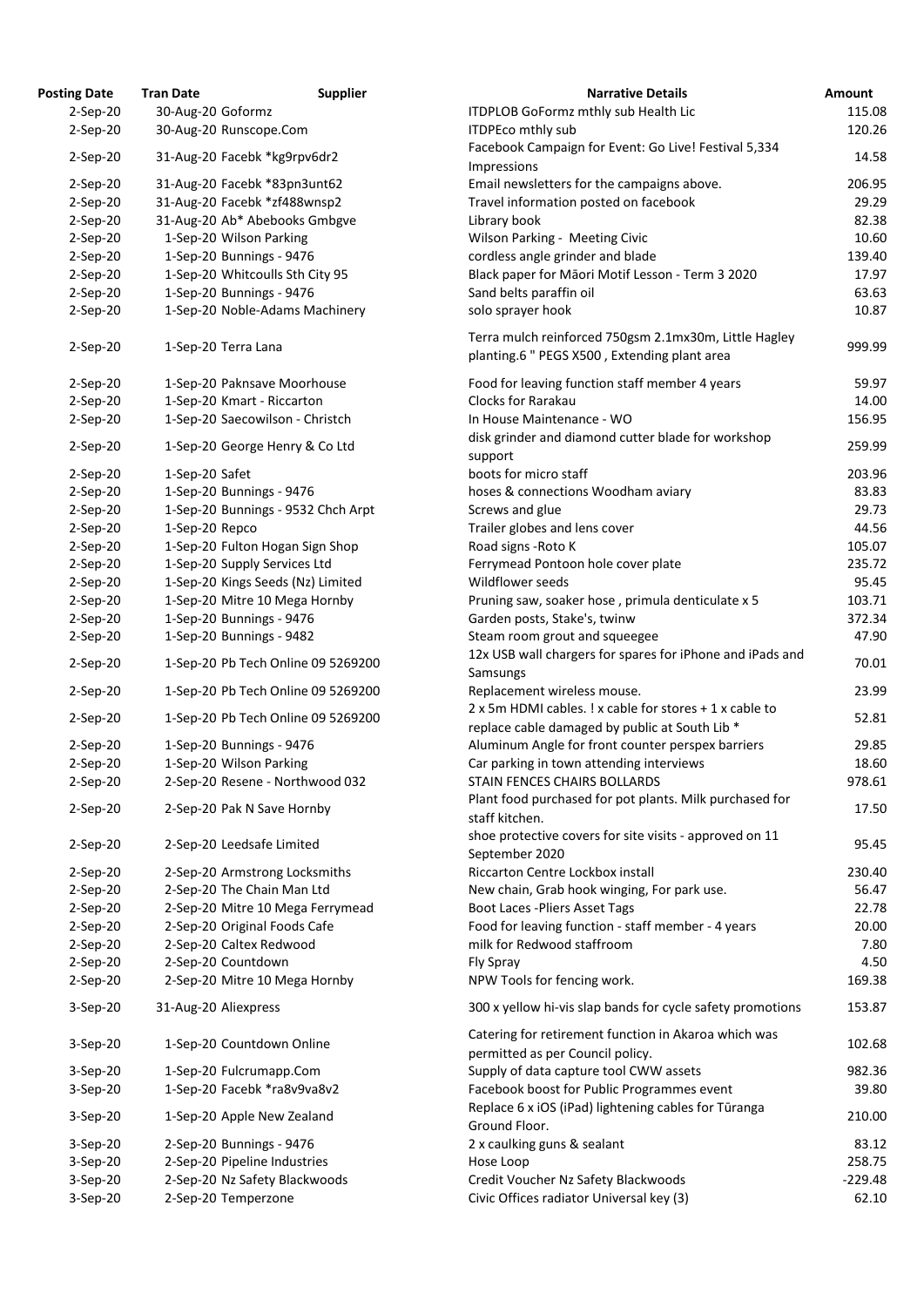| osting Date | <b>Tran Date</b>                   | <b>Supplier</b> | <b>Narrative Details</b>                                                                              |
|-------------|------------------------------------|-----------------|-------------------------------------------------------------------------------------------------------|
| $3-Sep-20$  | 2-Sep-20 Blacks Fasteners          |                 | fastenings                                                                                            |
| $3-Sep-20$  | 2-Sep-20 Createsend/Com            |                 | Email newsletters for Parks Volunteering - Spring                                                     |
|             |                                    |                 | Newsletter.                                                                                           |
| 3-Sep-20    | 2-Sep-20 Mitre 10 Mega Hornby      |                 | 2 x Mirrors for bottom block showers/toilets, gumbe<br>paint, towel rails for bottom block            |
| 3-Sep-20    | 2-Sep-20 Wilson Parking            |                 | Parking while attending various meetings                                                              |
| $3-Sep-20$  | 2-Sep-20 Internal Affairs          |                 | Central City Interpretation photo order                                                               |
| $3-Sep-20$  | 2-Sep-20 Divine Cakes              |                 | Retirement leaving morning tea                                                                        |
| $3-Sep-20$  | 2-Sep-20 New World Wigram          |                 | Retirement morning tea                                                                                |
| 3-Sep-20    | 2-Sep-20 Hynds Pipe Systems Limite |                 | Flange fitting for spa filter repair at Graham Condon                                                 |
| 3-Sep-20    | 2-Sep-20 Hynds Pipe Systems Limite |                 | Pipe and fittings for repairs to spa pool at Graham<br>Condon pool                                    |
| 3-Sep-20    | 2-Sep-20 Shardlows Packaging       |                 | Strapping tool for fairy houses in BLFP                                                               |
| 3-Sep-20    | 2-Sep-20 Gordon Harris Chch        |                 | Gold pen for editioning Bill Hammond prints for<br>fundraising project                                |
| 3-Sep-20    | 2-Sep-20 The Frontrunner Bushin    |                 | Shoes                                                                                                 |
| 3-Sep-20    | 2-Sep-20 Kiwi Disposals            |                 | Motorbike boots                                                                                       |
| $3-Sep-20$  | 2-Sep-20 les Ltd                   |                 | <b>Fluro Tubes</b>                                                                                    |
| $3-Sep-20$  | 2-Sep-20 Supervalue Sumner         |                 | <b>Staff milk for August</b>                                                                          |
| $3-Sep-20$  | 2-Sep-20 Wilson Parking            |                 | Car parking in town attending interviews                                                              |
| 3-Sep-20    | 3-Sep-20 New World Prestons        |                 | Consumables for tea room                                                                              |
| 3-Sep-20    | 3-Sep-20 Seekom                    |                 | Online Credit card transaction fees for campground                                                    |
|             |                                    |                 | bookings                                                                                              |
| 3-Sep-20    | 3-Sep-20 Noel Leeming 1k           |                 | cover for work phone                                                                                  |
| $3-Sep-20$  | 3-Sep-20 Mitre 10 Mega Papanui     |                 | Hex screws<br>MOnthly invoice for calendar booking system for ph                                      |
| 3-Sep-20    | 3-Sep-20 Timely Limited            |                 | setup                                                                                                 |
| 3-Sep-20    | 3-Sep-20 New World Prestons        |                 | item for community planting day                                                                       |
| $3-Sep-20$  | 3-Sep-20 Belfast Vet Clinic        |                 | animal care for rabbits                                                                               |
| 4-Sep-20    | 28-Aug-20 Mighty Gripper Co Ltd    |                 | Sampler Tool - Banks Peninsula                                                                        |
| 4-Sep-20    | 31-Aug-20 Dominos Rolleston        |                 | TRA AGM - Capacity Building                                                                           |
| 4-Sep-20    | 2-Sep-20 Glo.Com                   |                 | Yoga glo training tool                                                                                |
| 4-Sep-20    | 2-Sep-20 Apnic                     |                 | <b>ITDONW APNIC Historical Resource Mgt</b>                                                           |
| 4-Sep-20    | 2-Sep-20 Ab* Abebooks Gmfcxv       |                 | Library book                                                                                          |
| 4-Sep-20    | 3-Sep-20 Wilson Parking            |                 | <b>Wilson Parking - Meeting Civic</b>                                                                 |
| 4-Sep-20    | 3-Sep-20 Specsavers Riccarton      |                 | Bi- annual council eye check at Specsavers, Riccrton                                                  |
| 4-Sep-20    | 3-Sep-20 Mainland Fasteners Ltd    |                 | Hardware for Wigram gym barrier install                                                               |
| 4-Sep-20    | 3-Sep-20 Countdown                 |                 | Strengthening Communities Engagement                                                                  |
| 4-Sep-20    | 3-Sep-20 Createsend/Com            |                 | Email newsletters for Spreydon-Cashmere Commun                                                        |
|             |                                    |                 | News.                                                                                                 |
| 4-Sep-20    | 3-Sep-20 Createsend/Com            |                 | Email newsletters for Linwood Community News.<br>Parking for a staff member to attend a meeting in th |
| 4-Sep-20    | 3-Sep-20 Wilson Parking            |                 | civic offices                                                                                         |
| 4-Sep-20    | 3-Sep-20 The Warehouse 175         |                 | Stickers for school holiday program                                                                   |
| 4-Sep-20    | 3-Sep-20 The Kitchen Cafe          |                 | Leaving morning tea                                                                                   |
| 4-Sep-20    | 3-Sep-20 2 Cheap                   |                 | flashing spikey balls, light up balls rainbow spring                                                  |
| 4-Sep-20    | 3-Sep-20 2dt Christchurch          |                 | A range of light up balls, puzzle cubes, fidget caterpi<br>and toy, springs                           |
| 4-Sep-20    | 3-Sep-20 The Warehouse 178         |                 | 4 x tactile balls                                                                                     |
| 4-Sep-20    | 3-Sep-20 Plumbing World #80        |                 | PVC glue for pipe repairs on Spa pool at Graham Cor<br>Pool                                           |
| 4-Sep-20    | 3-Sep-20 Bunnings - 9482           |                 | Hex screws                                                                                            |
| 4-Sep-20    | 4-Sep-20 Mitre 10 Mega Papanui     |                 | 2x dustpan & brush sets                                                                               |
| 4-Sep-20    | 4-Sep-20 Countdown                 |                 | <b>Strengthening Communities Engagement</b>                                                           |
| 4-Sep-20    | 4-Sep-20 Trademe T235 Ping         |                 | Trade Me Listing - Allied Health                                                                      |
| 4-Sep-20    | 4-Sep-20 Countdown                 |                 | Milk                                                                                                  |
| 4-Sep-20    | 4-Sep-20 Placemakers Riccarton     |                 | screwdriver set, cable ties for workshop support                                                      |
| 4-Sep-20    | 4-Sep-20 Wsl South City            |                 | Office products                                                                                       |
| 4-Sep-20    | 4-Sep-20 Mitre 10 Mega Ferrymead   |                 | Combination padlock - Windsports gate                                                                 |

| <b>Posting Date</b>      | <b>Tran Date</b> | <b>Supplier</b>                                    | <b>Narrative Details</b>                                                         | Amount         |
|--------------------------|------------------|----------------------------------------------------|----------------------------------------------------------------------------------|----------------|
| $3-Sep-20$               |                  | 2-Sep-20 Blacks Fasteners                          | fastenings                                                                       | 15.61          |
| $3-Sep-20$               |                  | 2-Sep-20 Createsend/Com                            | Email newsletters for Parks Volunteering - Spring                                | 9.31           |
|                          |                  |                                                    | Newsletter.                                                                      |                |
| 3-Sep-20                 |                  | 2-Sep-20 Mitre 10 Mega Hornby                      | 2 x Mirrors for bottom block showers/toilets, gumboots,                          | 254.58         |
|                          |                  |                                                    | paint, towel rails for bottom block                                              |                |
| $3-Sep-20$               |                  | 2-Sep-20 Wilson Parking                            | Parking while attending various meetings                                         | 10.60          |
| $3-Sep-20$               |                  | 2-Sep-20 Internal Affairs                          | Central City Interpretation photo order                                          | 90.00          |
| $3-Sep-20$<br>$3-Sep-20$ |                  | 2-Sep-20 Divine Cakes<br>2-Sep-20 New World Wigram | Retirement leaving morning tea<br>Retirement morning tea                         | 34.90<br>60.45 |
|                          |                  |                                                    |                                                                                  |                |
| $3-Sep-20$               |                  | 2-Sep-20 Hynds Pipe Systems Limite                 | Flange fitting for spa filter repair at Graham Condon Pool.                      | 72.50          |
| $3-Sep-20$               |                  | 2-Sep-20 Hynds Pipe Systems Limite                 | Pipe and fittings for repairs to spa pool at Graham<br>Condon pool               | 272.86         |
| 3-Sep-20                 |                  | 2-Sep-20 Shardlows Packaging                       | Strapping tool for fairy houses in BLFP                                          | 379.50         |
| 3-Sep-20                 |                  | 2-Sep-20 Gordon Harris Chch                        | Gold pen for editioning Bill Hammond prints for<br>fundraising project           | 5.20           |
| $3-Sep-20$               |                  | 2-Sep-20 The Frontrunner Bushin                    | Shoes                                                                            | 180.00         |
| $3-Sep-20$               |                  | 2-Sep-20 Kiwi Disposals                            | Motorbike boots                                                                  | 249.00         |
| $3-Sep-20$               | 2-Sep-20 les Ltd |                                                    | <b>Fluro Tubes</b>                                                               | 93.44          |
| $3-Sep-20$               |                  | 2-Sep-20 Supervalue Sumner                         | <b>Staff milk for August</b>                                                     | 14.00          |
| $3-Sep-20$               |                  | 2-Sep-20 Wilson Parking                            | Car parking in town attending interviews                                         | 24.60          |
| 3-Sep-20                 |                  | 3-Sep-20 New World Prestons                        | Consumables for tea room                                                         | 8.78           |
| $3-Sep-20$               | 3-Sep-20 Seekom  |                                                    | Online Credit card transaction fees for campground                               | 132.03         |
|                          |                  |                                                    | bookings                                                                         |                |
| $3-Sep-20$               |                  | 3-Sep-20 Noel Leeming 1k                           | cover for work phone                                                             | 79.98          |
| $3-Sep-20$               |                  | 3-Sep-20 Mitre 10 Mega Papanui                     | Hex screws<br>MOnthly invoice for calendar booking system for phone              | 76.19          |
| $3-Sep-20$               |                  | 3-Sep-20 Timely Limited                            | setup                                                                            | 40.25          |
| 3-Sep-20                 |                  | 3-Sep-20 New World Prestons                        | item for community planting day                                                  | 24.85          |
| $3-Sep-20$               |                  | 3-Sep-20 Belfast Vet Clinic                        | animal care for rabbits                                                          | 260.80         |
| 4-Sep-20                 |                  | 28-Aug-20 Mighty Gripper Co Ltd                    | Sampler Tool - Banks Peninsula                                                   | 95.00          |
| 4-Sep-20                 |                  | 31-Aug-20 Dominos Rolleston                        | TRA AGM - Capacity Building                                                      | 25.00          |
| 4-Sep-20                 | 2-Sep-20 Glo.Com |                                                    | Yoga glo training tool                                                           | 27.31          |
| 4-Sep-20                 | 2-Sep-20 Apnic   |                                                    | <b>ITDONW APNIC Historical Resource Mgt</b>                                      | 223.30         |
| 4-Sep-20                 |                  | 2-Sep-20 Ab* Abebooks Gmfcxv                       | Library book                                                                     | 78.51          |
| 4-Sep-20                 |                  | 3-Sep-20 Wilson Parking                            | <b>Wilson Parking - Meeting Civic</b>                                            | 16.60          |
| 4-Sep-20                 |                  | 3-Sep-20 Specsavers Riccarton                      | Bi- annual council eye check at Specsavers, Riccrton.                            | 30.00          |
| 4-Sep-20                 |                  | 3-Sep-20 Mainland Fasteners Ltd                    | Hardware for Wigram gym barrier install                                          | 142.01         |
| 4-Sep-20                 |                  | 3-Sep-20 Countdown                                 | Strengthening Communities Engagement                                             | 23.27          |
| 4-Sep-20                 |                  | 3-Sep-20 Createsend/Com                            | Email newsletters for Spreydon-Cashmere Community<br>News.                       | 8.86           |
| 4-Sep-20                 |                  | 3-Sep-20 Createsend/Com                            | Email newsletters for Linwood Community News.                                    | 17.43          |
| 4-Sep-20                 |                  | 3-Sep-20 Wilson Parking                            | Parking for a staff member to attend a meeting in the<br>civic offices           | 12.60          |
| 4-Sep-20                 |                  | 3-Sep-20 The Warehouse 175                         | Stickers for school holiday program                                              | 53.35          |
| 4-Sep-20                 |                  | 3-Sep-20 The Kitchen Cafe                          | Leaving morning tea                                                              | 80.00          |
| 4-Sep-20                 | 3-Sep-20 2 Cheap |                                                    | flashing spikey balls, light up balls rainbow spring                             | 15.50          |
| 4-Sep-20                 |                  | 3-Sep-20 2dt Christchurch                          | A range of light up balls, puzzle cubes, fidget caterpillars<br>and toy, springs | 26.50          |
| 4-Sep-20                 |                  | 3-Sep-20 The Warehouse 178                         | 4 x tactile balls                                                                | 32.00          |
| 4-Sep-20                 |                  | 3-Sep-20 Plumbing World #80                        | PVC glue for pipe repairs on Spa pool at Graham Condon<br>Pool                   | 93.11          |
| 4-Sep-20                 |                  | 3-Sep-20 Bunnings - 9482                           | Hex screws                                                                       | 18.10          |
| 4-Sep-20                 |                  | 4-Sep-20 Mitre 10 Mega Papanui                     | 2x dustpan & brush sets                                                          | 12.78          |
| 4-Sep-20                 |                  | 4-Sep-20 Countdown                                 | <b>Strengthening Communities Engagement</b>                                      | 18.88          |
| 4-Sep-20                 |                  | 4-Sep-20 Trademe T235 Ping                         | Trade Me Listing - Allied Health                                                 | 549.00         |
| 4-Sep-20                 |                  | 4-Sep-20 Countdown                                 | Milk                                                                             | 7.33           |
| 4-Sep-20                 |                  | 4-Sep-20 Placemakers Riccarton                     | screwdriver set, cable ties for workshop support                                 | 78.87          |
| 4-Sep-20                 |                  | 4-Sep-20 Wsl South City                            | Office products                                                                  | 282.83         |
| 4-Sep-20                 |                  | 4-Sep-20 Mitre 10 Mega Ferrymead                   | Combination padlock - Windsports gate                                            | 68.00          |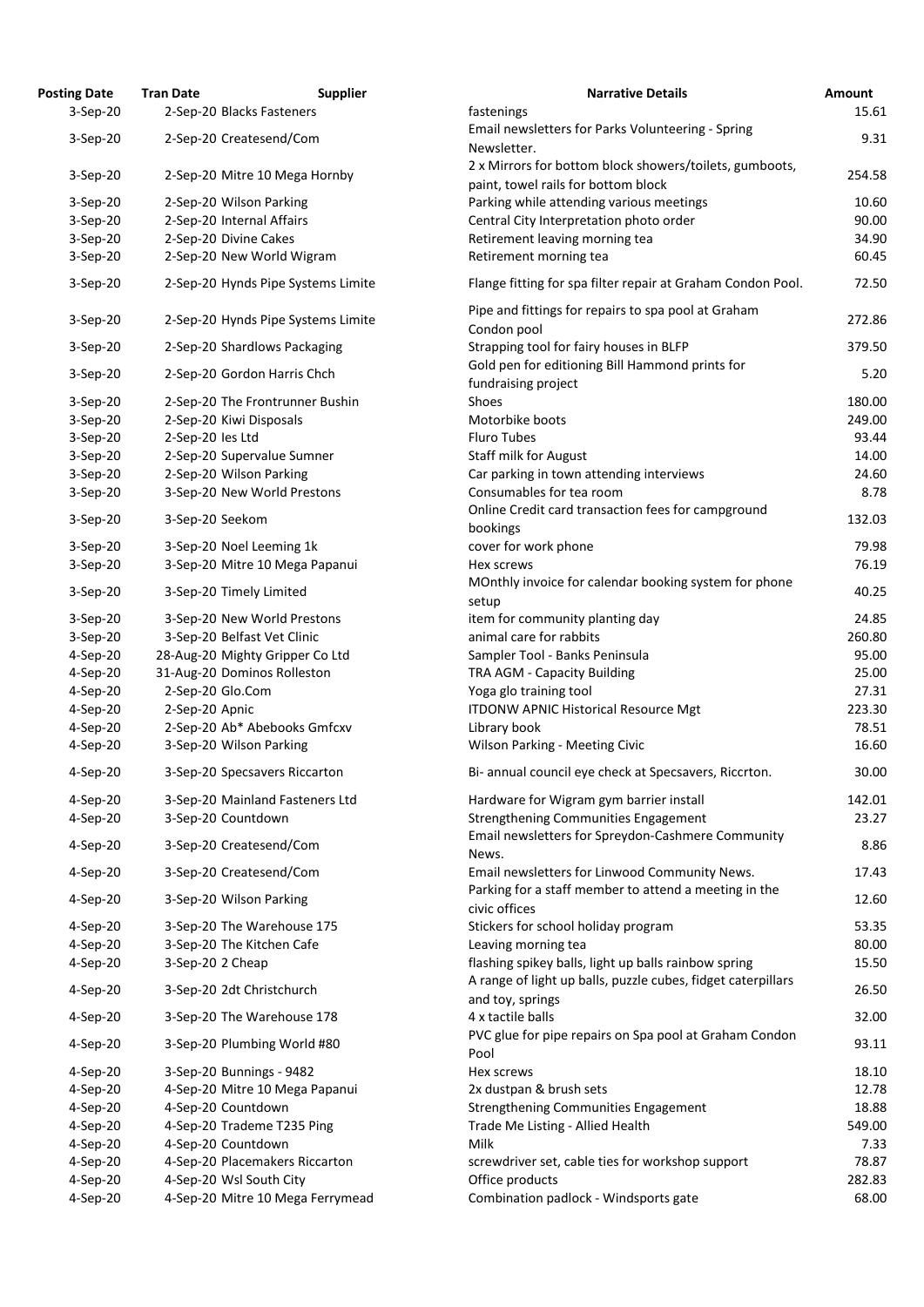| <b>osting Date</b> | <b>Tran Date</b>          | <b>Supplier</b>                    | <b>Narrative Details</b>                                                                    |
|--------------------|---------------------------|------------------------------------|---------------------------------------------------------------------------------------------|
| 4-Sep-20           |                           | 4-Sep-20 Mitre 10 Mega Papanui     | Tarp & bungee cords                                                                         |
| 4-Sep-20           |                           | 4-Sep-20 Sopers Macindoe Chch      | Door closer plastic covers                                                                  |
| 4-Sep-20           |                           | 4-Sep-20 Resene Lichfield St 031   | Paint for Areta Wilkinson show                                                              |
| 4-Sep-20           |                           | 4-Sep-20 Edward Gibbon Sydenham    | englefield waste adaptors and lids for poolside drains                                      |
| 4-Sep-20           |                           | 4-Sep-20 The Warehouse 220         | Trouser belt                                                                                |
| 7-Sep-20           | 3-Sep-20 Createsend/Com   |                                    | Email newsletters for Halswell-Hornby-Riccarton<br>Community News.                          |
| 7-Sep-20           |                           | 3-Sep-20 Amazon Web Services       | Hosting fee for Smart Christchurch projects.                                                |
| 7-Sep-20           | 4-Sep-20 Bunnings - 9482  |                                    | <b>SPRAY GUN NAILS</b>                                                                      |
| 7-Sep-20           | 4-Sep-20 Wilson Parking   |                                    | <b>Wilson Parking - Meeting Civic</b>                                                       |
| 7-Sep-20           | 4-Sep-20 Caltex Hornby    |                                    | Purchased newspaper to replace one that never arriv                                         |
|                    |                           |                                    | Hornby                                                                                      |
| 7-Sep-20           | 4-Sep-20 Bunnings - 9476  |                                    | Isopropyl for the Sorter machine at Tuuranga                                                |
| 7-Sep-20           | 4-Sep-20 Bunnings - 9482  |                                    | Sanding blocks, paper                                                                       |
| 7-Sep-20           | 4-Sep-20 Bunnings - 9482  |                                    | Sanding belts for hot pools sauna                                                           |
| 7-Sep-20           |                           | 4-Sep-20 Ecodrop Parkhouse         | Rubbish removal from several halls                                                          |
| 7-Sep-20           | 4-Sep-20 Safet            |                                    | First Aid supplies & eye wash stations for Graham Co<br>Recreation & Sport Centre Aquatics. |
| 7-Sep-20           |                           | 4-Sep-20 Tropicair Heating Lt      | Flame Stabilizer for log burner                                                             |
| 7-Sep-20           | 4-Sep-20 Ipwea Nz         |                                    | Registration for NAMS Conference 2020                                                       |
| 7-Sep-20           |                           | 4-Sep-20 The Service Company Ltd C | Bio-zyme spray guns and gloves                                                              |
| 7-Sep-20           |                           | 4-Sep-20 Pb Tech Online 09 5269200 | Task 2683231 Microsoft sculpt comfort keyboard and                                          |
|                    |                           |                                    | mouse                                                                                       |
| 7-Sep-20           |                           | 4-Sep-20 Pb Tech Online 09 5269200 | Evoluent ergonomic mouse                                                                    |
| 7-Sep-20           |                           | 4-Sep-20 Mitre 10 Beckenham        | Hose clamps for chlorine pipe                                                               |
| 7-Sep-20           | 4-Sep-20 Icell The Palms  |                                    | Replacement phone case for iPhone 8plu                                                      |
| 7-Sep-20           | 4-Sep-20 Casbolts         |                                    | Wet weather pants                                                                           |
| 7-Sep-20           |                           | 4-Sep-20 New World Prestons        | Milk for re sale in the shop<br>Postage - Returning faulty items to Australian vendor       |
| 7-Sep-20           |                           | 4-Sep-20 Eastgate Central Post Cen | credit.                                                                                     |
|                    |                           |                                    | Events equipment for the opening of Manuka Cottag                                           |
| 7-Sep-20           |                           | 5-Sep-20 Pakn Save Rangiora        | cleaning and catering                                                                       |
|                    |                           |                                    | Zoom video communication subscription for month o                                           |
| 7-Sep-20           | 5-Sep-20 Zoom.Us          |                                    | August - Greater Christchurch Partnership                                                   |
| 7-Sep-20           |                           | 5-Sep-20 Mitre 10 Mega Papanui     | posts, quick crete for repair of retaining walls at<br>playground and weeder.               |
| 7-Sep-20           | 5-Sep-20 Fulcrumapp.Com   |                                    | Access fee for Fulcrum for asset data capture                                               |
| 7-Sep-20           |                           | 6-Sep-20 On The Spot Cashmere      | x2 2L Milk for ranger tearoom                                                               |
| 7-Sep-20           |                           | 7-Sep-20 Hampton & Co Ltd          | Top cap for rail at Wigram gym                                                              |
| 7-Sep-20           |                           | 7-Sep-20 Permark Industries Ltd    | Names badges for all facilities                                                             |
| 7-Sep-20           | 7-Sep-20 Halswell Timber  |                                    | NPW equipment for sign project                                                              |
|                    |                           |                                    | Fresh Choice - Catering for retirement function 8                                           |
| 7-Sep-20           |                           | 7-Sep-20 Freshchoice City Mkt      | September 2020 - Deposit                                                                    |
| 7-Sep-20           |                           | 7-Sep-20 Minit Northlands Mall     | Replacement key for cleaner's cupboard                                                      |
|                    |                           |                                    | puncture repair to small avant and sack barrow tube                                         |
| 8-Sep-20           |                           | 3-Sep-20 Bridgestone Christchurc   | replacement                                                                                 |
| 8-Sep-20           |                           | 6-Sep-20 Spotify P1134bd486        | Music licence for the gallery                                                               |
| 8-Sep-20           |                           | 6-Sep-20 Facebk *9wfe2wack2        | Facebook - Life in Christchurch Transport survey.                                           |
| 8-Sep-20           |                           | 7-Sep-20 Lyttelton Port Company    | <b>LPC Access Card</b>                                                                      |
| 8-Sep-20           |                           | 7-Sep-20 The Warehouse Online      | Silicone sheeting: refunded                                                                 |
| 8-Sep-20           |                           | 7-Sep-20 Cial Online Parking       | Airport parking Sept 11th Hotere trip                                                       |
| 8-Sep-20           |                           | 7-Sep-20 Hampton & Co Ltd          | Ply for Wigram and glue for NPW signage                                                     |
| 8-Sep-20           | 7-Sep-20 Hcd Christchurch |                                    | parts for chlorine trailer                                                                  |
| 8-Sep-20           |                           | 7-Sep-20 Bed Bath Papakura         | 2 x waterproof mattress protectors for cabins                                               |
| 8-Sep-20           |                           | 7-Sep-20 Aarque Group Limited      | HP761 400 ML Matte Black Ink for HP 7200 large forr<br>printer                              |
| 8-Sep-20           |                           | 7-Sep-20 Storage Box - Papanui     | Hand sanitiser personal use bottles for staff.                                              |
| 8-Sep-20           | 7-Sep-20 Wsl Eastgate     |                                    | folders for micro lab                                                                       |
| 8-Sep-20           |                           | 7-Sep-20 Ross Galt Lock & Key      | Door lock barrel                                                                            |
| 8-Sep-20           |                           | 7-Sep-20 Pb Tech Online 09 5269200 | Contour Ergo mouse Task 2794918                                                             |

| <b>Posting Date</b> | <b>Tran Date</b>  | <b>Supplier</b>                    | <b>Narrative Details</b>                                                                        | <b>Amount</b> |
|---------------------|-------------------|------------------------------------|-------------------------------------------------------------------------------------------------|---------------|
| $4-Sep-20$          |                   | 4-Sep-20 Mitre 10 Mega Papanui     | Tarp & bungee cords                                                                             | 87.02         |
| 4-Sep-20            |                   | 4-Sep-20 Sopers Macindoe Chch      | Door closer plastic covers                                                                      | 93.74         |
| 4-Sep-20            |                   | 4-Sep-20 Resene Lichfield St 031   | Paint for Areta Wilkinson show                                                                  | 402.80        |
| 4-Sep-20            |                   | 4-Sep-20 Edward Gibbon Sydenham    | englefield waste adaptors and lids for poolside drains                                          | 552.88        |
| 4-Sep-20            |                   | 4-Sep-20 The Warehouse 220         | Trouser belt                                                                                    | 25.00         |
| 7-Sep-20            |                   | 3-Sep-20 Createsend/Com            | Email newsletters for Halswell-Hornby-Riccarton<br><b>Community News.</b>                       | 10.99         |
| 7-Sep-20            |                   | 3-Sep-20 Amazon Web Services       | Hosting fee for Smart Christchurch projects.                                                    | 118.08        |
| 7-Sep-20            |                   | 4-Sep-20 Bunnings - 9482           | <b>SPRAY GUN NAILS</b>                                                                          | 161.69        |
| 7-Sep-20            |                   | 4-Sep-20 Wilson Parking            | <b>Wilson Parking - Meeting Civic</b>                                                           | 12.60         |
| 7-Sep-20            |                   | 4-Sep-20 Caltex Hornby             | Purchased newspaper to replace one that never arrived at<br>Hornby                              | 2.70          |
| 7-Sep-20            |                   | 4-Sep-20 Bunnings - 9476           | Isopropyl for the Sorter machine at Tuuranga                                                    | 19.98         |
| 7-Sep-20            |                   | 4-Sep-20 Bunnings - 9482           | Sanding blocks, paper                                                                           | 15.44         |
| 7-Sep-20            |                   | 4-Sep-20 Bunnings - 9482           | Sanding belts for hot pools sauna                                                               | 23.98         |
| 7-Sep-20            |                   | 4-Sep-20 Ecodrop Parkhouse         | Rubbish removal from several halls                                                              | 40.25         |
|                     |                   |                                    | First Aid supplies & eye wash stations for Graham Condon                                        |               |
| 7-Sep-20            | 4-Sep-20 Safet    |                                    | Recreation & Sport Centre Aquatics.                                                             | 238.50        |
| 7-Sep-20            |                   | 4-Sep-20 Tropicair Heating Lt      | Flame Stabilizer for log burner                                                                 | 190.00        |
| 7-Sep-20            | 4-Sep-20 Ipwea Nz |                                    | Registration for NAMS Conference 2020                                                           | 1024.85       |
| 7-Sep-20            |                   | 4-Sep-20 The Service Company Ltd C | Bio-zyme spray guns and gloves                                                                  | 334.83        |
| 7-Sep-20            |                   | 4-Sep-20 Pb Tech Online 09 5269200 | Task 2683231 Microsoft sculpt comfort keyboard and                                              | 125.80        |
|                     |                   |                                    | mouse                                                                                           | 166.75        |
| 7-Sep-20            |                   | 4-Sep-20 Pb Tech Online 09 5269200 | Evoluent ergonomic mouse                                                                        |               |
| 7-Sep-20            |                   | 4-Sep-20 Mitre 10 Beckenham        | Hose clamps for chlorine pipe                                                                   | 10.10         |
| 7-Sep-20            |                   | 4-Sep-20 Icell The Palms           | Replacement phone case for iPhone 8plu                                                          | 72.04         |
| 7-Sep-20            | 4-Sep-20 Casbolts |                                    | Wet weather pants                                                                               | 99.00         |
| 7-Sep-20            |                   | 4-Sep-20 New World Prestons        | Milk for re sale in the shop<br>Postage - Returning faulty items to Australian vendor for       | 19.73         |
| 7-Sep-20            |                   | 4-Sep-20 Eastgate Central Post Cen | credit.                                                                                         | 37.64         |
| 7-Sep-20            |                   | 5-Sep-20 Pakn Save Rangiora        | Events equipment for the opening of Manuka Cottage -<br>cleaning and catering                   | 32.78         |
| 7-Sep-20            | 5-Sep-20 Zoom.Us  |                                    | Zoom video communication subscription for month of<br>August - Greater Christchurch Partnership | 23.00         |
| 7-Sep-20            |                   | 5-Sep-20 Mitre 10 Mega Papanui     | posts, quick crete for repair of retaining walls at<br>playground and weeder.                   | 209.80        |
| 7-Sep-20            |                   | 5-Sep-20 Fulcrumapp.Com            | Access fee for Fulcrum for asset data capture                                                   | 174.87        |
| 7-Sep-20            |                   | 6-Sep-20 On The Spot Cashmere      | x2 2L Milk for ranger tearoom                                                                   | 10.80         |
| 7-Sep-20            |                   | 7-Sep-20 Hampton & Co Ltd          | Top cap for rail at Wigram gym                                                                  | 266.81        |
| 7-Sep-20            |                   | 7-Sep-20 Permark Industries Ltd    | Names badges for all facilities                                                                 | 80.64         |
|                     |                   | 7-Sep-20 Halswell Timber           |                                                                                                 | 448.96        |
| 7-Sep-20            |                   |                                    | NPW equipment for sign project<br>Fresh Choice - Catering for retirement function 8             |               |
| 7-Sep-20            |                   | 7-Sep-20 Freshchoice City Mkt      | September 2020 - Deposit                                                                        | 1.00          |
| 7-Sep-20            |                   | 7-Sep-20 Minit Northlands Mall     | Replacement key for cleaner's cupboard<br>puncture repair to small avant and sack barrow tube   | 9.90          |
| 8-Sep-20            |                   | 3-Sep-20 Bridgestone Christchurc   | replacement                                                                                     | 54.28         |
| 8-Sep-20            |                   | 6-Sep-20 Spotify P1134bd486        | Music licence for the gallery                                                                   | 14.99         |
| 8-Sep-20            |                   | 6-Sep-20 Facebk *9wfe2wack2        | Facebook - Life in Christchurch Transport survey.                                               | 159.22        |
| 8-Sep-20            |                   | 7-Sep-20 Lyttelton Port Company    | <b>LPC Access Card</b>                                                                          | 60.00         |
| 8-Sep-20            |                   | 7-Sep-20 The Warehouse Online      | Silicone sheeting: refunded                                                                     | 32.00         |
| 8-Sep-20            |                   | 7-Sep-20 Cial Online Parking       | Airport parking Sept 11th Hotere trip                                                           | 52.00         |
| 8-Sep-20            |                   | 7-Sep-20 Hampton & Co Ltd          | Ply for Wigram and glue for NPW signage                                                         | 215.23        |
| 8-Sep-20            |                   | 7-Sep-20 Hcd Christchurch          | parts for chlorine trailer                                                                      | 24.40         |
| 8-Sep-20            |                   | 7-Sep-20 Bed Bath Papakura         | 2 x waterproof mattress protectors for cabins                                                   | 83.80         |
| 8-Sep-20            |                   | 7-Sep-20 Aarque Group Limited      | HP761 400 ML Matte Black Ink for HP 7200 large format<br>printer                                | 353.60        |
| 8-Sep-20            |                   | 7-Sep-20 Storage Box - Papanui     | Hand sanitiser personal use bottles for staff.                                                  | 23.70         |
| 8-Sep-20            |                   | 7-Sep-20 Wsl Eastgate              | folders for micro lab                                                                           | 16.48         |
|                     |                   | 7-Sep-20 Ross Galt Lock & Key      | Door lock barrel                                                                                |               |
| 8-Sep-20            |                   |                                    |                                                                                                 | 24.50         |
| 8-Sep-20            |                   | 7-Sep-20 Pb Tech Online 09 5269200 | Contour Ergo mouse Task 2794918                                                                 | 180.67        |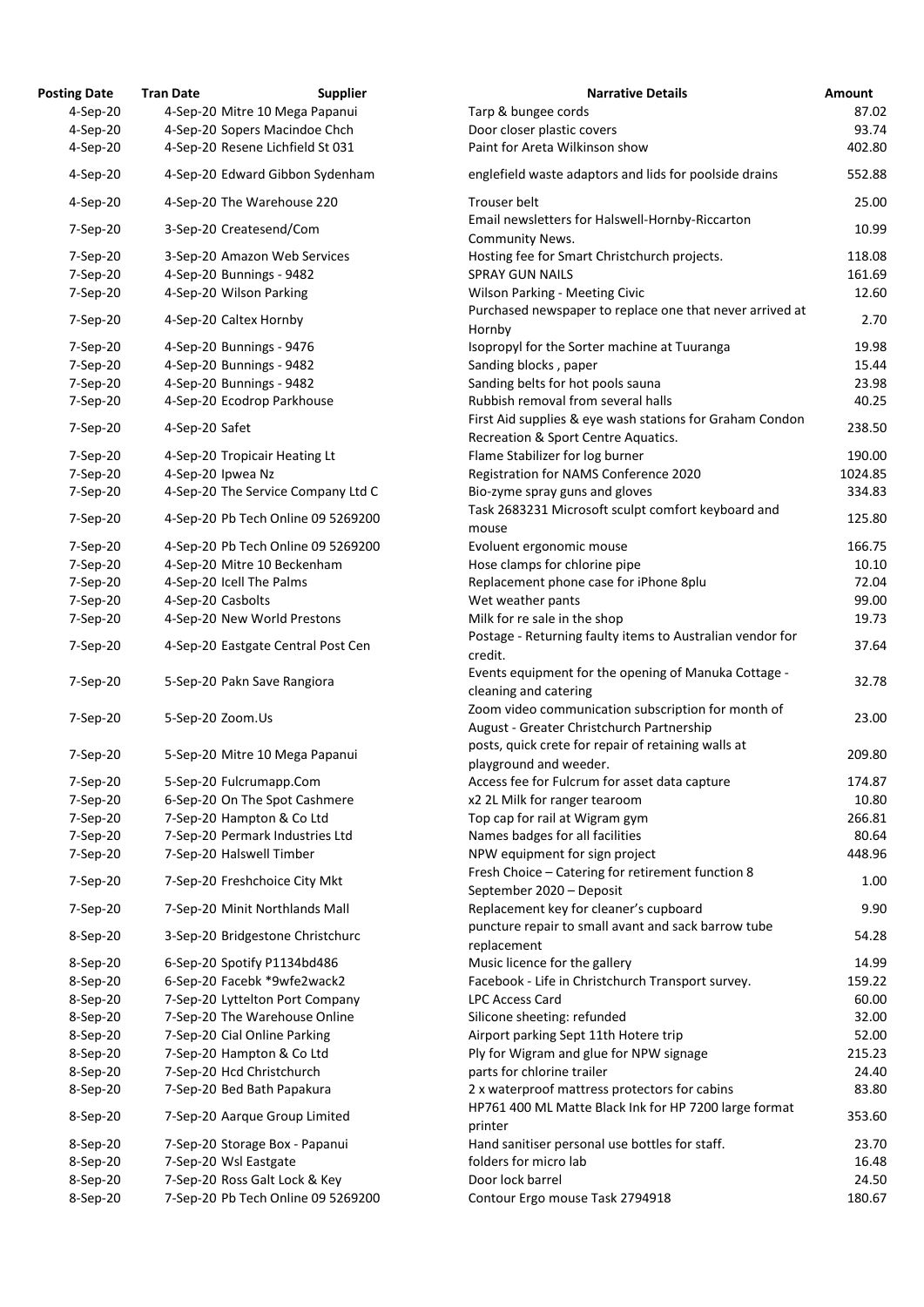| <b>Posting Date</b> | <b>Tran Date</b>                 | <b>Supplier</b>                    | <b>Narrative Details</b>                                                                            | Amount   |
|---------------------|----------------------------------|------------------------------------|-----------------------------------------------------------------------------------------------------|----------|
| 8-Sep-20            | 7-Sep-20 Wilson Parking          |                                    | Car parking in town attending interviews                                                            | 6.60     |
| 8-Sep-20            | 7-Sep-20 Bunnings - 9482         |                                    | Round valve box 150mm                                                                               | 35.94    |
| 8-Sep-20            | 8-Sep-20 The Warehouse Online    |                                    | Credit Voucher The Warehouse Online                                                                 | $-32.00$ |
| 8-Sep-20            | 8-Sep-20 The Warehouse Online    |                                    | Silicone sheet for exhibition support                                                               | 37.00    |
| 8-Sep-20            | 8-Sep-20 Qcd Ltd                 |                                    | Clips for panels at pioneer reception                                                               | 117.53   |
| 8-Sep-20            | 8-Sep-20 Kiwiflora Nurseries     |                                    | Pyrus calleryana 'Bradford" x 6 for central city                                                    | 621.00   |
| 8-Sep-20            | 8-Sep-20 Mitre 10 Mega Papanui   |                                    | Garden hose and connections                                                                         | 122.97   |
| 8-Sep-20            | 8-Sep-20 Cial Online Parking     |                                    | Travel expenses Ralph Hotere collection trip Auckland                                               | 82.00    |
| 8-Sep-20            | 8-Sep-20 Pak N Save Wainoni      |                                    | Dog rolls to supplement dry dog food at the shelter                                                 | 58.00    |
| 8-Sep-20            | 8-Sep-20 Freshchoice City Mkt    |                                    | Fresh Choice - Catering for retirement function 8                                                   | 296.60   |
|                     |                                  |                                    | September 2020 - balance of payment.<br>Electronic monthly subscription to chart building           |          |
| 9-Sep-20            | 7-Sep-20 Visual Elements As      |                                    | software for Greater Christchurch                                                                   | 13.76    |
| 9-Sep-20            |                                  | 8-Sep-20 Drummond & Etheridge Ltd  | <b>FUEL PUMP MOWER</b>                                                                              | 806.60   |
| 9-Sep-20            | 8-Sep-20 Caltex Hornby           |                                    | Milk for Hornby staff kitchen                                                                       | 5.80     |
| 9-Sep-20            | 8-Sep-20 Nz Safety Blackwoods    |                                    | <b>PPE - Annual Boots</b>                                                                           | 716.04   |
| 9-Sep-20            | 8-Sep-20 Noel Leeming 3q - Nort  |                                    | Microwave for GC Staff Room to be replaced by<br>microwave blowout                                  | 349.99   |
|                     |                                  |                                    | Community Board Speaker and Webcam for Briefings to                                                 |          |
| 9-Sep-20            |                                  | 8-Sep-20 Pb Technologies Christchu | be able to attend remotely                                                                          | 578.90   |
|                     |                                  |                                    | Existing Lifeguard Supervisor iPhone life proof                                                     |          |
| 9-Sep-20            | 8-Sep-20 Vodafone NZ The Palms   |                                    | (waterproof) case needed replacing                                                                  | 129.95   |
| 9-Sep-20            |                                  | 8-Sep-20 Engineering New Zealand   | CPD Training on piling                                                                              | 395.00   |
| 9-Sep-20            | 8-Sep-20 Fosters Outdoor Power   |                                    | Chainsaw chaps for chainsaw work                                                                    | 199.00   |
| 9-Sep-20            | 8-Sep-20 Placemakers Riccarton   |                                    | screws for signage install                                                                          | 31.67    |
| 9-Sep-20            | 8-Sep-20 Harvey Norman Northw    |                                    | Phone case and screen protection                                                                    | 118.94   |
| 9-Sep-20            | 8-Sep-20 Magnets NZ Ltd          |                                    | Display materials Paper to Pixel exhibition                                                         | 46.00    |
| 9-Sep-20            | 8-Sep-20 Storage Box - Papanui   |                                    | 2 x Laundry baskets for Jellie Park reception.                                                      | 29.98    |
|                     |                                  |                                    |                                                                                                     | 202.86   |
| 9-Sep-20            | 8-Sep-20 Nz Safety Blackwoods    |                                    | PPE gear for Innovating Streets project                                                             |          |
| 9-Sep-20            |                                  | 8-Sep-20 Resene Tower Junction34   | Paint and brush/tape for reception                                                                  | 150.79   |
| 9-Sep-20            |                                  | 8-Sep-20 The Service Company Ltd C | <b>Bio-Zyme Cleaning Products</b>                                                                   | 457.70   |
| 9-Sep-20            | 8-Sep-20 Bunnings - 9482         |                                    | Paint roller kit                                                                                    | 17.91    |
| 9-Sep-20            | 8-Sep-20 Bunnings - 9482         |                                    | Timber, bugle screws, stain, paintbrushes                                                           | 619.86   |
| 9-Sep-20            | 9-Sep-20 New World Ferry Road    |                                    | Food<br>Mobile phone case & screen protector for work mobile                                        | 9.84     |
| 9-Sep-20            | 9-Sep-20 Noel Leeming 12         |                                    | phone - For working out in the field                                                                | 84.98    |
| 9-Sep-20            | 9-Sep-20 Mitre 10 Mega Hornby    |                                    | 3 x gloves for guys for outside work<br>Toilet Paper for cabins, toilet bleach and dividers for     | 30.97    |
| 9-Sep-20            | 9-Sep-20 The Warehouse 220       |                                    | folder                                                                                              | 39.98    |
| 9-Sep-20            | 9-Sep-20 Wsl Hornby              |                                    | Ink for printer, 3 x paper for printer, staples & memo cube<br>refill                               | 178.93   |
| 9-Sep-20            | 9-Sep-20 Four Square Akaroa      |                                    | tea, coffee, milk, cleaning materials                                                               | 42.41    |
| 9-Sep-20            |                                  | 9-Sep-20 Mitre 10 Mega Ferrymead   | Workshop Consumables - WO                                                                           | 77.56    |
| 9-Sep-20            | 9-Sep-20 Placemakers Riccarton   |                                    | paint brushes, extension lead for workshop                                                          | 40.24    |
| 9-Sep-20            | 9-Sep-20 Mitre 10 Mega Papanui   |                                    | thin MDF for Library Ipad frames x4 workshop support                                                | 45.69    |
|                     |                                  |                                    |                                                                                                     |          |
| 9-Sep-20            | 9-Sep-20 Lincraft NZ Limited     |                                    | fabric for UV cabinet curtain replacement                                                           | 2.52     |
| 9-Sep-20            | 9-Sep-20 Caltex Redwood          |                                    | milk for Redwood staffroom                                                                          | 3.90     |
| 10-Sep-20           | 8-Sep-20 Createsend/Com          |                                    | Email newsletters for Hornby library, customer services<br>and recreation and sport centre update   | 11.86    |
| 10-Sep-20           | 8-Sep-20 Zoom.Us                 |                                    | Monthly zoom subscription for meetings with community<br>groups                                     | 23.19    |
| 10-Sep-20           | 8-Sep-20 Garmin Austral Subscrip |                                    | Telecommunications - Usage summary by type - System,<br><b>Text Messaging, Tracking</b>             | 59.00    |
| 10-Sep-20           | 9-Sep-20 Wilson Parking          |                                    | Wilson Parking - Meeting Civic                                                                      | 14.60    |
| 10-Sep-20           | 9-Sep-20 Mister Minit South City |                                    | Extra keys cut for padlock for CPCB.                                                                | 59.40    |
| 10-Sep-20           | 9-Sep-20 Wilson Parking          |                                    | Wilson Parking - 3WW Meeting                                                                        | 8.60     |
| 10-Sep-20           | 9-Sep-20 Takapuna Art Supplies   |                                    | Cyanotype Material for Conor Clarke artist-led workshop<br>in relation to Touching Sight exhibition | 354.20   |
| 10-Sep-20           | 9-Sep-20 St Luke Art             |                                    | Paintings varnish                                                                                   | 1036.89  |
|                     |                                  |                                    |                                                                                                     |          |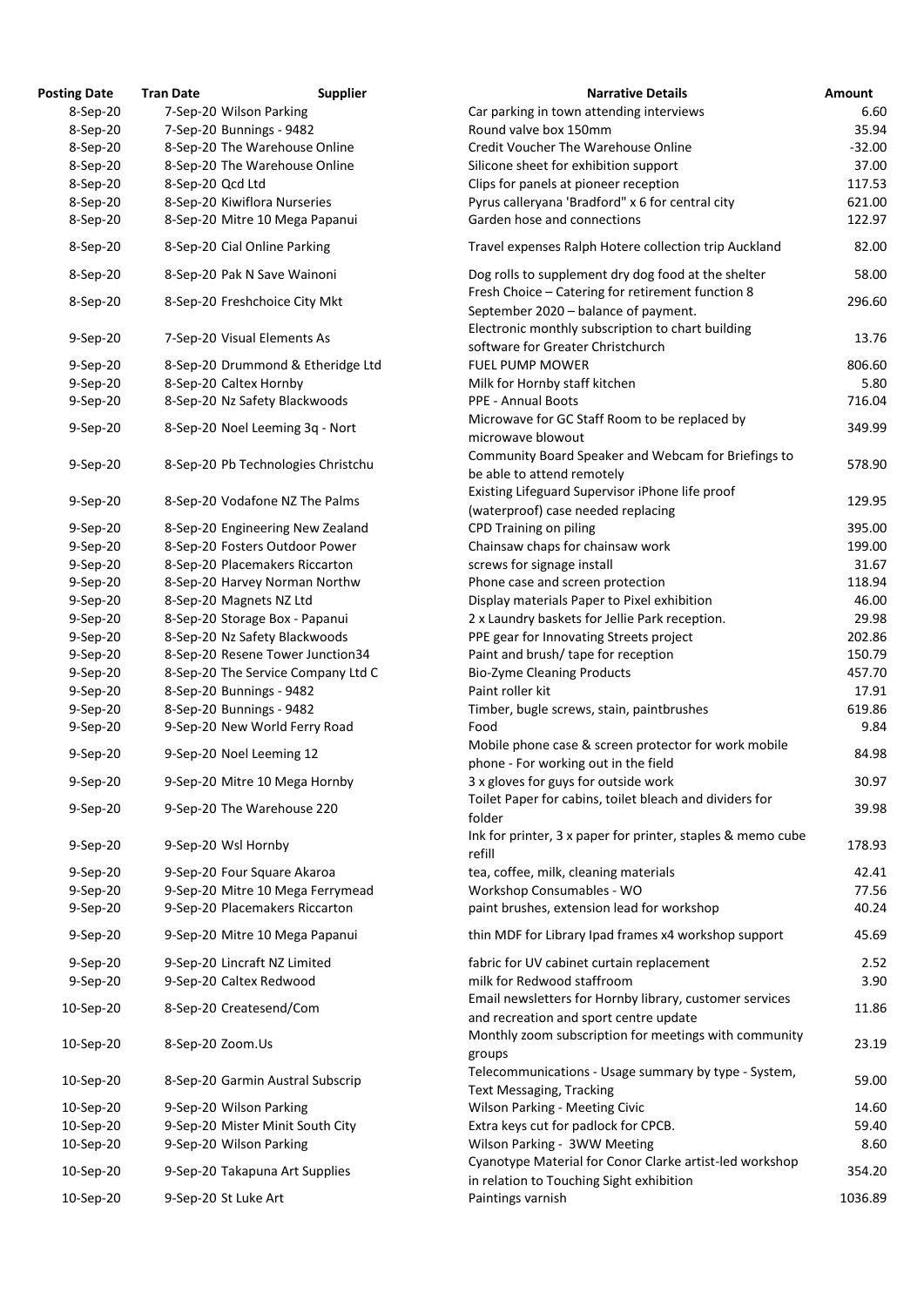| <b>Posting Date</b> | <b>Tran Date</b>                   | <b>Supplier</b> | <b>Narrative Details</b>                                                                             | Amount    |
|---------------------|------------------------------------|-----------------|------------------------------------------------------------------------------------------------------|-----------|
| 10-Sep-20           | 9-Sep-20 Bunnings - 9476           |                 | Wall hanging equipment for civic plus parts                                                          | 123.24    |
| 10-Sep-20           | 9-Sep-20 Stuff Media (Ps)          |                 | Newspaper delivery                                                                                   | 97.59     |
| 10-Sep-20           | 9-Sep-20 Stuff Media (Ps)          |                 | Newspaper delivery - Graham Condon                                                                   | 125.95    |
| 10-Sep-20           | 9-Sep-20 Rebel Papanui             |                 | Replacement of broken equipment and more equipment<br>that is more safe and functionally appropriate | 304.94    |
| 10-Sep-20           | 9-Sep-20 Createsend/Com            |                 | payment for delivery of Schools term 4 enewsletter.                                                  | 20.14     |
| 10-Sep-20           | 9-Sep-20 The Service Company Ltd C |                 | cleaning chemicals                                                                                   | 457.70    |
| 10-Sep-20           | 9-Sep-20 Createsend/Com            |                 | Email newsletters for Fendalton - Waimairi - Harewood<br>Community News.                             | 10.35     |
| 10-Sep-20           | 9-Sep-20 Safety Vests              |                 | 2 new children's hi vis vests for Storytime construction<br>pack                                     | 18.23     |
| 10-Sep-20           | 9-Sep-20 Wedderburn Scales         |                 | <b>Recallibration of Fitness scales</b>                                                              | 109.25    |
| 10-Sep-20           | 9-Sep-20 Smiths Hire               |                 | New PATHWAY south park, troy. Tractor, Hoe.                                                          | 98.50     |
| 10-Sep-20           | 9-Sep-20 Connovation               |                 | bait for travis predator traps                                                                       | 208.32    |
| 10-Sep-20           | 9-Sep-20 Dept Internal Affairs     |                 | Image order for Central City Interpretation                                                          | 90.00     |
| 10-Sep-20           | 9-Sep-20 Mitre 10 Mega Ferrymead   |                 | Steel capped gumboots for volunteers                                                                 | 404.64    |
| 10-Sep-20           | 9-Sep-20 George Henry & Co         |                 | Workshop Consumables - WO                                                                            | 89.24     |
| 10-Sep-20           | 9-Sep-20 Pipeline Industries       |                 | Installation Hose Reels - WO                                                                         | 989.00    |
| 10-Sep-20           | 9-Sep-20 Bunnings - 9482           |                 | <b>Batteries for equipment</b>                                                                       | 11.90     |
|                     |                                    |                 |                                                                                                      |           |
| 10-Sep-20           | 9-Sep-20 Ross Galt Lock & Key      |                 | Key-bak device                                                                                       | 63.00     |
| 10-Sep-20           | 9-Sep-20 Bp Connect Marshlands     |                 | LPG bottles fill for planting days                                                                   | 77.98     |
| 10-Sep-20           | 10-Sep-20 Freshchoice Barrington   |                 | Swipe wipes for cleaning computer equipment.                                                         | 8.00      |
| 10-Sep-20           | 10-Sep-20 Spotlight Christchurch   |                 | Velcro and thread for Tivaevae: Te Wheke changeover                                                  | 37.00     |
| 10-Sep-20           | 10-Sep-20 Cricket & Hockey         |                 | Stump bases for Oval practice area.                                                                  | 240.00    |
| 10-Sep-20           | 10-Sep-20 Pak N Save Riccarton     |                 | <b>Riccarton Consumables</b>                                                                         | 3.85      |
| 10-Sep-20           | 10-Sep-20 Riccarton Service Ctr    |                 | Halswell-Hornby-Riccarton Elected member parking                                                     | 185.00    |
| 10-Sep-20           | 10-Sep-20 Countdown                |                 | milk                                                                                                 | 5.03      |
| 10-Sep-20           | 10-Sep-20 Joe Dirt                 |                 | Credit Voucher Joe Dirt - Duplicate Charge 25/08/20                                                  | $-876.00$ |
| 10-Sep-20           | 10-Sep-20 Countdown                |                 | Surface cleaner for staff kitchen                                                                    | 5.00      |
| 10-Sep-20           | 10-Sep-20 Downtown Car Park        |                 | Parking for CNZ Hotere collection                                                                    | 4.50      |
| 10-Sep-20           | 10-Sep-20 Countdown Ponsonby       |                 | meal expenses sean Ralph Hotere collection trip Auckland                                             | 8.92      |
| 10-Sep-20           | 10-Sep-20 Open Coffee              |                 | meal expenses sean Ralph Hotere collection trip Auckland                                             | 9.50      |
| 10-Sep-20           | 10-Sep-20 Ainice Enterprise        |                 | Catering for Workshop - AAC Salisbury and Kilmore St                                                 | 255.88    |
| 10-Sep-20           | 10-Sep-20 Kiwigas                  |                 | Gas bottle fill 4 park gas unit                                                                      | 51.80     |
| 11-Sep-20           | 9-Sep-20 Acs Distance Edctn        |                 | online training managing notable gardens                                                             | 699.78    |
| 11-Sep-20           | 9-Sep-20 Subway Ponsonby           |                 | meal expenses sean Ralph Hotere collection trip Auckland                                             | 9.20      |
| 11-Sep-20           | 9-Sep-20 Paypal *heartsavern       |                 | Adult Electrode Pads for AED                                                                         | 135.03    |
| 11-Sep-20           | 10-Sep-20 Wilson Parking           |                 | Wilson Parking - meeting Civic                                                                       | 14.60     |
| 11-Sep-20           | 10-Sep-20 Harvey Norman Northw     |                 | Logitech Wireless                                                                                    | 31.92     |
| 11-Sep-20           | 10-Sep-20 Mbie-Ewrb                |                 | <b>Electrical Workers Registration</b>                                                               | 250.00    |
| 11-Sep-20           | 10-Sep-20 Bunnings - 9476          |                 | New torches for lab/condition reporting                                                              | 76.85     |
| 11-Sep-20           | 10-Sep-20 Createsend/Com           |                 | Email newsletters for Papanui-Innes-Community News                                                   | 8.68      |
| 11-Sep-20           | 10-Sep-20 Createsend/Com           |                 | Email newsletters for Banks Peninsula Community News                                                 | 10.06     |
| 11-Sep-20           | 10-Sep-20 Createsend/Com           |                 | Email newsletters for Coastal Burwood Community News                                                 | 11.49     |
|                     |                                    |                 |                                                                                                      |           |
| 11-Sep-20           | 10-Sep-20 Ccc Parking              |                 | Car parking for meeting                                                                              | 3.60      |
| 11-Sep-20           | 10-Sep-20 Bunnings - 9476          |                 | Shed Stock Oval.                                                                                     | 28.90     |
| 11-Sep-20           | 10-Sep-20 Ross Galt Lock & Key     |                 | Bollard key box North Park.                                                                          | 85.00     |
| 11-Sep-20           | 10-Sep-20 Smiths Hire              |                 | New Pathway South park                                                                               | 279.00    |
| 11-Sep-20           | 10-Sep-20 Bunnings - 9476          |                 | Hagley Oval pitch marking items and miscellaneous tools<br>oval.                                     | 355.17    |
| 11-Sep-20           | 10-Sep-20 Advance Landscape        |                 | Bamboo stakes for community plantings with volunteers.                                               | 512.90    |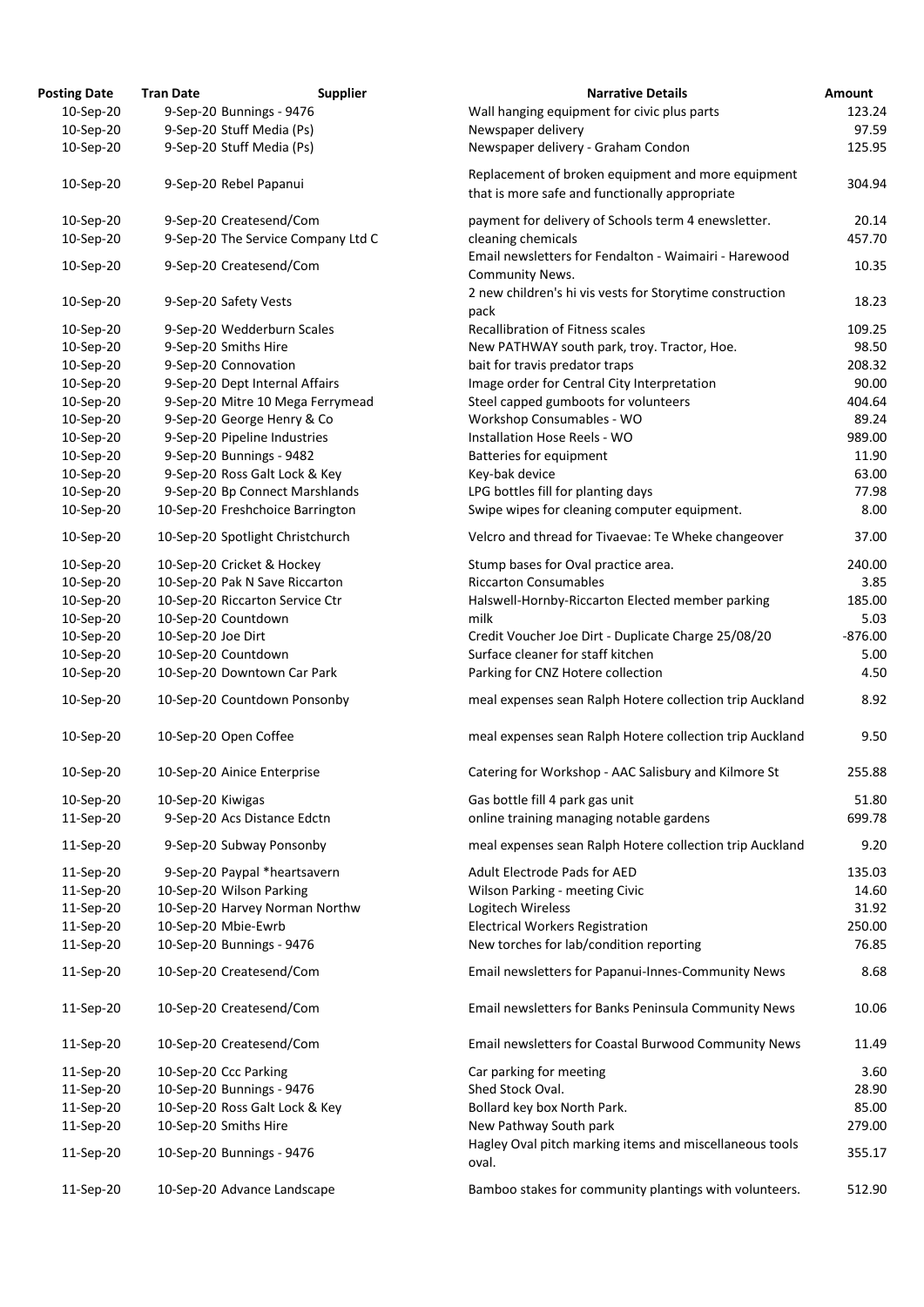| <b>Posting Date</b> | <b>Tran Date</b><br><b>Supplier</b> | <b>Narrative Details</b>                                                                     | Amount  |
|---------------------|-------------------------------------|----------------------------------------------------------------------------------------------|---------|
| 11-Sep-20           | 10-Sep-20 Wilson Parking            | Parking to attend meeting at Turanga                                                         | 6.60    |
| 11-Sep-20           | 10-Sep-20 Bp 2go Linwood            | BP2 Go Waterblaster Fuel - Maintenance Team                                                  | 41.60   |
| 11-Sep-20           | 10-Sep-20 George Henry & Co         | Workshop Consumables - WO                                                                    | 562.68  |
| 11-Sep-20           | 10-Sep-20 Storage Box - Papanui     | spray bottles for Museum glass cleaner and meths                                             | 11.98   |
| 11-Sep-20           | 10-Sep-20 Canterbury Club           | Coffee with Italian Honorary Consul, Belfiore Bologna,                                       | 16.00   |
|                     |                                     | and relevant Council staff                                                                   |         |
| 11-Sep-20           | 10-Sep-20 McG Temporary Fence Ltd   | Fencing hire                                                                                 | 212.76  |
| 11-Sep-20           | 10-Sep-20 Bunnings - 9476           | Cleaning products                                                                            | 56.99   |
| 11-Sep-20           | 10-Sep-20 Pottery World             | terracotta pottery trays Woodham aviary                                                      | 117.00  |
| 11-Sep-20           | 10-Sep-20 Sprout Social, Inc        | <b>ITDPCX SproutSocial mthly sub</b>                                                         | 498.93  |
| 11-Sep-20           | 10-Sep-20 Ccc Art Gallery Car Prk   | Parking for meetings at Civic                                                                | 14.00   |
| 11-Sep-20           | 10-Sep-20 Nz Transport Agency       | Rego for trailer 5R843                                                                       | 32.48   |
| 11-Sep-20           | 10-Sep-20 Terra Viva Home & Garden  | Central Rose Garden collection assession additions                                           | 127.17  |
| 11-Sep-20           | 10-Sep-20 Bunnings - 9518 Grey Lynn | Tubs for transporting small Hotere works                                                     | 58.50   |
| 11-Sep-20           | 10-Sep-20 Steel & Tube Processing C | pipe fitting for bollard harbour rd accessway to<br><b>Brooklands track</b>                  | 36.17   |
| 11-Sep-20           | 10-Sep-20 Dawes Grain & Stock Fd    | animal feed for rabbits and birds                                                            | 48.00   |
| 11-Sep-20           | 10-Sep-20 Vendhq.Com                | For libraries e-newsletters                                                                  | 1148.20 |
| 11-Sep-20           | 10-Sep-20 Sp * Conservation Supp    | <b>Plastic sleeves</b>                                                                       | 34.50   |
|                     |                                     |                                                                                              | 82.88   |
| 11-Sep-20           | 10-Sep-20 Bunnings - 9532 Chch Arpt | Overralls (PPE) and Ear muff                                                                 |         |
| 11-Sep-20           | 10-Sep-20 Bunnings - 9482           | Large buckets with lids for pig feed, rope                                                   | 101.84  |
| 11-Sep-20           | 11-Sep-20 Hampton & Co Ltd          | Timber for seat repair at Denton                                                             | 55.02   |
| 11-Sep-20           | 11-Sep-20 Wsl Hornby                | File box for command van                                                                     | 79.98   |
| 11-Sep-20           | 11-Sep-20 The Warehouse 220         | Batteries for road cones                                                                     | 91.50   |
| 11-Sep-20           | 11-Sep-20 Hampton & Co Ltd          | 17mm ply x 1 for box                                                                         | 85.94   |
| 11-Sep-20           | 11-Sep-20 Hampton & Co Ltd          | Plywood for Hotere crate                                                                     | 183.34  |
| 11-Sep-20           | 11-Sep-20 The Warehouse 123         | towels for sale                                                                              | 32.00   |
| 11-Sep-20           | 11-Sep-20 Goldpine Christchurch     | Chain fastener clip and carpentry pencils                                                    | 37.90   |
| 11-Sep-20           | 11-Sep-20 Mitre 10 Beckenham        | Staples and snips for cutting anti skid wire                                                 | 171.77  |
| 11-Sep-20           | 11-Sep-20 Freshchoice City Mkt      | Fresh Choice - Catering for Manuka Cottage Blessing<br>ceremony 11 September 2020.           | 230.67  |
| 14-Sep-20           | 9-Sep-20 Trumba Corporation         | Monthly Trumba license. Staff training calendar. Original                                    | 154.01  |
|                     |                                     | charge in US\$.                                                                              |         |
| 14-Sep-20           | 10-Sep-20 Zoom.Aud                  | Zoom Licence fro Akaroa Board Room                                                           | 14.94   |
| 14-Sep-20           | 10-Sep-20 Createsend/Com            | Email newsletters for Go Ahead campaign.                                                     | 16.12   |
| 14-Sep-20           | 10-Sep-20 Smk*wufoo.Com Charge      | Go Live Festival 2020 - Food Vendor Database - Wufoo                                         | 60.09   |
| 14-Sep-20           | 10-Sep-20 Subway Ponsonby           | meal expenses sean Ralph Hotere collection trip Auckland                                     | 22.70   |
| 14-Sep-20           | 11-Sep-20 Humes Pipeline Syste      | <b>GULLY DISH RISERS</b>                                                                     | 646.42  |
| 14-Sep-20           | 11-Sep-20 Wilson Parking            | Hereford St Parking - Meeting Beca                                                           | 8.60    |
| 14-Sep-20           | 11-Sep-20 Cashel Box Lobby Post Sho | Courier charges to send CMUA documents                                                       | 32.10   |
| 14-Sep-20           | 11-Sep-20 Articheck.Co.Uk           | Articheck condition reporting tool                                                           | 247.77  |
| 14-Sep-20           | 11-Sep-20 Mulford Plastics (Nz      | Sign board for GC                                                                            | 29.99   |
| 14-Sep-20           | 11-Sep-20 Createsend/Com            | Email newsletters for Bromley Odour                                                          | 7.29    |
| 14-Sep-20           | 11-Sep-20 Createsend/Com            | Email newsletter for Woolston Village upgrade.                                               | 11.91   |
| 14-Sep-20           | 11-Sep-20 Wilson Parking            | Parking Civic                                                                                | 6.60    |
| 14-Sep-20           | 11-Sep-20 Bennetts Shoe Services    | Supply of replacement buckles and re-stitching of<br>damaged aqua jogging and aquacise belts | 535.08  |
| 14-Sep-20           | 11-Sep-20 Para Rubber Christchur    | Foam to pack round radios in case                                                            | 74.00   |
| 14-Sep-20           | 11-Sep-20 Super Cheap Auto          | Tyre repair kits                                                                             | 159.93  |
| 14-Sep-20           | 11-Sep-20 Bunnings - 9476           | Storage for uniforms, power board for teams                                                  | 199.69  |
| 14-Sep-20           | 11-Sep-20 Nz Safety Blackwoods      | Various gear for volunteer teams                                                             | 230.69  |
| 14-Sep-20           | 11-Sep-20 Countdown                 | Milk for staffroom                                                                           | 5.03    |
| 14-Sep-20           | 11-Sep-20 Paper Plus New Brighton   | Team work diary for 2021                                                                     | 24.99   |
| 14-Sep-20           | 11-Sep-20 Mitre 10 Mega Ferrymead   | In House Maintenance                                                                         | 11.98   |
| 14-Sep-20           | 11-Sep-20 Bunnings - 9532 Chch Arpt | crates, hose, fittings, for emergency leaks etc                                              | 117.37  |
| 14-Sep-20           | 11-Sep-20 Bunnings - 9482           | cleaning items                                                                               | 79.60   |
| 14-Sep-20           | 11-Sep-20 Ian Coombes Ltd           | Service kit for chlorine pump at Edgar Mac park paddling                                     | 562.35  |
|                     | 11-Sep-20 Gardenpost & Wildflower W | pool<br>Wildflower seeds and mix for BG areas                                                | 218.20  |
| 14-Sep-20           |                                     |                                                                                              |         |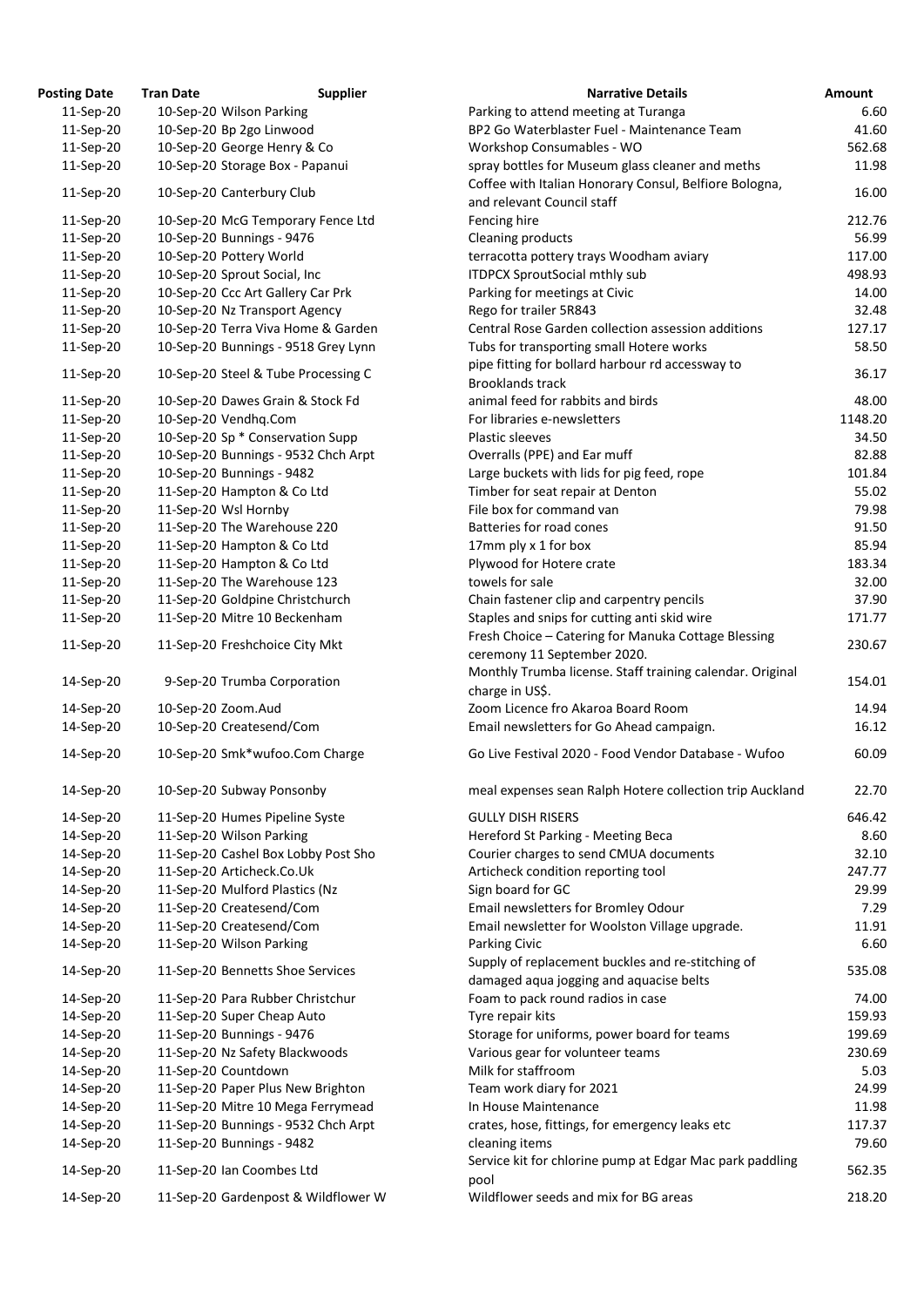| <b>Posting Date</b>    | <b>Tran Date</b>                                                 | <b>Supplier</b> | <b>Narrative Details</b>                                                                        | Amount          |
|------------------------|------------------------------------------------------------------|-----------------|-------------------------------------------------------------------------------------------------|-----------------|
| 14-Sep-20              | 11-Sep-20 Dizengoff Cafe                                         |                 | meal expenses sean Ralph Hotere collection trip Auckland                                        | 18.50           |
| 14-Sep-20              | 11-Sep-20 Quest Ponsonby                                         |                 | Accommodation sean Hotere collection trip                                                       | 137.03          |
| 14-Sep-20              | 11-Sep-20 Avonside Wainoni Vet                                   |                 | Check up for shelter resident dog Sarge - itching problem.                                      | 38.80           |
| 14-Sep-20              | 11-Sep-20 Ab* Abebooks Gmvchw                                    |                 | Library book                                                                                    | 206.78          |
| 14-Sep-20              | 11-Sep-20 Kmart                                                  |                 | Measure jags attached water can                                                                 | 2.00            |
| 14-Sep-20              | 12-Sep-20 Mitre 10 Mega Hornby                                   |                 | Isoproyl for Sorter machine- He Hononga                                                         | 59.94           |
| 14-Sep-20              | 12-Sep-20 Atomic Coffee Roasters                                 |                 | Breakfast for two Hotere collection trip Sept 11-12                                             | 35.50           |
| 14-Sep-20              | 12-Sep-20 Fresh Choice Parklands                                 |                 | Personal Use in Error - Reimbursed via Service Desk<br>23/09/20                                 | 14.88           |
| 14-Sep-20              | 12-Sep-20 Gordon Harris Chch                                     |                 | Display materials for Paper to Pixel exhibition                                                 | 3.60            |
| 14-Sep-20              | 12-Sep-20 Wsl Eastgate                                           |                 | Display materials Paper to Pixel exhibition                                                     | 12.18           |
| 14-Sep-20              | 12-Sep-20 Gordon Harris Chch                                     |                 | display materials Paper to Pixel exhibition                                                     | 71.34           |
| 14-Sep-20              | 12-Sep-20 Icons                                                  |                 | meal expenses sean Ralph Hotere collection trip Auckland                                        | 4.00            |
| 14-Sep-20              | 12-Sep-20 Z Tom Pearce                                           |                 | Fuel for rental car Ralph Hotere collection trip Auckland                                       | 45.66           |
| 14-Sep-20              | 13-Sep-20 Wsl South City                                         |                 | Display materials Paper to Pixel exhibition                                                     | 5.80            |
| 14-Sep-20              | 13-Sep-20 Gordon Harris Chch                                     |                 | Display materials for Paper to Pixel exhibition                                                 | 11.19           |
|                        |                                                                  |                 | thank you to our IHC volunteers helping out at spencer                                          |                 |
| 14-Sep-20              | 13-Sep-20 Chch City Council Civic                                |                 | park                                                                                            | 12.00           |
| 14-Sep-20              | 14-Sep-20 Lyttelton Supervalue                                   |                 | emergency liquid soap and dishwasher powder                                                     | 8.50            |
| 14-Sep-20              | 14-Sep-20 Ccc Parking                                            |                 | Hereford St Parking - Meeting Civic                                                             | 3.60            |
| 14-Sep-20              | 14-Sep-20 Takapuna Art Supplies                                  |                 | Credit Voucher Takapuna Art Supplies                                                            | $-85.95$        |
| 14-Sep-20<br>14-Sep-20 | 14-Sep-20 Sanco Tooling Ltd<br>14-Sep-20 Mitre 10 Mega Ferrymead |                 | Bandsaw blades for workshop support<br>tools and supplies for equipment maintenance - micro     | 237.47<br>78.76 |
|                        |                                                                  |                 |                                                                                                 |                 |
| 14-Sep-20              | 14-Sep-20 Mitre 10 Mega Ferrymead                                |                 | Toilet and Bowl plungers                                                                        | 22.24           |
| 14-Sep-20              | 14-Sep-20 Trailcom Christchurch                                  |                 | Handle for trailer jockey wheel                                                                 | 49.60           |
| 14-Sep-20              | 14-Sep-20 Mitre 10 Mega Hornby                                   |                 | NPW equipment for sign project.                                                                 | 342.82          |
| 15-Sep-20              | 13-Sep-20 Fulcrumapp.Com                                         |                 | Fulcrum 2020/21 subscriptions                                                                   | 1109.06         |
| 15-Sep-20              | 13-Sep-20 Facebk *z6glqvadr2                                     |                 | Facebook marketing for "The Edge NYE20"                                                         | 50.00           |
| 15-Sep-20              | 14-Sep-20 Ccc Parking                                            |                 | <b>CCC Hereford St Parking</b>                                                                  | 2.05            |
| 15-Sep-20              | 14-Sep-20 Nz Safety Blackwoods                                   |                 | <b>PPE</b>                                                                                      | 846.96          |
| 15-Sep-20              | 14-Sep-20 Chch City Council Civic                                |                 | Alcohol licence - Friday 30 October                                                             | 207.00          |
| 15-Sep-20              | 14-Sep-20 Createsend/Com                                         |                 | Delivery of the September 2020 Art Gallery eNewsletter                                          | 163.42          |
| 15-Sep-20              | 14-Sep-20 Westfield Gift Voucher                                 |                 | Satisfaction Survey 2020-2021 - Prize Winner Vouchers -<br>Westfield                            | 400.00          |
| 15-Sep-20              | 14-Sep-20 Countdown                                              |                 | Catering koha towards off site meeting with community                                           | 43.40           |
| 15-Sep-20              | 14-Sep-20 Redpaths St Asaph                                      |                 | Tags for electrical testing                                                                     | 183.62          |
| 15-Sep-20              | 14-Sep-20 Mitre 10 Mega Papanui                                  |                 | Equipment for Graham Condon Recreation & Sport<br>Centre - aquatics (poolside                   | 128.23          |
| 15-Sep-20              | 14-Sep-20 Urban Paving (2005)                                    |                 | Urban paving Areta stones ORD00124644                                                           | 306.00          |
| 15-Sep-20              | 14-Sep-20 Nz Safety Blackwoods                                   |                 | Boots for response team volunteers                                                              | 586.04          |
| 15-Sep-20              | 14-Sep-20 Dept Internal Affairs                                  |                 | Image order for Central City interpretation                                                     | 30.00           |
| 15-Sep-20              | 14-Sep-20 Countdown                                              |                 | sunscreen & nappies for sale                                                                    | 81.96           |
| 15-Sep-20              | 14-Sep-20 Mitre 10 Beckenham                                     |                 | Lacing wire for Kennedys Bush Track signs                                                       | 6.78            |
| 15-Sep-20              | 14-Sep-20 Mbie Standards Nz                                      |                 | ITPPAM ISO 19770 1 Standards electronic book 1 off                                              | 285.82          |
| 15-Sep-20              | 14-Sep-20 Mbie Standards Nz                                      |                 | ITPPAM ISO 19770 4 Standards electronic book 1 off                                              | 285.82          |
| 15-Sep-20              | 14-Sep-20 Little River Cafe & Sto                                |                 | Milk for service centre                                                                         | 12.80           |
| 15-Sep-20              | 14-Sep-20 Nz Transport Agency                                    |                 | Demerit Points and Suspension Report from NZTA for CAA<br>application for TSD Survey team drone | 11.10           |
| 15-Sep-20              | 14-Sep-20 Omc Power Equipment                                    |                 | Chainsaw blade to cut logs for Areta Wilkinson exhibition                                       | 44.00           |
| 15-Sep-20              | 14-Sep-20 Pb Tech Online 09 5269200                              |                 | 3 ipad chargers - 12W1 for SD stock                                                             | 67.18           |
| 15-Sep-20              | 14-Sep-20 Metalform Faceshield                                   |                 | Face Shields for learn to swim tutors                                                           | 349.73          |
| 15-Sep-20              | 14-Sep-20 Bunnings - 9482                                        |                 | ranger item for habitat park work gloves                                                        | 34.86           |
| 15-Sep-20              | 15-Sep-20 Mitre 10 Mega Papanui                                  |                 | silicone sealant                                                                                | 19.28           |
|                        |                                                                  |                 |                                                                                                 |                 |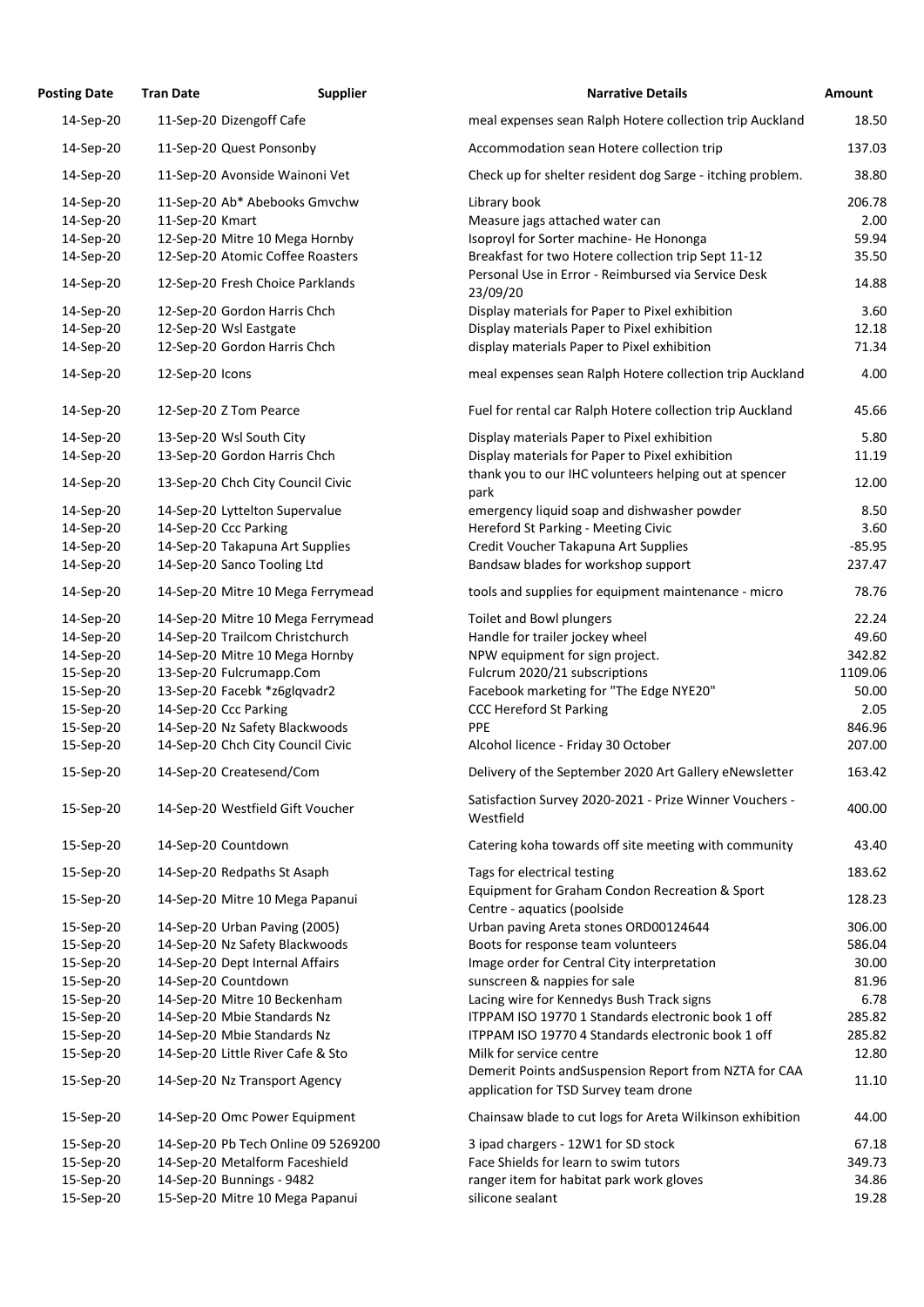| <b>Posting Date</b> | <b>Tran Date</b>             | <b>Supplier</b>                     | <b>Narrative Details</b>                                                        | <b>Amount</b> |
|---------------------|------------------------------|-------------------------------------|---------------------------------------------------------------------------------|---------------|
| 15-Sep-20           |                              | 15-Sep-20 Bselect - Moorhouse Ave   | Puncture turf seed drill oval.                                                  | 23.           |
|                     |                              |                                     | HP 761 400ml Magenta/Cyan/Grey (one each) Ink                                   |               |
| 15-Sep-20           |                              | 15-Sep-20 Aarque Group Limited      | cartridge for HP 7200 larger format printer                                     | 1092.         |
| 15-Sep-20           |                              | 15-Sep-20 Farmlands Co-Operati      | Materials for education programme                                               | 44.           |
| 15-Sep-20           | 15-Sep-20 Hydraquip          |                                     | Service and repair of water blaster for summer pool clean                       | 826.          |
|                     |                              |                                     | up.<br>milk for Redwood staffroom                                               |               |
| 15-Sep-20           | 15-Sep-20 Caltex Redwood     |                                     |                                                                                 | 7.            |
| 15-Sep-20           |                              | 15-Sep-20 Mitre 10 Mega Papanui     | Plants for curators garden                                                      | 59.           |
| 15-Sep-20           | 15-Sep-20 Little Big Tree Co |                                     | Plants for exotic rock garden                                                   | 71.           |
| 15-Sep-20           |                              | 15-Sep-20 Cross Hills Farming Co    | NZ Rhododendron cultivar border plant assessions                                | 668.          |
| 15-Sep-20           | 15-Sep-20 Belfast Vet Clinic |                                     | animal area, vet work on rabbit sore leg                                        | 75.           |
| 15-Sep-20           | 15-Sep-20 Belfast Vet Clinic |                                     | animal area vet work on rabbit not well                                         | 108.          |
| 15-Sep-20           |                              | 15-Sep-20 Zest Products Ltd         | Giftware for resale in the B G V C Giftshop                                     | 746.          |
| 16-Sep-20           |                              | 14-Sep-20 Property Council Of New Z | Credit Note Property Council Of New Zealand                                     | $-243.$       |
| 16-Sep-20           |                              | 14-Sep-20 Ab* Abebooks Gn46hd       | Library book                                                                    | 42.           |
| 16-Sep-20           |                              | 14-Sep-20 Ab* Abebooks Gn46ez       | Library book                                                                    | 67.           |
| 16-Sep-20           |                              | 14-Sep-20 Ab* Abebooks Gn5ee9       | Library book                                                                    | 295.          |
| 16-Sep-20           | 15-Sep-20 Caltex Hornby      |                                     | Milk for Hornby staff kitchen                                                   | 11.           |
| 16-Sep-20           |                              | 15-Sep-20 Life Pharmacy Merivale    | Jewellery cleaning products Health and Safety.                                  | 11.           |
| 16-Sep-20           |                              | 15-Sep-20 Fh Chch Pound Road        | stone chip for spreading over open ground flax seed                             | 35.           |
| 16-Sep-20           |                              | 15-Sep-20 Farmers Moorehouse        | Silicone sheet for exhibition support                                           | 119.          |
| 16-Sep-20           |                              | 15-Sep-20 Claudes Kitchen Limited   | Community Gardens Conversation (adults and kids)                                | 58.           |
| 16-Sep-20           | 15-Sep-20 Kmart              |                                     | Certificate frame purchase for a certificate of                                 | 2.            |
|                     |                              |                                     | presentation to be presented at the Board's meeting                             |               |
|                     |                              |                                     | Card purchase to print certificate of appreciation for a                        |               |
| 16-Sep-20           |                              | 15-Sep-20 Whitcoulls Thepalms 47    | member of the community to be presented at Board's<br>meeting                   | 5.            |
| 16-Sep-20           |                              | 15-Sep-20 McCormack&mckellar Auctio | Rose Zellar watercolour purchase                                                | 513.          |
| 16-Sep-20           | 15-Sep-20 A & E Karsten      |                                     | P E foam Hotere Exhib                                                           | 763.          |
| 16-Sep-20           |                              | 15-Sep-20 New World Rolleston       | Kitchen supplies Mona Vale                                                      | 14.           |
|                     |                              |                                     | Electrical cleaner spray for T500 cleaner after it fell in                      |               |
| 16-Sep-20           | 15-Sep-20 Bunnings - 9482    |                                     | pool to try to recover electrical circuit                                       | 34.           |
| 16-Sep-20           |                              | 15-Sep-20 Ccc Art Gallery Car Prk   | Parking for meetings at Civic                                                   | 8.            |
| 16-Sep-20           | 15-Sep-20 Countdown          |                                     | Strike wipes to clean library I.T. Equipment                                    | 48.           |
| 16-Sep-20           |                              | 15-Sep-20 Dyers Rd Landscape        | Materials for education programme                                               | 21.           |
| 16-Sep-20           | 15-Sep-20 Bunnings - 9482    |                                     | Windbreak cloth, sand fences                                                    | 156.          |
| 16-Sep-20           | 15-Sep-20 Bunnings - 9476    |                                     | Install materials for Paper to Pixel exhibition                                 | 58.           |
| 16-Sep-20           | 15-Sep-20 Bunnings - 9476    |                                     | Install materials Paper to Pixel exhibition                                     | 84.           |
| 16-Sep-20           | 15-Sep-20 Pottery World      |                                     | Plant containers for curators garden                                            | 158.          |
|                     |                              |                                     | Magnolia stellate cultivars x 4, Wetta Flex hose x 2 for                        |               |
| 16-Sep-20           |                              | 15-Sep-20 Mitre 10 Beckenham        |                                                                                 | 395.          |
|                     |                              |                                     | alpine yards                                                                    | $-253.$       |
| 16-Sep-20           |                              | 15-Sep-20 Shardlows Packaging       | <b>Credit Voucher Shardlows Packaging</b>                                       |               |
| 16-Sep-20           |                              | 15-Sep-20 Mitre 10 Mega Hornby      | plastic box for carrying item for gardening and pump stuff<br>for water trailer | 23.           |
| 16-Sep-20           | 15-Sep-20 Casbolts           |                                     | New motorbike helmet and wet weather pants                                      | 251.          |
| 16-Sep-20           | 16-Sep-20 Countdown          |                                     | Milk for tearoom                                                                | 3.            |
| 16-Sep-20           | 16-Sep-20 Countdown          |                                     | Dishwash for TQEII Staff Room                                                   | 30.           |
| 16-Sep-20           |                              | 16-Sep-20 Resene Tower Junction34   | Paint for toilet doors                                                          | 215.          |
| 16-Sep-20           |                              | 16-Sep-20 Mitre 10 Mega Ferrymead   | Clean Diffusers - WO                                                            | 69.           |
| 16-Sep-20           |                              | 16-Sep-20 Mitre 10 Mega Ferrymead   | Plyboard to cover empty trough under gondola - Scotts                           | 37.           |
|                     |                              |                                     | <b>Valley Reserve</b>                                                           |               |
| 16-Sep-20           |                              | 16-Sep-20 Mitre 10 Beckenham        | General fastenings/concrete for track work                                      | 50.           |
| 16-Sep-20           |                              | 16-Sep-20 Rr Fisher & Company Ltd   | NPW replacement belt for mixer.                                                 | 42.           |
| 17-Sep-20           | 16-Sep-20 Wilson Parking     |                                     | Wilson Parking - (Underground carpark unavailable)                              | 14.           |
| 17-Sep-20           |                              | 16-Sep-20 Nz Safety Blackwoods      | rope for securing specimen trees to                                             | 96.           |
| 17-Sep-20           |                              | 16-Sep-20 Hampton & Co Ltd          | Custom wood for vowels locker room, tie down for<br>lawnmower and screws        | 162.          |
| 17-Sep-20           |                              | 16-Sep-20 Bp Connect Fendalton      | petrol for mower tractor                                                        | 27.           |
| 17-Sep-20           |                              | 16-Sep-20 Nz Safety Blackwoods      | Duct tape for RTs                                                               | 506.          |
| 17-Sep-20           |                              | 16-Sep-20 Ballingers Hunting & Fish | replacement net for stock                                                       | 59.           |

| ,ιιικ ναιτ             | nan valc<br><b>Supplici</b>                                            | INGH ALIVE DELAIIS                                                                                      | AIIIvuin        |
|------------------------|------------------------------------------------------------------------|---------------------------------------------------------------------------------------------------------|-----------------|
| 15-Sep-20              | 15-Sep-20 Bselect - Moorhouse Ave                                      | Puncture turf seed drill oval.                                                                          | 23.00           |
| 15-Sep-20              | 15-Sep-20 Aarque Group Limited                                         | HP 761 400ml Magenta/Cyan/Grey (one each) Ink                                                           | 1092.48         |
| 15-Sep-20              | 15-Sep-20 Farmlands Co-Operati                                         | cartridge for HP 7200 larger format printer<br>Materials for education programme                        | 44.32           |
|                        |                                                                        | Service and repair of water blaster for summer pool clean                                               |                 |
| 15-Sep-20              | 15-Sep-20 Hydraquip                                                    | up.                                                                                                     | 826.33          |
| 15-Sep-20              | 15-Sep-20 Caltex Redwood                                               | milk for Redwood staffroom                                                                              | 7.80            |
| 15-Sep-20              | 15-Sep-20 Mitre 10 Mega Papanui                                        | Plants for curators garden                                                                              | 59.53           |
| 15-Sep-20              | 15-Sep-20 Little Big Tree Co                                           | Plants for exotic rock garden                                                                           | 71.88           |
| 15-Sep-20              | 15-Sep-20 Cross Hills Farming Co                                       | NZ Rhododendron cultivar border plant assessions                                                        | 668.70          |
| 15-Sep-20              | 15-Sep-20 Belfast Vet Clinic                                           | animal area, vet work on rabbit sore leg                                                                | 75.00           |
| 15-Sep-20              | 15-Sep-20 Belfast Vet Clinic                                           | animal area vet work on rabbit not well                                                                 | 108.70          |
| 15-Sep-20              | 15-Sep-20 Zest Products Ltd                                            | Giftware for resale in the B G V C Giftshop                                                             | 746.71          |
| 16-Sep-20              | 14-Sep-20 Property Council Of New Z                                    | Credit Note Property Council Of New Zealand                                                             | $-243.93$       |
| 16-Sep-20              | 14-Sep-20 Ab* Abebooks Gn46hd                                          | Library book                                                                                            | 42.27           |
| 16-Sep-20              | 14-Sep-20 Ab* Abebooks Gn46ez                                          | Library book                                                                                            | 67.99           |
| 16-Sep-20              | 14-Sep-20 Ab* Abebooks Gn5ee9                                          | Library book                                                                                            | 295.71          |
| 16-Sep-20              | 15-Sep-20 Caltex Hornby                                                | Milk for Hornby staff kitchen                                                                           | 11.00           |
| 16-Sep-20              | 15-Sep-20 Life Pharmacy Merivale                                       | Jewellery cleaning products Health and Safety.                                                          | 11.73           |
| 16-Sep-20              | 15-Sep-20 Fh Chch Pound Road                                           | stone chip for spreading over open ground flax seed                                                     | 35.45           |
| 16-Sep-20              | 15-Sep-20 Farmers Moorehouse                                           | Silicone sheet for exhibition support                                                                   | 119.97          |
| 16-Sep-20              | 15-Sep-20 Claudes Kitchen Limited                                      | Community Gardens Conversation (adults and kids)                                                        | 58.00           |
| 16-Sep-20              | 15-Sep-20 Kmart                                                        | Certificate frame purchase for a certificate of                                                         | 2.00            |
|                        |                                                                        | presentation to be presented at the Board's meeting                                                     |                 |
|                        |                                                                        | Card purchase to print certificate of appreciation for a                                                |                 |
| 16-Sep-20              | 15-Sep-20 Whitcoulls Thepalms 47                                       | member of the community to be presented at Board's                                                      | 5.99            |
|                        |                                                                        | meeting                                                                                                 |                 |
| 16-Sep-20              | 15-Sep-20 McCormack&mckellar Auctio                                    | Rose Zellar watercolour purchase                                                                        | 513.01          |
| 16-Sep-20              | 15-Sep-20 A & E Karsten                                                | P E foam Hotere Exhib                                                                                   | 763.59          |
| 16-Sep-20              | 15-Sep-20 New World Rolleston                                          | Kitchen supplies Mona Vale                                                                              | 14.16           |
| 16-Sep-20              | 15-Sep-20 Bunnings - 9482                                              | Electrical cleaner spray for T500 cleaner after it fell in<br>pool to try to recover electrical circuit | 34.69           |
| 16-Sep-20              | 15-Sep-20 Ccc Art Gallery Car Prk                                      | Parking for meetings at Civic                                                                           | 8.00            |
| 16-Sep-20              | 15-Sep-20 Countdown                                                    | Strike wipes to clean library I.T. Equipment                                                            | 48.00           |
| 16-Sep-20              | 15-Sep-20 Dyers Rd Landscape                                           | Materials for education programme                                                                       | 21.00           |
| 16-Sep-20              | 15-Sep-20 Bunnings - 9482                                              | Windbreak cloth, sand fences                                                                            | 156.00          |
| 16-Sep-20              | 15-Sep-20 Bunnings - 9476                                              | Install materials for Paper to Pixel exhibition                                                         | 58.85           |
| 16-Sep-20              | 15-Sep-20 Bunnings - 9476                                              | Install materials Paper to Pixel exhibition                                                             | 84.50           |
| 16-Sep-20              | 15-Sep-20 Pottery World                                                | Plant containers for curators garden                                                                    | 158.00          |
| 16-Sep-20              | 15-Sep-20 Mitre 10 Beckenham                                           | Magnolia stellate cultivars x 4, Wetta Flex hose x 2 for<br>alpine yards                                | 395.30          |
| 16-Sep-20              | 15-Sep-20 Shardlows Packaging                                          | <b>Credit Voucher Shardlows Packaging</b>                                                               | $-253.00$       |
| 16-Sep-20              | 15-Sep-20 Mitre 10 Mega Hornby                                         | plastic box for carrying item for gardening and pump stuff                                              | 23.25           |
|                        |                                                                        | for water trailer                                                                                       |                 |
| 16-Sep-20              | 15-Sep-20 Casbolts                                                     | New motorbike helmet and wet weather pants                                                              | 251.50          |
| 16-Sep-20              | 16-Sep-20 Countdown                                                    | Milk for tearoom                                                                                        | 3.37            |
| 16-Sep-20              | 16-Sep-20 Countdown                                                    | Dishwash for TQEII Staff Room<br>Paint for toilet doors                                                 | 30.00<br>215.74 |
| 16-Sep-20<br>16-Sep-20 | 16-Sep-20 Resene Tower Junction34<br>16-Sep-20 Mitre 10 Mega Ferrymead | Clean Diffusers - WO                                                                                    | 69.98           |
|                        |                                                                        | Plyboard to cover empty trough under gondola - Scotts                                                   | 37.50           |
| 16-Sep-20              | 16-Sep-20 Mitre 10 Mega Ferrymead                                      | <b>Valley Reserve</b>                                                                                   |                 |
| 16-Sep-20              | 16-Sep-20 Mitre 10 Beckenham                                           | General fastenings/concrete for track work                                                              | 50.79           |
| 16-Sep-20              | 16-Sep-20 Rr Fisher & Company Ltd                                      | NPW replacement belt for mixer.                                                                         | 42.09           |
| 17-Sep-20              | 16-Sep-20 Wilson Parking                                               | Wilson Parking - (Underground carpark unavailable)                                                      | 14.60           |
| 17-Sep-20              | 16-Sep-20 Nz Safety Blackwoods                                         | rope for securing specimen trees to                                                                     | 96.68           |
| 17-Sep-20              | 16-Sep-20 Hampton & Co Ltd                                             | Custom wood for vowels locker room, tie down for<br>lawnmower and screws                                | 162.27          |
| 17-Sep-20              | 16-Sep-20 Bp Connect Fendalton                                         | petrol for mower tractor                                                                                | 27.50           |
| 17-Sep-20              | 16-Sep-20 Nz Safety Blackwoods                                         | Duct tape for RTs                                                                                       | 506.38          |
| 17-Sep-20              | 16-Sep-20 Ballingers Hunting & Fish                                    | replacement net for stock                                                                               | 59.99           |
|                        |                                                                        |                                                                                                         |                 |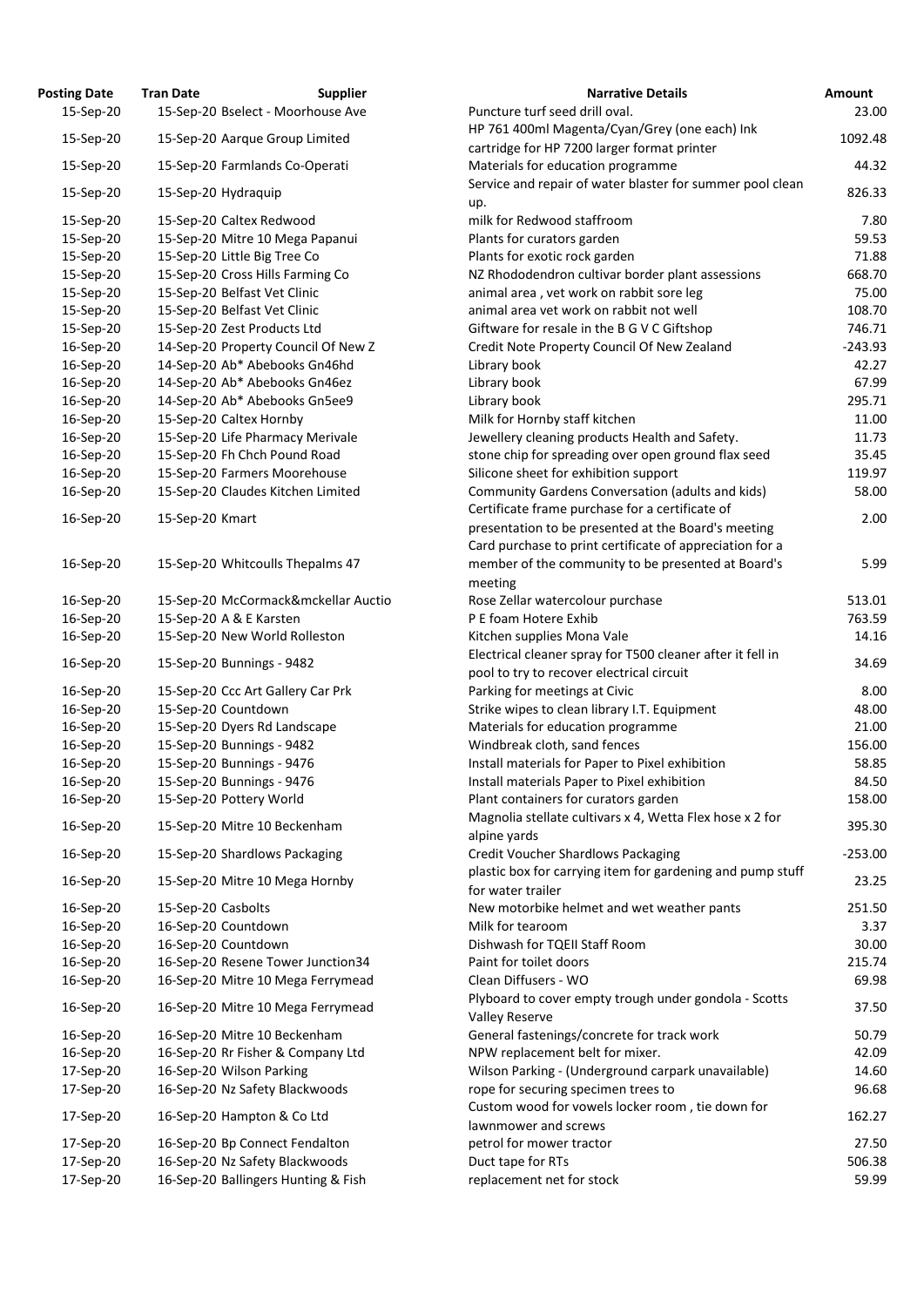| Personal use in error - Repaid via Service Desk 21/09/20<br>17-Sep-20<br>16-Sep-20 Veggie Guy Bobby<br>2.40<br>87.96<br>16-Sep-20 Finz Event<br>FINZ annual subscription<br>17-Sep-20<br>16-Sep-20 Drills Taps & Dies Limite<br>Workshop Consumables - WO<br>305.79<br>17-Sep-20<br>16-Sep-20 South Pacific Hydraulics<br>Wittig Service - WO<br>643.66<br>17-Sep-20<br>16-Sep-20 Nz Safety Blackwoods<br>Sticker remover<br>17-Sep-20<br>12.97<br>16-Sep-20 Bunnings - 9476<br>Utility knife EQ memorial garden<br>38.92<br>17-Sep-20<br>16-Sep-20 Pottery World<br>Woodham Aviary bird trays<br>17-Sep-20<br>129.00<br>2 liters of milk to top up staff room as we ran out the day<br>5.50<br>17-Sep-20<br>16-Sep-20 C Junction Convenience<br>before delivery<br>display materials Paper to Pixel exhibition<br>3.12<br>17-Sep-20<br>16-Sep-20 Gordon Harris Chch<br>16-Sep-20 Countdown Ponsonby<br>meal expenses sean Ralph Hotere collection trip Auckland<br>12.99<br>17-Sep-20<br>meal expenses sean Ralph Hotere collection trip Auckland<br>16-Sep-20 Mekong Vietnamese<br>17-Sep-20<br>16.00<br>17-Sep-20 Twinneedle Outdoor<br>Re-stitching Velcro for stage skirting<br>50.00<br>17-Sep-20<br>17-Sep-20 New World Fendalton<br>17-Sep-20<br>milk<br>13.17<br>17-Sep-20 Ccc Art Gallery Car Prk<br>Parking for interviewing meetings<br>14.00<br>17-Sep-20<br>17-Sep-20 Lincraft NZ Limited<br>Ribbon for customers job<br>17-Sep-20<br>1.29<br>Work pants & gloves. Current pants not looking good<br>138.22<br>17-Sep-20<br>17-Sep-20 Mitre 10 Mega Papanui<br>after planting season.<br>138.00<br>17-Sep-20 Mount Shop Christchurch<br>TF In House Maintenance - WO<br>17-Sep-20<br>17-Sep-20 Ccc Parking<br>17-Sep-20<br>6.70<br>meeting<br>17-Sep-20 Mitre 10 Beckenham<br>Electrical circuit tester device<br>17-Sep-20<br>24.74<br>17-Sep-20 Mitre 10 Beckenham<br>17-Sep-20<br>Materials for education programme<br>6.98<br>2 No. replacement petrol can for summer pools<br>39.96<br>17-Sep-20 Mitre 10 Mega Ferrymead<br>17-Sep-20<br>waterblasting<br>Now door handle for first aid room<br>305.14<br>17-Sep-20<br>17-Sep-20 Sopers Macindoe Chch<br>17-Sep-20<br>17-Sep-20 Daily Bread<br>Meal expenses Ralph Hotere collection trip Auckland<br>Travel expense to waiheke Island Ralph Hotere collection<br>46.00<br>17-Sep-20 Harbour Information<br>17-Sep-20<br>trip Auckland<br>PAint for gym - installing whiteboard<br>17-Sep-20 Resene Tower Junction34<br>4.80<br>17-Sep-20<br>17-Sep-20 Burwood Produce<br>animal area carrots for rabbits and other creatures<br>38.50<br>17-Sep-20<br>17-Sep-20 Burwood Produce<br>Animal area bird seed good stuff for them<br>17-Sep-20<br>118.80<br>17-Sep-20 Envirowaste<br>Disposal of old chemicals<br>189.57<br>17-Sep-20<br>15-Sep-20 Ab* Abebooks.Co Gn5tit<br>Library book<br>18-Sep-20<br>220.61<br>Zoom Licences for Hearings and Council and Elected<br>482.56<br>18-Sep-20<br>16-Sep-20 Zoom.Aud<br><b>Members</b><br>18-Sep-20<br>16-Sep-20 Facebk *Irar5wwcr2<br>Facebook Advertising for The Edge NYE2020<br>50.00<br>329.94<br>18-Sep-20<br>16-Sep-20 Paymate*twigley Enterp<br>Pest control traps<br>16-Sep-20 Axure Software<br>18-Sep-20<br><b>ITDPCX Axure RP mthly sub</b><br>149.56<br>16-Sep-20 Swiftype.Com<br><b>ITDPCX Swiftype mthly sub</b><br>387.63<br>18-Sep-20<br>16-Sep-20 Myfonts<br>Typeface for Graham Bennett exhibition<br>18-Sep-20<br>68.99<br>BP Connect Dallington - Replacement fuel card not<br>60.80<br>17-Sep-20 Bp Connect Dallington<br>18-Sep-20<br>received yet<br>1205.06<br>Lights for Graham Bennett exhibition display cabinet<br>18-Sep-20<br>17-Sep-20 Vynco Industries (N.<br>17-Sep-20 Ac &cc Kelland Shuttle<br>Shuttle Auckland airport<br>18-Sep-20<br>39.00<br>17-Sep-20 Airpark Canterbury Ltd<br>Airport parking Hotere collection trip<br>18-Sep-20<br>42.30<br>17-Sep-20 Tokyo Club<br>Work dinner for two<br>18-Sep-20<br>17-Sep-20 Bunnings - 9476<br>Tape for signs and gloves<br>95.47<br>18-Sep-20<br>Hard hat with ear defenders and visor for strimming. 2no.<br>197.08<br>17-Sep-20 Nz Safety Blackwoods<br>18-Sep-20<br>cones. Filters for face mask.<br>Repair holes in x12 Hydroslide tubes<br>230.00<br>17-Sep-20 About Inflatables<br>18-Sep-20<br>17-Sep-20 Wilson Parking<br>Parking for staff member for council meeting<br>18-Sep-20<br>14.60<br>17-Sep-20 Kiwi Eftpos & Pos Grp<br>Box of Eftpos rolls for camp eftpos<br>57.50<br>18-Sep-20<br>17-Sep-20 Godfreys<br>New vacum cleaner brush head to replace worn out one<br>71.95<br>18-Sep-20<br>Stainless steel cleaner, WD40, Carpet edging, hold it for<br>17-Sep-20 Mitre 10 Mega Hornby<br>18-Sep-20<br>mats and ear plugs<br>18-Sep-20<br>17-Sep-20 Wsl Hornby<br>Printer ink and Stamps | <b>Posting Date</b> | <b>Tran Date</b> | <b>Supplier</b> | <b>Narrative Details</b> | Amount |
|-------------------------------------------------------------------------------------------------------------------------------------------------------------------------------------------------------------------------------------------------------------------------------------------------------------------------------------------------------------------------------------------------------------------------------------------------------------------------------------------------------------------------------------------------------------------------------------------------------------------------------------------------------------------------------------------------------------------------------------------------------------------------------------------------------------------------------------------------------------------------------------------------------------------------------------------------------------------------------------------------------------------------------------------------------------------------------------------------------------------------------------------------------------------------------------------------------------------------------------------------------------------------------------------------------------------------------------------------------------------------------------------------------------------------------------------------------------------------------------------------------------------------------------------------------------------------------------------------------------------------------------------------------------------------------------------------------------------------------------------------------------------------------------------------------------------------------------------------------------------------------------------------------------------------------------------------------------------------------------------------------------------------------------------------------------------------------------------------------------------------------------------------------------------------------------------------------------------------------------------------------------------------------------------------------------------------------------------------------------------------------------------------------------------------------------------------------------------------------------------------------------------------------------------------------------------------------------------------------------------------------------------------------------------------------------------------------------------------------------------------------------------------------------------------------------------------------------------------------------------------------------------------------------------------------------------------------------------------------------------------------------------------------------------------------------------------------------------------------------------------------------------------------------------------------------------------------------------------------------------------------------------------------------------------------------------------------------------------------------------------------------------------------------------------------------------------------------------------------------------------------------------------------------------------------------------------------------------------------------------------------------------------------------------------------------------------------------------------------------------------------------------------------------------------------------------------------------------------------------------------------------------------------------------------------------------------------------------------------------------------------------------------------------------------------------------------------------------------------------------------------------------------------------------------------------------------------------------------------------------------------------------------------------------------------------------------------------------------------------------------------------------------------------------------------------------------------------------------------------------------------------------------------------------------------------------------------------------------------------------------------------------------------------------------------------------------------------------------------------------------------------------------------------------------------------|---------------------|------------------|-----------------|--------------------------|--------|
|                                                                                                                                                                                                                                                                                                                                                                                                                                                                                                                                                                                                                                                                                                                                                                                                                                                                                                                                                                                                                                                                                                                                                                                                                                                                                                                                                                                                                                                                                                                                                                                                                                                                                                                                                                                                                                                                                                                                                                                                                                                                                                                                                                                                                                                                                                                                                                                                                                                                                                                                                                                                                                                                                                                                                                                                                                                                                                                                                                                                                                                                                                                                                                                                                                                                                                                                                                                                                                                                                                                                                                                                                                                                                                                                                                                                                                                                                                                                                                                                                                                                                                                                                                                                                                                                                                                                                                                                                                                                                                                                                                                                                                                                                                                                                                                                             |                     |                  |                 |                          |        |
|                                                                                                                                                                                                                                                                                                                                                                                                                                                                                                                                                                                                                                                                                                                                                                                                                                                                                                                                                                                                                                                                                                                                                                                                                                                                                                                                                                                                                                                                                                                                                                                                                                                                                                                                                                                                                                                                                                                                                                                                                                                                                                                                                                                                                                                                                                                                                                                                                                                                                                                                                                                                                                                                                                                                                                                                                                                                                                                                                                                                                                                                                                                                                                                                                                                                                                                                                                                                                                                                                                                                                                                                                                                                                                                                                                                                                                                                                                                                                                                                                                                                                                                                                                                                                                                                                                                                                                                                                                                                                                                                                                                                                                                                                                                                                                                                             |                     |                  |                 |                          |        |
|                                                                                                                                                                                                                                                                                                                                                                                                                                                                                                                                                                                                                                                                                                                                                                                                                                                                                                                                                                                                                                                                                                                                                                                                                                                                                                                                                                                                                                                                                                                                                                                                                                                                                                                                                                                                                                                                                                                                                                                                                                                                                                                                                                                                                                                                                                                                                                                                                                                                                                                                                                                                                                                                                                                                                                                                                                                                                                                                                                                                                                                                                                                                                                                                                                                                                                                                                                                                                                                                                                                                                                                                                                                                                                                                                                                                                                                                                                                                                                                                                                                                                                                                                                                                                                                                                                                                                                                                                                                                                                                                                                                                                                                                                                                                                                                                             |                     |                  |                 |                          |        |
|                                                                                                                                                                                                                                                                                                                                                                                                                                                                                                                                                                                                                                                                                                                                                                                                                                                                                                                                                                                                                                                                                                                                                                                                                                                                                                                                                                                                                                                                                                                                                                                                                                                                                                                                                                                                                                                                                                                                                                                                                                                                                                                                                                                                                                                                                                                                                                                                                                                                                                                                                                                                                                                                                                                                                                                                                                                                                                                                                                                                                                                                                                                                                                                                                                                                                                                                                                                                                                                                                                                                                                                                                                                                                                                                                                                                                                                                                                                                                                                                                                                                                                                                                                                                                                                                                                                                                                                                                                                                                                                                                                                                                                                                                                                                                                                                             |                     |                  |                 |                          |        |
|                                                                                                                                                                                                                                                                                                                                                                                                                                                                                                                                                                                                                                                                                                                                                                                                                                                                                                                                                                                                                                                                                                                                                                                                                                                                                                                                                                                                                                                                                                                                                                                                                                                                                                                                                                                                                                                                                                                                                                                                                                                                                                                                                                                                                                                                                                                                                                                                                                                                                                                                                                                                                                                                                                                                                                                                                                                                                                                                                                                                                                                                                                                                                                                                                                                                                                                                                                                                                                                                                                                                                                                                                                                                                                                                                                                                                                                                                                                                                                                                                                                                                                                                                                                                                                                                                                                                                                                                                                                                                                                                                                                                                                                                                                                                                                                                             |                     |                  |                 |                          |        |
|                                                                                                                                                                                                                                                                                                                                                                                                                                                                                                                                                                                                                                                                                                                                                                                                                                                                                                                                                                                                                                                                                                                                                                                                                                                                                                                                                                                                                                                                                                                                                                                                                                                                                                                                                                                                                                                                                                                                                                                                                                                                                                                                                                                                                                                                                                                                                                                                                                                                                                                                                                                                                                                                                                                                                                                                                                                                                                                                                                                                                                                                                                                                                                                                                                                                                                                                                                                                                                                                                                                                                                                                                                                                                                                                                                                                                                                                                                                                                                                                                                                                                                                                                                                                                                                                                                                                                                                                                                                                                                                                                                                                                                                                                                                                                                                                             |                     |                  |                 |                          |        |
|                                                                                                                                                                                                                                                                                                                                                                                                                                                                                                                                                                                                                                                                                                                                                                                                                                                                                                                                                                                                                                                                                                                                                                                                                                                                                                                                                                                                                                                                                                                                                                                                                                                                                                                                                                                                                                                                                                                                                                                                                                                                                                                                                                                                                                                                                                                                                                                                                                                                                                                                                                                                                                                                                                                                                                                                                                                                                                                                                                                                                                                                                                                                                                                                                                                                                                                                                                                                                                                                                                                                                                                                                                                                                                                                                                                                                                                                                                                                                                                                                                                                                                                                                                                                                                                                                                                                                                                                                                                                                                                                                                                                                                                                                                                                                                                                             |                     |                  |                 |                          |        |
|                                                                                                                                                                                                                                                                                                                                                                                                                                                                                                                                                                                                                                                                                                                                                                                                                                                                                                                                                                                                                                                                                                                                                                                                                                                                                                                                                                                                                                                                                                                                                                                                                                                                                                                                                                                                                                                                                                                                                                                                                                                                                                                                                                                                                                                                                                                                                                                                                                                                                                                                                                                                                                                                                                                                                                                                                                                                                                                                                                                                                                                                                                                                                                                                                                                                                                                                                                                                                                                                                                                                                                                                                                                                                                                                                                                                                                                                                                                                                                                                                                                                                                                                                                                                                                                                                                                                                                                                                                                                                                                                                                                                                                                                                                                                                                                                             |                     |                  |                 |                          |        |
|                                                                                                                                                                                                                                                                                                                                                                                                                                                                                                                                                                                                                                                                                                                                                                                                                                                                                                                                                                                                                                                                                                                                                                                                                                                                                                                                                                                                                                                                                                                                                                                                                                                                                                                                                                                                                                                                                                                                                                                                                                                                                                                                                                                                                                                                                                                                                                                                                                                                                                                                                                                                                                                                                                                                                                                                                                                                                                                                                                                                                                                                                                                                                                                                                                                                                                                                                                                                                                                                                                                                                                                                                                                                                                                                                                                                                                                                                                                                                                                                                                                                                                                                                                                                                                                                                                                                                                                                                                                                                                                                                                                                                                                                                                                                                                                                             |                     |                  |                 |                          |        |
|                                                                                                                                                                                                                                                                                                                                                                                                                                                                                                                                                                                                                                                                                                                                                                                                                                                                                                                                                                                                                                                                                                                                                                                                                                                                                                                                                                                                                                                                                                                                                                                                                                                                                                                                                                                                                                                                                                                                                                                                                                                                                                                                                                                                                                                                                                                                                                                                                                                                                                                                                                                                                                                                                                                                                                                                                                                                                                                                                                                                                                                                                                                                                                                                                                                                                                                                                                                                                                                                                                                                                                                                                                                                                                                                                                                                                                                                                                                                                                                                                                                                                                                                                                                                                                                                                                                                                                                                                                                                                                                                                                                                                                                                                                                                                                                                             |                     |                  |                 |                          |        |
|                                                                                                                                                                                                                                                                                                                                                                                                                                                                                                                                                                                                                                                                                                                                                                                                                                                                                                                                                                                                                                                                                                                                                                                                                                                                                                                                                                                                                                                                                                                                                                                                                                                                                                                                                                                                                                                                                                                                                                                                                                                                                                                                                                                                                                                                                                                                                                                                                                                                                                                                                                                                                                                                                                                                                                                                                                                                                                                                                                                                                                                                                                                                                                                                                                                                                                                                                                                                                                                                                                                                                                                                                                                                                                                                                                                                                                                                                                                                                                                                                                                                                                                                                                                                                                                                                                                                                                                                                                                                                                                                                                                                                                                                                                                                                                                                             |                     |                  |                 |                          |        |
|                                                                                                                                                                                                                                                                                                                                                                                                                                                                                                                                                                                                                                                                                                                                                                                                                                                                                                                                                                                                                                                                                                                                                                                                                                                                                                                                                                                                                                                                                                                                                                                                                                                                                                                                                                                                                                                                                                                                                                                                                                                                                                                                                                                                                                                                                                                                                                                                                                                                                                                                                                                                                                                                                                                                                                                                                                                                                                                                                                                                                                                                                                                                                                                                                                                                                                                                                                                                                                                                                                                                                                                                                                                                                                                                                                                                                                                                                                                                                                                                                                                                                                                                                                                                                                                                                                                                                                                                                                                                                                                                                                                                                                                                                                                                                                                                             |                     |                  |                 |                          |        |
|                                                                                                                                                                                                                                                                                                                                                                                                                                                                                                                                                                                                                                                                                                                                                                                                                                                                                                                                                                                                                                                                                                                                                                                                                                                                                                                                                                                                                                                                                                                                                                                                                                                                                                                                                                                                                                                                                                                                                                                                                                                                                                                                                                                                                                                                                                                                                                                                                                                                                                                                                                                                                                                                                                                                                                                                                                                                                                                                                                                                                                                                                                                                                                                                                                                                                                                                                                                                                                                                                                                                                                                                                                                                                                                                                                                                                                                                                                                                                                                                                                                                                                                                                                                                                                                                                                                                                                                                                                                                                                                                                                                                                                                                                                                                                                                                             |                     |                  |                 |                          |        |
|                                                                                                                                                                                                                                                                                                                                                                                                                                                                                                                                                                                                                                                                                                                                                                                                                                                                                                                                                                                                                                                                                                                                                                                                                                                                                                                                                                                                                                                                                                                                                                                                                                                                                                                                                                                                                                                                                                                                                                                                                                                                                                                                                                                                                                                                                                                                                                                                                                                                                                                                                                                                                                                                                                                                                                                                                                                                                                                                                                                                                                                                                                                                                                                                                                                                                                                                                                                                                                                                                                                                                                                                                                                                                                                                                                                                                                                                                                                                                                                                                                                                                                                                                                                                                                                                                                                                                                                                                                                                                                                                                                                                                                                                                                                                                                                                             |                     |                  |                 |                          |        |
|                                                                                                                                                                                                                                                                                                                                                                                                                                                                                                                                                                                                                                                                                                                                                                                                                                                                                                                                                                                                                                                                                                                                                                                                                                                                                                                                                                                                                                                                                                                                                                                                                                                                                                                                                                                                                                                                                                                                                                                                                                                                                                                                                                                                                                                                                                                                                                                                                                                                                                                                                                                                                                                                                                                                                                                                                                                                                                                                                                                                                                                                                                                                                                                                                                                                                                                                                                                                                                                                                                                                                                                                                                                                                                                                                                                                                                                                                                                                                                                                                                                                                                                                                                                                                                                                                                                                                                                                                                                                                                                                                                                                                                                                                                                                                                                                             |                     |                  |                 |                          |        |
|                                                                                                                                                                                                                                                                                                                                                                                                                                                                                                                                                                                                                                                                                                                                                                                                                                                                                                                                                                                                                                                                                                                                                                                                                                                                                                                                                                                                                                                                                                                                                                                                                                                                                                                                                                                                                                                                                                                                                                                                                                                                                                                                                                                                                                                                                                                                                                                                                                                                                                                                                                                                                                                                                                                                                                                                                                                                                                                                                                                                                                                                                                                                                                                                                                                                                                                                                                                                                                                                                                                                                                                                                                                                                                                                                                                                                                                                                                                                                                                                                                                                                                                                                                                                                                                                                                                                                                                                                                                                                                                                                                                                                                                                                                                                                                                                             |                     |                  |                 |                          |        |
|                                                                                                                                                                                                                                                                                                                                                                                                                                                                                                                                                                                                                                                                                                                                                                                                                                                                                                                                                                                                                                                                                                                                                                                                                                                                                                                                                                                                                                                                                                                                                                                                                                                                                                                                                                                                                                                                                                                                                                                                                                                                                                                                                                                                                                                                                                                                                                                                                                                                                                                                                                                                                                                                                                                                                                                                                                                                                                                                                                                                                                                                                                                                                                                                                                                                                                                                                                                                                                                                                                                                                                                                                                                                                                                                                                                                                                                                                                                                                                                                                                                                                                                                                                                                                                                                                                                                                                                                                                                                                                                                                                                                                                                                                                                                                                                                             |                     |                  |                 |                          |        |
|                                                                                                                                                                                                                                                                                                                                                                                                                                                                                                                                                                                                                                                                                                                                                                                                                                                                                                                                                                                                                                                                                                                                                                                                                                                                                                                                                                                                                                                                                                                                                                                                                                                                                                                                                                                                                                                                                                                                                                                                                                                                                                                                                                                                                                                                                                                                                                                                                                                                                                                                                                                                                                                                                                                                                                                                                                                                                                                                                                                                                                                                                                                                                                                                                                                                                                                                                                                                                                                                                                                                                                                                                                                                                                                                                                                                                                                                                                                                                                                                                                                                                                                                                                                                                                                                                                                                                                                                                                                                                                                                                                                                                                                                                                                                                                                                             |                     |                  |                 |                          |        |
|                                                                                                                                                                                                                                                                                                                                                                                                                                                                                                                                                                                                                                                                                                                                                                                                                                                                                                                                                                                                                                                                                                                                                                                                                                                                                                                                                                                                                                                                                                                                                                                                                                                                                                                                                                                                                                                                                                                                                                                                                                                                                                                                                                                                                                                                                                                                                                                                                                                                                                                                                                                                                                                                                                                                                                                                                                                                                                                                                                                                                                                                                                                                                                                                                                                                                                                                                                                                                                                                                                                                                                                                                                                                                                                                                                                                                                                                                                                                                                                                                                                                                                                                                                                                                                                                                                                                                                                                                                                                                                                                                                                                                                                                                                                                                                                                             |                     |                  |                 |                          |        |
|                                                                                                                                                                                                                                                                                                                                                                                                                                                                                                                                                                                                                                                                                                                                                                                                                                                                                                                                                                                                                                                                                                                                                                                                                                                                                                                                                                                                                                                                                                                                                                                                                                                                                                                                                                                                                                                                                                                                                                                                                                                                                                                                                                                                                                                                                                                                                                                                                                                                                                                                                                                                                                                                                                                                                                                                                                                                                                                                                                                                                                                                                                                                                                                                                                                                                                                                                                                                                                                                                                                                                                                                                                                                                                                                                                                                                                                                                                                                                                                                                                                                                                                                                                                                                                                                                                                                                                                                                                                                                                                                                                                                                                                                                                                                                                                                             |                     |                  |                 |                          |        |
|                                                                                                                                                                                                                                                                                                                                                                                                                                                                                                                                                                                                                                                                                                                                                                                                                                                                                                                                                                                                                                                                                                                                                                                                                                                                                                                                                                                                                                                                                                                                                                                                                                                                                                                                                                                                                                                                                                                                                                                                                                                                                                                                                                                                                                                                                                                                                                                                                                                                                                                                                                                                                                                                                                                                                                                                                                                                                                                                                                                                                                                                                                                                                                                                                                                                                                                                                                                                                                                                                                                                                                                                                                                                                                                                                                                                                                                                                                                                                                                                                                                                                                                                                                                                                                                                                                                                                                                                                                                                                                                                                                                                                                                                                                                                                                                                             |                     |                  |                 |                          |        |
|                                                                                                                                                                                                                                                                                                                                                                                                                                                                                                                                                                                                                                                                                                                                                                                                                                                                                                                                                                                                                                                                                                                                                                                                                                                                                                                                                                                                                                                                                                                                                                                                                                                                                                                                                                                                                                                                                                                                                                                                                                                                                                                                                                                                                                                                                                                                                                                                                                                                                                                                                                                                                                                                                                                                                                                                                                                                                                                                                                                                                                                                                                                                                                                                                                                                                                                                                                                                                                                                                                                                                                                                                                                                                                                                                                                                                                                                                                                                                                                                                                                                                                                                                                                                                                                                                                                                                                                                                                                                                                                                                                                                                                                                                                                                                                                                             |                     |                  |                 |                          |        |
|                                                                                                                                                                                                                                                                                                                                                                                                                                                                                                                                                                                                                                                                                                                                                                                                                                                                                                                                                                                                                                                                                                                                                                                                                                                                                                                                                                                                                                                                                                                                                                                                                                                                                                                                                                                                                                                                                                                                                                                                                                                                                                                                                                                                                                                                                                                                                                                                                                                                                                                                                                                                                                                                                                                                                                                                                                                                                                                                                                                                                                                                                                                                                                                                                                                                                                                                                                                                                                                                                                                                                                                                                                                                                                                                                                                                                                                                                                                                                                                                                                                                                                                                                                                                                                                                                                                                                                                                                                                                                                                                                                                                                                                                                                                                                                                                             |                     |                  |                 |                          |        |
|                                                                                                                                                                                                                                                                                                                                                                                                                                                                                                                                                                                                                                                                                                                                                                                                                                                                                                                                                                                                                                                                                                                                                                                                                                                                                                                                                                                                                                                                                                                                                                                                                                                                                                                                                                                                                                                                                                                                                                                                                                                                                                                                                                                                                                                                                                                                                                                                                                                                                                                                                                                                                                                                                                                                                                                                                                                                                                                                                                                                                                                                                                                                                                                                                                                                                                                                                                                                                                                                                                                                                                                                                                                                                                                                                                                                                                                                                                                                                                                                                                                                                                                                                                                                                                                                                                                                                                                                                                                                                                                                                                                                                                                                                                                                                                                                             |                     |                  |                 |                          | 9.50   |
|                                                                                                                                                                                                                                                                                                                                                                                                                                                                                                                                                                                                                                                                                                                                                                                                                                                                                                                                                                                                                                                                                                                                                                                                                                                                                                                                                                                                                                                                                                                                                                                                                                                                                                                                                                                                                                                                                                                                                                                                                                                                                                                                                                                                                                                                                                                                                                                                                                                                                                                                                                                                                                                                                                                                                                                                                                                                                                                                                                                                                                                                                                                                                                                                                                                                                                                                                                                                                                                                                                                                                                                                                                                                                                                                                                                                                                                                                                                                                                                                                                                                                                                                                                                                                                                                                                                                                                                                                                                                                                                                                                                                                                                                                                                                                                                                             |                     |                  |                 |                          |        |
|                                                                                                                                                                                                                                                                                                                                                                                                                                                                                                                                                                                                                                                                                                                                                                                                                                                                                                                                                                                                                                                                                                                                                                                                                                                                                                                                                                                                                                                                                                                                                                                                                                                                                                                                                                                                                                                                                                                                                                                                                                                                                                                                                                                                                                                                                                                                                                                                                                                                                                                                                                                                                                                                                                                                                                                                                                                                                                                                                                                                                                                                                                                                                                                                                                                                                                                                                                                                                                                                                                                                                                                                                                                                                                                                                                                                                                                                                                                                                                                                                                                                                                                                                                                                                                                                                                                                                                                                                                                                                                                                                                                                                                                                                                                                                                                                             |                     |                  |                 |                          |        |
|                                                                                                                                                                                                                                                                                                                                                                                                                                                                                                                                                                                                                                                                                                                                                                                                                                                                                                                                                                                                                                                                                                                                                                                                                                                                                                                                                                                                                                                                                                                                                                                                                                                                                                                                                                                                                                                                                                                                                                                                                                                                                                                                                                                                                                                                                                                                                                                                                                                                                                                                                                                                                                                                                                                                                                                                                                                                                                                                                                                                                                                                                                                                                                                                                                                                                                                                                                                                                                                                                                                                                                                                                                                                                                                                                                                                                                                                                                                                                                                                                                                                                                                                                                                                                                                                                                                                                                                                                                                                                                                                                                                                                                                                                                                                                                                                             |                     |                  |                 |                          |        |
|                                                                                                                                                                                                                                                                                                                                                                                                                                                                                                                                                                                                                                                                                                                                                                                                                                                                                                                                                                                                                                                                                                                                                                                                                                                                                                                                                                                                                                                                                                                                                                                                                                                                                                                                                                                                                                                                                                                                                                                                                                                                                                                                                                                                                                                                                                                                                                                                                                                                                                                                                                                                                                                                                                                                                                                                                                                                                                                                                                                                                                                                                                                                                                                                                                                                                                                                                                                                                                                                                                                                                                                                                                                                                                                                                                                                                                                                                                                                                                                                                                                                                                                                                                                                                                                                                                                                                                                                                                                                                                                                                                                                                                                                                                                                                                                                             |                     |                  |                 |                          |        |
|                                                                                                                                                                                                                                                                                                                                                                                                                                                                                                                                                                                                                                                                                                                                                                                                                                                                                                                                                                                                                                                                                                                                                                                                                                                                                                                                                                                                                                                                                                                                                                                                                                                                                                                                                                                                                                                                                                                                                                                                                                                                                                                                                                                                                                                                                                                                                                                                                                                                                                                                                                                                                                                                                                                                                                                                                                                                                                                                                                                                                                                                                                                                                                                                                                                                                                                                                                                                                                                                                                                                                                                                                                                                                                                                                                                                                                                                                                                                                                                                                                                                                                                                                                                                                                                                                                                                                                                                                                                                                                                                                                                                                                                                                                                                                                                                             |                     |                  |                 |                          |        |
|                                                                                                                                                                                                                                                                                                                                                                                                                                                                                                                                                                                                                                                                                                                                                                                                                                                                                                                                                                                                                                                                                                                                                                                                                                                                                                                                                                                                                                                                                                                                                                                                                                                                                                                                                                                                                                                                                                                                                                                                                                                                                                                                                                                                                                                                                                                                                                                                                                                                                                                                                                                                                                                                                                                                                                                                                                                                                                                                                                                                                                                                                                                                                                                                                                                                                                                                                                                                                                                                                                                                                                                                                                                                                                                                                                                                                                                                                                                                                                                                                                                                                                                                                                                                                                                                                                                                                                                                                                                                                                                                                                                                                                                                                                                                                                                                             |                     |                  |                 |                          |        |
|                                                                                                                                                                                                                                                                                                                                                                                                                                                                                                                                                                                                                                                                                                                                                                                                                                                                                                                                                                                                                                                                                                                                                                                                                                                                                                                                                                                                                                                                                                                                                                                                                                                                                                                                                                                                                                                                                                                                                                                                                                                                                                                                                                                                                                                                                                                                                                                                                                                                                                                                                                                                                                                                                                                                                                                                                                                                                                                                                                                                                                                                                                                                                                                                                                                                                                                                                                                                                                                                                                                                                                                                                                                                                                                                                                                                                                                                                                                                                                                                                                                                                                                                                                                                                                                                                                                                                                                                                                                                                                                                                                                                                                                                                                                                                                                                             |                     |                  |                 |                          |        |
|                                                                                                                                                                                                                                                                                                                                                                                                                                                                                                                                                                                                                                                                                                                                                                                                                                                                                                                                                                                                                                                                                                                                                                                                                                                                                                                                                                                                                                                                                                                                                                                                                                                                                                                                                                                                                                                                                                                                                                                                                                                                                                                                                                                                                                                                                                                                                                                                                                                                                                                                                                                                                                                                                                                                                                                                                                                                                                                                                                                                                                                                                                                                                                                                                                                                                                                                                                                                                                                                                                                                                                                                                                                                                                                                                                                                                                                                                                                                                                                                                                                                                                                                                                                                                                                                                                                                                                                                                                                                                                                                                                                                                                                                                                                                                                                                             |                     |                  |                 |                          |        |
|                                                                                                                                                                                                                                                                                                                                                                                                                                                                                                                                                                                                                                                                                                                                                                                                                                                                                                                                                                                                                                                                                                                                                                                                                                                                                                                                                                                                                                                                                                                                                                                                                                                                                                                                                                                                                                                                                                                                                                                                                                                                                                                                                                                                                                                                                                                                                                                                                                                                                                                                                                                                                                                                                                                                                                                                                                                                                                                                                                                                                                                                                                                                                                                                                                                                                                                                                                                                                                                                                                                                                                                                                                                                                                                                                                                                                                                                                                                                                                                                                                                                                                                                                                                                                                                                                                                                                                                                                                                                                                                                                                                                                                                                                                                                                                                                             |                     |                  |                 |                          |        |
|                                                                                                                                                                                                                                                                                                                                                                                                                                                                                                                                                                                                                                                                                                                                                                                                                                                                                                                                                                                                                                                                                                                                                                                                                                                                                                                                                                                                                                                                                                                                                                                                                                                                                                                                                                                                                                                                                                                                                                                                                                                                                                                                                                                                                                                                                                                                                                                                                                                                                                                                                                                                                                                                                                                                                                                                                                                                                                                                                                                                                                                                                                                                                                                                                                                                                                                                                                                                                                                                                                                                                                                                                                                                                                                                                                                                                                                                                                                                                                                                                                                                                                                                                                                                                                                                                                                                                                                                                                                                                                                                                                                                                                                                                                                                                                                                             |                     |                  |                 |                          |        |
|                                                                                                                                                                                                                                                                                                                                                                                                                                                                                                                                                                                                                                                                                                                                                                                                                                                                                                                                                                                                                                                                                                                                                                                                                                                                                                                                                                                                                                                                                                                                                                                                                                                                                                                                                                                                                                                                                                                                                                                                                                                                                                                                                                                                                                                                                                                                                                                                                                                                                                                                                                                                                                                                                                                                                                                                                                                                                                                                                                                                                                                                                                                                                                                                                                                                                                                                                                                                                                                                                                                                                                                                                                                                                                                                                                                                                                                                                                                                                                                                                                                                                                                                                                                                                                                                                                                                                                                                                                                                                                                                                                                                                                                                                                                                                                                                             |                     |                  |                 |                          |        |
|                                                                                                                                                                                                                                                                                                                                                                                                                                                                                                                                                                                                                                                                                                                                                                                                                                                                                                                                                                                                                                                                                                                                                                                                                                                                                                                                                                                                                                                                                                                                                                                                                                                                                                                                                                                                                                                                                                                                                                                                                                                                                                                                                                                                                                                                                                                                                                                                                                                                                                                                                                                                                                                                                                                                                                                                                                                                                                                                                                                                                                                                                                                                                                                                                                                                                                                                                                                                                                                                                                                                                                                                                                                                                                                                                                                                                                                                                                                                                                                                                                                                                                                                                                                                                                                                                                                                                                                                                                                                                                                                                                                                                                                                                                                                                                                                             |                     |                  |                 |                          |        |
|                                                                                                                                                                                                                                                                                                                                                                                                                                                                                                                                                                                                                                                                                                                                                                                                                                                                                                                                                                                                                                                                                                                                                                                                                                                                                                                                                                                                                                                                                                                                                                                                                                                                                                                                                                                                                                                                                                                                                                                                                                                                                                                                                                                                                                                                                                                                                                                                                                                                                                                                                                                                                                                                                                                                                                                                                                                                                                                                                                                                                                                                                                                                                                                                                                                                                                                                                                                                                                                                                                                                                                                                                                                                                                                                                                                                                                                                                                                                                                                                                                                                                                                                                                                                                                                                                                                                                                                                                                                                                                                                                                                                                                                                                                                                                                                                             |                     |                  |                 |                          |        |
|                                                                                                                                                                                                                                                                                                                                                                                                                                                                                                                                                                                                                                                                                                                                                                                                                                                                                                                                                                                                                                                                                                                                                                                                                                                                                                                                                                                                                                                                                                                                                                                                                                                                                                                                                                                                                                                                                                                                                                                                                                                                                                                                                                                                                                                                                                                                                                                                                                                                                                                                                                                                                                                                                                                                                                                                                                                                                                                                                                                                                                                                                                                                                                                                                                                                                                                                                                                                                                                                                                                                                                                                                                                                                                                                                                                                                                                                                                                                                                                                                                                                                                                                                                                                                                                                                                                                                                                                                                                                                                                                                                                                                                                                                                                                                                                                             |                     |                  |                 |                          |        |
|                                                                                                                                                                                                                                                                                                                                                                                                                                                                                                                                                                                                                                                                                                                                                                                                                                                                                                                                                                                                                                                                                                                                                                                                                                                                                                                                                                                                                                                                                                                                                                                                                                                                                                                                                                                                                                                                                                                                                                                                                                                                                                                                                                                                                                                                                                                                                                                                                                                                                                                                                                                                                                                                                                                                                                                                                                                                                                                                                                                                                                                                                                                                                                                                                                                                                                                                                                                                                                                                                                                                                                                                                                                                                                                                                                                                                                                                                                                                                                                                                                                                                                                                                                                                                                                                                                                                                                                                                                                                                                                                                                                                                                                                                                                                                                                                             |                     |                  |                 |                          |        |
|                                                                                                                                                                                                                                                                                                                                                                                                                                                                                                                                                                                                                                                                                                                                                                                                                                                                                                                                                                                                                                                                                                                                                                                                                                                                                                                                                                                                                                                                                                                                                                                                                                                                                                                                                                                                                                                                                                                                                                                                                                                                                                                                                                                                                                                                                                                                                                                                                                                                                                                                                                                                                                                                                                                                                                                                                                                                                                                                                                                                                                                                                                                                                                                                                                                                                                                                                                                                                                                                                                                                                                                                                                                                                                                                                                                                                                                                                                                                                                                                                                                                                                                                                                                                                                                                                                                                                                                                                                                                                                                                                                                                                                                                                                                                                                                                             |                     |                  |                 |                          |        |
|                                                                                                                                                                                                                                                                                                                                                                                                                                                                                                                                                                                                                                                                                                                                                                                                                                                                                                                                                                                                                                                                                                                                                                                                                                                                                                                                                                                                                                                                                                                                                                                                                                                                                                                                                                                                                                                                                                                                                                                                                                                                                                                                                                                                                                                                                                                                                                                                                                                                                                                                                                                                                                                                                                                                                                                                                                                                                                                                                                                                                                                                                                                                                                                                                                                                                                                                                                                                                                                                                                                                                                                                                                                                                                                                                                                                                                                                                                                                                                                                                                                                                                                                                                                                                                                                                                                                                                                                                                                                                                                                                                                                                                                                                                                                                                                                             |                     |                  |                 |                          |        |
|                                                                                                                                                                                                                                                                                                                                                                                                                                                                                                                                                                                                                                                                                                                                                                                                                                                                                                                                                                                                                                                                                                                                                                                                                                                                                                                                                                                                                                                                                                                                                                                                                                                                                                                                                                                                                                                                                                                                                                                                                                                                                                                                                                                                                                                                                                                                                                                                                                                                                                                                                                                                                                                                                                                                                                                                                                                                                                                                                                                                                                                                                                                                                                                                                                                                                                                                                                                                                                                                                                                                                                                                                                                                                                                                                                                                                                                                                                                                                                                                                                                                                                                                                                                                                                                                                                                                                                                                                                                                                                                                                                                                                                                                                                                                                                                                             |                     |                  |                 |                          | 87.00  |
|                                                                                                                                                                                                                                                                                                                                                                                                                                                                                                                                                                                                                                                                                                                                                                                                                                                                                                                                                                                                                                                                                                                                                                                                                                                                                                                                                                                                                                                                                                                                                                                                                                                                                                                                                                                                                                                                                                                                                                                                                                                                                                                                                                                                                                                                                                                                                                                                                                                                                                                                                                                                                                                                                                                                                                                                                                                                                                                                                                                                                                                                                                                                                                                                                                                                                                                                                                                                                                                                                                                                                                                                                                                                                                                                                                                                                                                                                                                                                                                                                                                                                                                                                                                                                                                                                                                                                                                                                                                                                                                                                                                                                                                                                                                                                                                                             |                     |                  |                 |                          |        |
|                                                                                                                                                                                                                                                                                                                                                                                                                                                                                                                                                                                                                                                                                                                                                                                                                                                                                                                                                                                                                                                                                                                                                                                                                                                                                                                                                                                                                                                                                                                                                                                                                                                                                                                                                                                                                                                                                                                                                                                                                                                                                                                                                                                                                                                                                                                                                                                                                                                                                                                                                                                                                                                                                                                                                                                                                                                                                                                                                                                                                                                                                                                                                                                                                                                                                                                                                                                                                                                                                                                                                                                                                                                                                                                                                                                                                                                                                                                                                                                                                                                                                                                                                                                                                                                                                                                                                                                                                                                                                                                                                                                                                                                                                                                                                                                                             |                     |                  |                 |                          |        |
|                                                                                                                                                                                                                                                                                                                                                                                                                                                                                                                                                                                                                                                                                                                                                                                                                                                                                                                                                                                                                                                                                                                                                                                                                                                                                                                                                                                                                                                                                                                                                                                                                                                                                                                                                                                                                                                                                                                                                                                                                                                                                                                                                                                                                                                                                                                                                                                                                                                                                                                                                                                                                                                                                                                                                                                                                                                                                                                                                                                                                                                                                                                                                                                                                                                                                                                                                                                                                                                                                                                                                                                                                                                                                                                                                                                                                                                                                                                                                                                                                                                                                                                                                                                                                                                                                                                                                                                                                                                                                                                                                                                                                                                                                                                                                                                                             |                     |                  |                 |                          |        |
|                                                                                                                                                                                                                                                                                                                                                                                                                                                                                                                                                                                                                                                                                                                                                                                                                                                                                                                                                                                                                                                                                                                                                                                                                                                                                                                                                                                                                                                                                                                                                                                                                                                                                                                                                                                                                                                                                                                                                                                                                                                                                                                                                                                                                                                                                                                                                                                                                                                                                                                                                                                                                                                                                                                                                                                                                                                                                                                                                                                                                                                                                                                                                                                                                                                                                                                                                                                                                                                                                                                                                                                                                                                                                                                                                                                                                                                                                                                                                                                                                                                                                                                                                                                                                                                                                                                                                                                                                                                                                                                                                                                                                                                                                                                                                                                                             |                     |                  |                 |                          |        |
|                                                                                                                                                                                                                                                                                                                                                                                                                                                                                                                                                                                                                                                                                                                                                                                                                                                                                                                                                                                                                                                                                                                                                                                                                                                                                                                                                                                                                                                                                                                                                                                                                                                                                                                                                                                                                                                                                                                                                                                                                                                                                                                                                                                                                                                                                                                                                                                                                                                                                                                                                                                                                                                                                                                                                                                                                                                                                                                                                                                                                                                                                                                                                                                                                                                                                                                                                                                                                                                                                                                                                                                                                                                                                                                                                                                                                                                                                                                                                                                                                                                                                                                                                                                                                                                                                                                                                                                                                                                                                                                                                                                                                                                                                                                                                                                                             |                     |                  |                 |                          |        |
|                                                                                                                                                                                                                                                                                                                                                                                                                                                                                                                                                                                                                                                                                                                                                                                                                                                                                                                                                                                                                                                                                                                                                                                                                                                                                                                                                                                                                                                                                                                                                                                                                                                                                                                                                                                                                                                                                                                                                                                                                                                                                                                                                                                                                                                                                                                                                                                                                                                                                                                                                                                                                                                                                                                                                                                                                                                                                                                                                                                                                                                                                                                                                                                                                                                                                                                                                                                                                                                                                                                                                                                                                                                                                                                                                                                                                                                                                                                                                                                                                                                                                                                                                                                                                                                                                                                                                                                                                                                                                                                                                                                                                                                                                                                                                                                                             |                     |                  |                 |                          |        |
|                                                                                                                                                                                                                                                                                                                                                                                                                                                                                                                                                                                                                                                                                                                                                                                                                                                                                                                                                                                                                                                                                                                                                                                                                                                                                                                                                                                                                                                                                                                                                                                                                                                                                                                                                                                                                                                                                                                                                                                                                                                                                                                                                                                                                                                                                                                                                                                                                                                                                                                                                                                                                                                                                                                                                                                                                                                                                                                                                                                                                                                                                                                                                                                                                                                                                                                                                                                                                                                                                                                                                                                                                                                                                                                                                                                                                                                                                                                                                                                                                                                                                                                                                                                                                                                                                                                                                                                                                                                                                                                                                                                                                                                                                                                                                                                                             |                     |                  |                 |                          | 95.06  |
|                                                                                                                                                                                                                                                                                                                                                                                                                                                                                                                                                                                                                                                                                                                                                                                                                                                                                                                                                                                                                                                                                                                                                                                                                                                                                                                                                                                                                                                                                                                                                                                                                                                                                                                                                                                                                                                                                                                                                                                                                                                                                                                                                                                                                                                                                                                                                                                                                                                                                                                                                                                                                                                                                                                                                                                                                                                                                                                                                                                                                                                                                                                                                                                                                                                                                                                                                                                                                                                                                                                                                                                                                                                                                                                                                                                                                                                                                                                                                                                                                                                                                                                                                                                                                                                                                                                                                                                                                                                                                                                                                                                                                                                                                                                                                                                                             |                     |                  |                 |                          | 289.99 |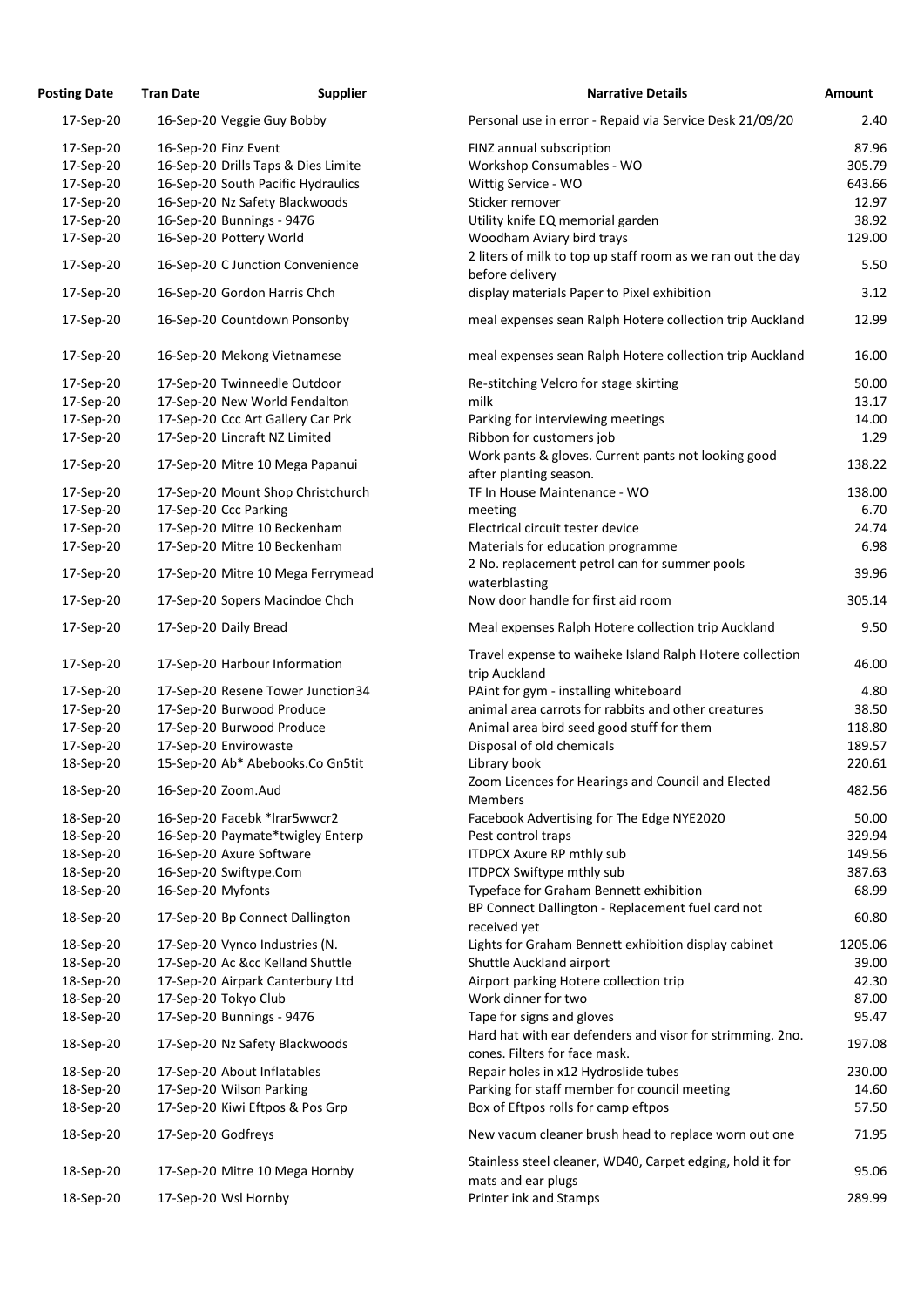| <b>osting Date</b> | <b>Tran Date</b>   | <b>Supplier</b>                     | <b>Narrative Details</b>                                                |
|--------------------|--------------------|-------------------------------------|-------------------------------------------------------------------------|
| 18-Sep-20          |                    | 17-Sep-20 Wilson Parking            | Parking for new Hornby meeting at Civic.                                |
| 18-Sep-20          |                    | 17-Sep-20 Mitre 10 Mega Ferrymead   | Rope Consumables - WO<br>Wines for Mayoral dinner on 22 September at th |
| 18-Sep-20          |                    | 17-Sep-20 Pegasus Bay Winery        | Kwong's Restaurant                                                      |
| 18-Sep-20          |                    | 17-Sep-20 Kevin Daly Mowers Ltd     | Reel mower repairs                                                      |
| 18-Sep-20          |                    | 17-Sep-20 Canterbury Sports Wh/s    | Materials for education programme                                       |
| 18-Sep-20          |                    | 17-Sep-20 Akld Transport Parking    | Parking costs for rental car while working in Aucl                      |
| 18-Sep-20          |                    | 17-Sep-20 Bunnings - 9476           | Toilet bowel sealant                                                    |
| 18-Sep-20          |                    | 17-Sep-20 Twinneedle Outdoor        | Parks PPE - safety chaps etc                                            |
| 18-Sep-20          |                    | 17-Sep-20 Waiheke Fruit & Veg       | meal expenses sean Ralph Hotere collection trip                         |
| 18-Sep-20          |                    | 17-Sep-20 Pb Tech Online 09 5269200 | Handshoe ergonomic mouse                                                |
| 18-Sep-20          |                    | 17-Sep-20 Bunnings - 9476           | Soil, Lawn seed and pine rail                                           |
| 18-Sep-20          |                    | 17-Sep-20 Couplands Bakeries        | Bread for re sale in the shop                                           |
| 18-Sep-20          |                    | 17-Sep-20 New World Prestons        | Milk for re sale in the shop                                            |
| 18-Sep-20          |                    | 17-Sep-20 Rc Hobbies                | For libraries                                                           |
| 18-Sep-20          |                    | 17-Sep-20 The Warehouse 123         | volunteer recognition                                                   |
| 18-Sep-20          |                    | 17-Sep-20 Bunnings - 9482           | Bugle screws, hex screws, timber, fastcrete                             |
| 18-Sep-20          |                    | 18-Sep-20 Mitre 10 Beckenham        | painting equip                                                          |
| 18-Sep-20          | 18-Sep-20 Signwise |                                     | Signs x4 for Hagley Netball Entrance.                                   |
| 18-Sep-20          |                    | 18-Sep-20 Wsl South City            | Ballot Boxes and materials for Central ward By-e                        |
| 18-Sep-20          | 18-Sep-20 Mocka    |                                     | table to hold towels in sauna                                           |
| 18-Sep-20          |                    | 18-Sep-20 Mitre 10 Mega Ferrymead   | gas bottles - micro                                                     |
| 18-Sep-20          |                    | 18-Sep-20 Loeuf Cafe                | Food and drink costs while working in Auckland                          |
| 18-Sep-20          |                    | 18-Sep-20 Dear Jervois              | meal expenses Ralph Hotere collection trip Auckl                        |
| 18-Sep-20          |                    | 18-Sep-20 Ccc Art Gallery Car Prk   | Parking (interview panel) at Art Gallery                                |
| 18-Sep-20          |                    | 18-Sep-20 Ccc Art Gallery Car Prk   | Parking at Art Gallery for chairing interview pane                      |
| 18-Sep-20          |                    | 18-Sep-20 K9 Control Limited        | 3x spare straps for bark collars.                                       |
| 21-Sep-20          |                    | 16-Sep-20 Alibris Books             | Charge refunded in full 18/09/20                                        |
| 21-Sep-20          |                    | 17-Sep-20 Playsafe Consulting Lt    | <b>Playground Safety Standards Guidelines</b>                           |
| 21-Sep-20          |                    | 17-Sep-20 Britomart Carpark         | Parking Ralph Hotere collection trip to waiheke I:                      |
| 21-Sep-20          |                    | 18-Sep-20 Bunnings - 9532 Chch Arpt | <b>HERBS PLANTS</b>                                                     |
| 21-Sep-20          |                    | 18-Sep-20 Bunnings - 9476           | Hardware and a padlock for Wharenui                                     |
| 21-Sep-20          |                    | 18-Sep-20 Createsend/Com            | Email marketing for Linwood-Central-Heathcote<br><b>Community News</b>  |
| 21-Sep-20          | 18-Sep-20 Calendly |                                     | Calendly fee for GF bookings online payment for                         |
|                    |                    |                                     | subscription<br>Calendly fee for GF bookings online payment for         |
| 21-Sep-20          | 18-Sep-20 Calendly |                                     | subscription                                                            |
| 21-Sep-20          | 18-Sep-20 Calendly |                                     | Calendly fee- not receipt online payment                                |
| 21-Sep-20          | 18-Sep-20 Calendly |                                     | Calendly fee for GF bookings online payment for<br>subscription         |
| 21-Sep-20          |                    | 18-Sep-20 Metrogreen                | Stratavault Cell treepits spare parts for Ferry Roa                     |
| 21-Sep-20          |                    | 18-Sep-20 Fresh Choice Parklands    | food for Travis community planting day                                  |
| 21-Sep-20          |                    | 18-Sep-20 Advance Landscape         | Bamboo stakes for community volunteer plantin                           |
| 21-Sep-20          |                    | 18-Sep-20 Saecowilson - Christch    | Dryer Maintenance - WO                                                  |
| 21-Sep-20          |                    | 18-Sep-20 Bunnings - 9532 Chch Arpt | CRC, Gas torch kit, heat shrink, for workshop                           |
| 21-Sep-20          |                    | 18-Sep-20 Bed Bath Papakura         | laundry baskets for sauna towels                                        |
| 21-Sep-20          |                    | 18-Sep-20 Dyers Road Itm            | Post and handrail for steps into office                                 |
| 21-Sep-20          |                    | 18-Sep-20 Paypal *cozyroc Llc       | <b>ITIM CozyROC</b>                                                     |
| 21-Sep-20          |                    | 18-Sep-20 The Warehouse 175         | kitchen pots, implements, Little River service cen                      |
| 21-Sep-20          |                    | 18-Sep-20 Orleans Chicken           | Food and drink costs while working in Auckland                          |
| 21-Sep-20          |                    | 18-Sep-20 Ramen Takara Limited      | Food and drink costs while working in Auckland                          |
| 21-Sep-20          |                    | 18-Sep-20 Bunnings - 9476           | Irrigation requirements                                                 |
| 21-Sep-20          |                    | 18-Sep-20 Bunnings - 9482           | Paint equipment                                                         |

| <b>Posting Date</b> | <b>Tran Date</b>          | <b>Supplier</b>                     | <b>Narrative Details</b>                                                    | <b>Amount</b> |
|---------------------|---------------------------|-------------------------------------|-----------------------------------------------------------------------------|---------------|
| 18-Sep-20           | 17-Sep-20 Wilson Parking  |                                     | Parking for new Hornby meeting at Civic.                                    | 12.60         |
| 18-Sep-20           |                           | 17-Sep-20 Mitre 10 Mega Ferrymead   | Rope Consumables - WO                                                       | 11.76         |
| 18-Sep-20           |                           | 17-Sep-20 Pegasus Bay Winery        | Wines for Mayoral dinner on 22 September at the Madam<br>Kwong's Restaurant | 213.33        |
| 18-Sep-20           |                           | 17-Sep-20 Kevin Daly Mowers Ltd     | Reel mower repairs                                                          | 33.00         |
| 18-Sep-20           |                           | 17-Sep-20 Canterbury Sports Wh/s    | Materials for education programme                                           | 40.00         |
| 18-Sep-20           |                           | 17-Sep-20 Akld Transport Parking    | Parking costs for rental car while working in Auckland                      | 6.50          |
| 18-Sep-20           | 17-Sep-20 Bunnings - 9476 |                                     | Toilet bowel sealant                                                        | 13.97         |
| 18-Sep-20           |                           | 17-Sep-20 Twinneedle Outdoor        | Parks PPE - safety chaps etc                                                | 254.90        |
| 18-Sep-20           |                           | 17-Sep-20 Waiheke Fruit & Veg       | meal expenses sean Ralph Hotere collection trip Auckland                    | 9.00          |
| 18-Sep-20           |                           | 17-Sep-20 Pb Tech Online 09 5269200 | Handshoe ergonomic mouse                                                    | 198.96        |
| 18-Sep-20           | 17-Sep-20 Bunnings - 9476 |                                     | Soil, Lawn seed and pine rail                                               | 48.84         |
| 18-Sep-20           |                           | 17-Sep-20 Couplands Bakeries        | Bread for re sale in the shop                                               | 4.80          |
| 18-Sep-20           |                           | 17-Sep-20 New World Prestons        | Milk for re sale in the shop                                                | 24.50         |
| 18-Sep-20           | 17-Sep-20 Rc Hobbies      |                                     | For libraries                                                               | 5366.00       |
| 18-Sep-20           |                           | 17-Sep-20 The Warehouse 123         | volunteer recognition                                                       | 24.20         |
| 18-Sep-20           | 17-Sep-20 Bunnings - 9482 |                                     | Bugle screws, hex screws, timber, fastcrete                                 | 187.72        |
| 18-Sep-20           |                           | 18-Sep-20 Mitre 10 Beckenham        | painting equip                                                              | 56.02         |
| 18-Sep-20           | 18-Sep-20 Signwise        |                                     | Signs x4 for Hagley Netball Entrance.                                       | 100.00        |
| 18-Sep-20           | 18-Sep-20 Wsl South City  |                                     | Ballot Boxes and materials for Central ward By-election                     | 90.93         |
| 18-Sep-20           | 18-Sep-20 Mocka           |                                     | table to hold towels in sauna                                               | 49.95         |
| 18-Sep-20           |                           | 18-Sep-20 Mitre 10 Mega Ferrymead   | gas bottles - micro                                                         | 43.38         |
| 18-Sep-20           | 18-Sep-20 Loeuf Cafe      |                                     | Food and drink costs while working in Auckland                              | 65.50         |
| 18-Sep-20           | 18-Sep-20 Dear Jervois    |                                     | meal expenses Ralph Hotere collection trip Auckland                         | 50.00         |
| 18-Sep-20           |                           | 18-Sep-20 Ccc Art Gallery Car Prk   | Parking (interview panel) at Art Gallery                                    | 7.00          |
| 18-Sep-20           |                           | 18-Sep-20 Ccc Art Gallery Car Prk   | Parking at Art Gallery for chairing interview panel at Civic.               | 7.00          |
| 18-Sep-20           |                           | 18-Sep-20 K9 Control Limited        | 3x spare straps for bark collars.                                           | 52.50         |
| 21-Sep-20           | 16-Sep-20 Alibris Books   |                                     | Charge refunded in full 18/09/20                                            | 97.26         |
| 21-Sep-20           |                           | 17-Sep-20 Playsafe Consulting Lt    | <b>Playground Safety Standards Guidelines</b>                               | 40.19         |
| 21-Sep-20           |                           | 17-Sep-20 Britomart Carpark         | Parking Ralph Hotere collection trip to waiheke Island                      | 55.55         |
| 21-Sep-20           |                           | 18-Sep-20 Bunnings - 9532 Chch Arpt | <b>HERBS PLANTS</b>                                                         | 177.93        |
| 21-Sep-20           | 18-Sep-20 Bunnings - 9476 |                                     | Hardware and a padlock for Wharenui                                         | 89.68         |
| 21-Sep-20           |                           | 18-Sep-20 Createsend/Com            | Email marketing for Linwood-Central-Heathcote<br><b>Community News</b>      | 17.41         |
|                     |                           |                                     | Calendly fee for GF bookings online payment for                             |               |
| 21-Sep-20           | 18-Sep-20 Calendly        |                                     | subscription                                                                | 45.50         |
| 21-Sep-20           | 18-Sep-20 Calendly        |                                     | Calendly fee for GF bookings online payment for<br>subscription             | 68.26         |
| 21-Sep-20           | 18-Sep-20 Calendly        |                                     | Calendly fee- not receipt online payment                                    | 91.01         |
| 21-Sep-20           | 18-Sep-20 Calendly        |                                     | Calendly fee for GF bookings online payment for<br>subscription             | 136.51        |
| 21-Sep-20           | 18-Sep-20 Metrogreen      |                                     | Stratavault Cell treepits spare parts for Ferry Road                        | 161.13        |
| 21-Sep-20           |                           | 18-Sep-20 Fresh Choice Parklands    | food for Travis community planting day                                      | 79.89         |
| 21-Sep-20           |                           | 18-Sep-20 Advance Landscape         | Bamboo stakes for community volunteer planting days                         | 432.40        |
| 21-Sep-20           |                           | 18-Sep-20 Saecowilson - Christch    | Dryer Maintenance - WO                                                      | 5.93          |
| 21-Sep-20           |                           | 18-Sep-20 Bunnings - 9532 Chch Arpt | CRC, Gas torch kit, heat shrink, for workshop                               | 53.88         |
| 21-Sep-20           |                           | 18-Sep-20 Bed Bath Papakura         | laundry baskets for sauna towels                                            | 68.80         |
| 21-Sep-20           | 18-Sep-20 Dyers Road Itm  |                                     | Post and handrail for steps into office                                     | 50.24         |
| 21-Sep-20           |                           | 18-Sep-20 Paypal *cozyroc Llc       | <b>ITIM CozyROC</b>                                                         | 747.64        |
| 21-Sep-20           |                           | 18-Sep-20 The Warehouse 175         | kitchen pots, implements, Little River service centre                       | 40.00         |
| 21-Sep-20           |                           | 18-Sep-20 Orleans Chicken           | Food and drink costs while working in Auckland                              | 9.50          |
| 21-Sep-20           |                           | 18-Sep-20 Ramen Takara Limited      | Food and drink costs while working in Auckland                              | 56.00         |
| 21-Sep-20           | 18-Sep-20 Bunnings - 9476 |                                     | Irrigation requirements                                                     | 43.98         |
| 21-Sep-20           | 18-Sep-20 Bunnings - 9482 |                                     | Paint equipment                                                             | 54.48         |
|                     |                           |                                     |                                                                             |               |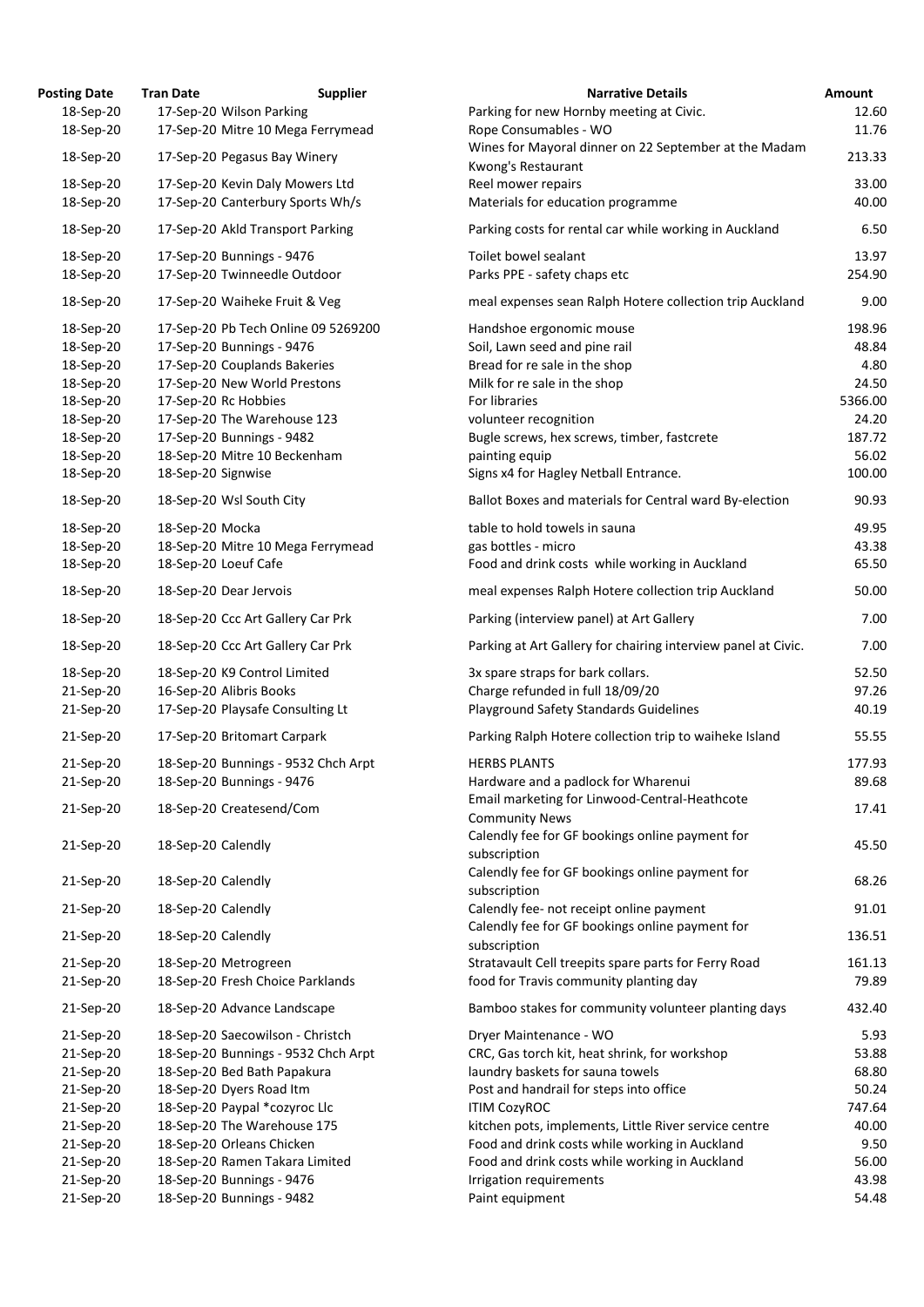| <b>Posting Date</b> | <b>Tran Date</b><br><b>Supplier</b> | <b>Narrative Details</b>                                                                                     | Amount   |
|---------------------|-------------------------------------|--------------------------------------------------------------------------------------------------------------|----------|
| 21-Sep-20           | 18-Sep-20 Shardlows Packaging       | cardboard boxs                                                                                               | 299.00   |
| 21-Sep-20           | 18-Sep-20 Victoria St Car Park      | parking Ralph Hotere collection trip auckland                                                                | 8.00     |
| 21-Sep-20           | 18-Sep-20 Mekong Vietnamese         | Meal expenses Ralph Hotere collection trip auckland                                                          | 25.00    |
| 21-Sep-20           | 18-Sep-20 Alibris Books             | Credit Voucher Alibris Books - Charged 16/09/20                                                              | $-97.25$ |
| 21-Sep-20           | 18-Sep-20 Auckland Transport        | parking Auckland whilst returning artworks to artists from<br>uncomfortable silence exhibition.              | 2.00     |
| 21-Sep-20           | 18-Sep-20 Tsc Mt Eden               | Dinner on trip returning 'uncomfortable silence' artworks<br>to Auckland artists.                            | 30.00    |
| 21-Sep-20           | 18-Sep-20 Nz Safety Blackwoods      | Plumbing fittings for washdown area large                                                                    | 275.41   |
| 21-Sep-20           | 19-Sep-20 Bunnings - 9482           | <b>SEED PLANTS</b>                                                                                           | 88.76    |
| 21-Sep-20           | 19-Sep-20 Charge.Prezi.Com          | Learning Centre annual subscription for Prezi, 19 Sept                                                       | 102.91   |
| 21-Sep-20           | 19-Sep-20 Countdown                 | 2020 - 18 Sept 2021.<br>Biscuits and serviettes for meetings and civic events                                | 12.90    |
| 21-Sep-20           | 19-Sep-20 Monsieur Madame           | Meal expenses Ralph Hotere collection trip auckland                                                          | 26.70    |
|                     |                                     |                                                                                                              |          |
| 21-Sep-20           | 19-Sep-20 Gas Mt Eden               | Meal expenses Ralph Hotere collection trip Auckland                                                          | 34.16    |
| 21-Sep-20           | 19-Sep-20 Christchurch Airport      | Parking Chch airport Ralph Hotere collection trip auckland                                                   | 105.00   |
| 21-Sep-20           | 19-Sep-20 Apple.Com/Bill            | 7 x iOS app licenses for programme delivery ("Koala<br>Sampler") on iPads                                    | 42.55    |
| 21-Sep-20           | 20-Sep-20 Spotify P116177f00        | music subsciption                                                                                            | 22.50    |
| 21-Sep-20           | 21-Sep-20 Countdown                 | Disposable cutlery and plates due to dishwasher not<br>working                                               | 32.00    |
| 21-Sep-20           | 21-Sep-20 Stuff Ps Recurring        | Monthly Press Subscription.                                                                                  | 65.87    |
| 21-Sep-20           | 21-Sep-20 Stuff Ps Recurring        | Monthly Press Subscription.                                                                                  | 71.07    |
| 21-Sep-20           | 21-Sep-20 Stuff Ps Recurring        | Monthly Press Subscription.                                                                                  | 71.07    |
| 21-Sep-20           | 21-Sep-20 Stuff Ps Recurring        | Monthly Press Subscription.                                                                                  | 87.10    |
| 21-Sep-20           | 21-Sep-20 Countdown                 | Milk - receipt lost                                                                                          | 5.67     |
| 21-Sep-20           | 21-Sep-20 Stuff Ps Recurring        | The Press - monthly subscription for CAG library records                                                     | 68.90    |
| 21-Sep-20           | 21-Sep-20 Pak N Save Riccarton      | <b>Riccarton Consumables</b>                                                                                 | 14.19    |
| 21-Sep-20           | 21-Sep-20 Pak N Save Riccarton      | ROAR Capacity building and facility activation                                                               | 100.00   |
| 21-Sep-20           | 21-Sep-20 Placemakers Riccarton     | araldite glue, hooks for dollie storage                                                                      | 54.90    |
| 21-Sep-20           | 21-Sep-20 Mitre 10 Mega Ferrymead   | cushion for sauna                                                                                            | 19.98    |
| 21-Sep-20           | 21-Sep-20 Mitre 10 Beckenham        | Parts to repair a dog gate                                                                                   | 15.13    |
| 21-Sep-20           | 21-Sep-20 Gunworks Limited          | Talley rings for mounting a rifle scope                                                                      | 238.74   |
| 21-Sep-20           | 21-Sep-20 Mitre 10 Mega Papanui     | display materials Paper to Pixel exhibition                                                                  | 19.98    |
| 21-Sep-20           | 21-Sep-20 Mitre 10 Mega Hornby      | NPW replacement lock box for Hockey                                                                          | 84.98    |
| 22-Sep-20           | 19-Sep-20 Jotform Inc.              | Description - H&S Reporting Tool for Contractors                                                             | 28.82    |
| 22-Sep-20           | 20-Sep-20 Easymapmaker.Com          | Easy Map Maker Subscription Sept                                                                             | 43.99    |
| 22-Sep-20           | 20-Sep-20 Createsend/Com            | Email newsletters for Spreydon - Cashmere Community<br><b>News</b>                                           | 8.86     |
| 22-Sep-20           | 20-Sep-20 Facebk *6wllgwjdr2        | Facebook marketing for NYE 2020 Event                                                                        | 50.00    |
| 22-Sep-20           | 20-Sep-20 Ab* Abebooks Gnevtd       | Library book                                                                                                 | 191.44   |
| 22-Sep-20           | 21-Sep-20 Metalcraft Wireplus       | <b>LANDSCAPING ROOF SHEETS</b>                                                                               | 449.33   |
| 22-Sep-20           | 21-Sep-20 The Service Company Ltd C | cleaning chemicals                                                                                           | 228.85   |
| 22-Sep-20           | 21-Sep-20 Createsend/Com            | Email newsletters for Halswell Hornby Riccarton News                                                         | 10.99    |
| 22-Sep-20           | 21-Sep-20 Createsend/Com            | Email newsletters for Halswell-Hornby-Riccarton<br>Community News.                                           | 10.99    |
| 22-Sep-20           | 21-Sep-20 New Brighton Florist      | Flowers purchased for a community member to thank<br>them for 25 years service managing a community facility | 25.00    |
| 22-Sep-20           | 21-Sep-20 A 2 Z                     | ROAR Event - capacity building and facility activation                                                       | 10.80    |
| 22-Sep-20           | 21-Sep-20 Pak N Save Riccarton      | <b>Riccarton Consumables</b>                                                                                 | 13.63    |
| 22-Sep-20           | 21-Sep-20 Kmart - Riccarton         | ROAR - Printing costs and capacity building                                                                  | 17.50    |
| 22-Sep-20           | 21-Sep-20 Sp * Meindl Nz            | <b>New Tramping/Work Boots</b>                                                                               | 522.10   |
| 22-Sep-20           | 21-Sep-20 Mitre 10 Beckenham        | Timber to repair boardwalk                                                                                   | 48.28    |
|                     |                                     |                                                                                                              |          |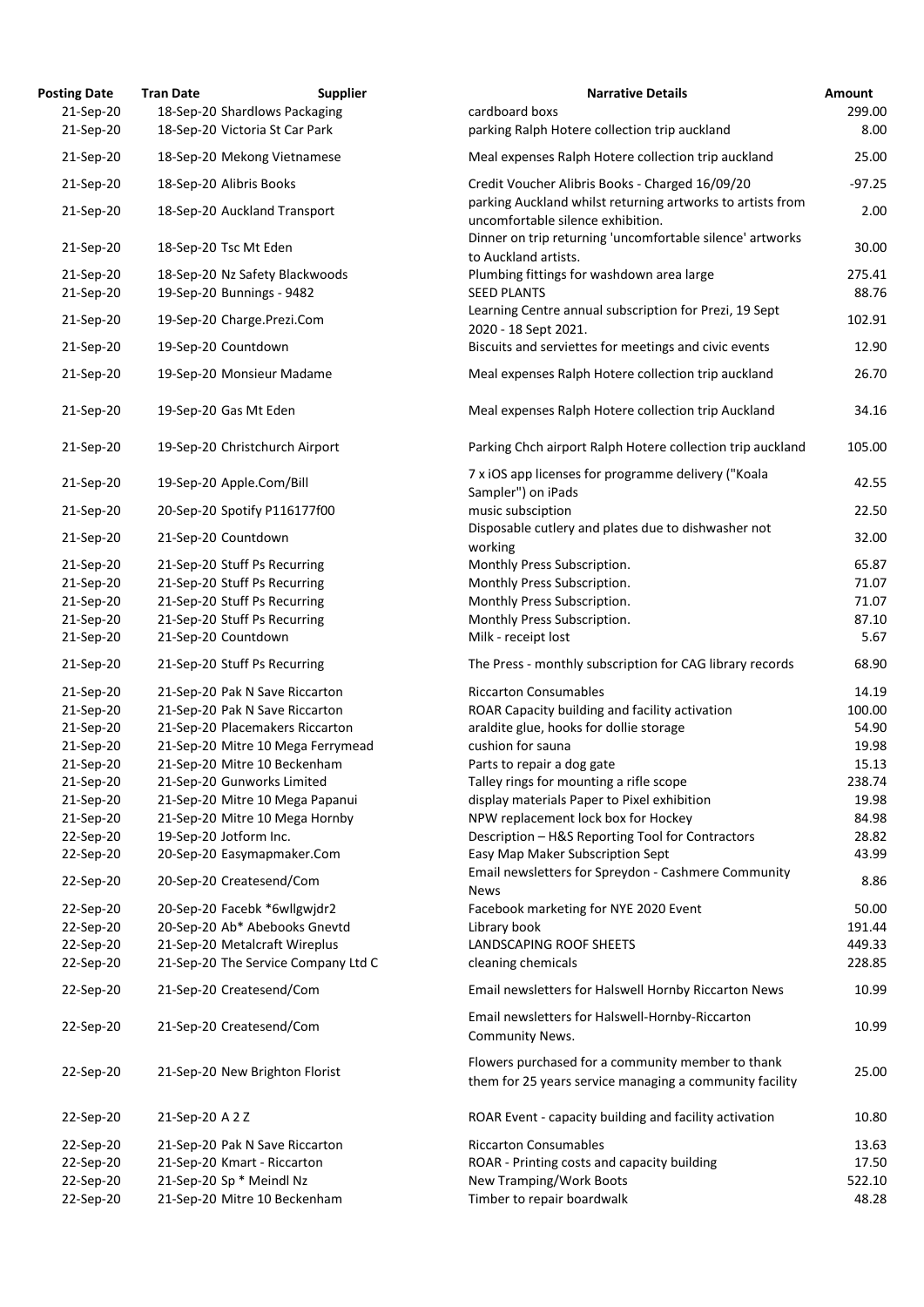| <b>Posting Date</b> | <b>Tran Date</b>           | <b>Supplier</b>                     | <b>Narrative Details</b>                                                                               | <b>Amount</b> |
|---------------------|----------------------------|-------------------------------------|--------------------------------------------------------------------------------------------------------|---------------|
| 22-Sep-20           | 21-Sep-20 Sp * Meindl Nz   |                                     | Specialist outdoor/hill country walking boots for outdoor                                              | 522.10        |
| 22-Sep-20           |                            | 21-Sep-20 Riverside Collective      | work.<br>\$50 Voucher for CTP Travel survey incentive                                                  | 50.00         |
| 22-Sep-20           |                            | 21-Sep-20 Hampton & Co Ltd          | 30 mm MDF for bench seat in exhibition                                                                 | 112.02        |
| 22-Sep-20           |                            | 21-Sep-20 Redpaths St Asaph         | NPW Cable ties for Hockey Nets                                                                         | 226.18        |
|                     |                            |                                     | Notebooks for seasonal staff                                                                           | 15.98         |
| 22-Sep-20           |                            | 22-Sep-20 Paper Plus Barrington     |                                                                                                        |               |
| 22-Sep-20           |                            | 22-Sep-20 Pest Control Research     | Items for pest control measures                                                                        | 55.35         |
| 22-Sep-20           |                            | 22-Sep-20 Pgg Wrightson Chch        | Safety Socks for seasonal sataff                                                                       | 97.98         |
| 22-Sep-20           |                            | 22-Sep-20 Armstrong Locksmiths      | Spare keys for fencing centre                                                                          | 37.00         |
| 22-Sep-20           |                            | 22-Sep-20 Mitre 10 Beckenham        | Measuring tape and gloves.<br>Banks Peninsula Zone Committee 22 September 2020                         | 30.46         |
| 22-Sep-20           |                            | 22-Sep-20 New World Durham Street   | New World Invoice                                                                                      | 26.45         |
| 22-Sep-20           | 22-Sep-20 Sc Leach Ltd     |                                     | <b>Brass interscrews</b>                                                                               | 18.08         |
| 22-Sep-20           | 22-Sep-20 Rubber Stamps    |                                     | Stamp for BI                                                                                           | 36.00         |
| 22-Sep-20           |                            | 22-Sep-20 Mountain Adventure        | New light weight work shoes                                                                            | 161.00        |
| 22-Sep-20           |                            | 22-Sep-20 New World Prestons        | milk for Redwood staff                                                                                 | 3.89          |
| 22-Sep-20           |                            | 22-Sep-20 Chch City Council Civic   | Parking infringement rental truck no parking available<br>outside loading bay to unlosd vehicle        | 12.00         |
| 22-Sep-20           | 22-Sep-20 Order Of St John |                                     | St John Mental Health First Aid course for CTOC HS reps                                                | 390.00        |
| 22-Sep-20           | 22-Sep-20 Veges Direct     |                                     | animal area fresh green for all                                                                        | 18.15         |
| 22-Sep-20           |                            | 22-Sep-20 New World Prestons        | Milk for re sale in the shop                                                                           | 14.51         |
| 22-Sep-20           |                            | 22-Sep-20 Ross Galt Lock Alarm      | Repair to linen room roller door, broken key in lock                                                   | 100.00        |
| 22-Sep-20           |                            | 22-Sep-20 Iks Internet Services     | Installation of games rooms cameraChanged position of<br>kitchen camera                                | 670.45        |
| 23-Sep-20           |                            | 21-Sep-20 Queensland Art Gallery    | Library book                                                                                           | 182.72        |
| 23-Sep-20           | 22-Sep-20 Wilson Parking   |                                     | <b>Wilson Parking - Civic Meeting</b>                                                                  | 16.60         |
| 23-Sep-20           | 22-Sep-20 Caltex Hornby    |                                     | Milk order for Hornby staffroom                                                                        | 10.80         |
| 23-Sep-20           |                            | 22-Sep-20 Fosters Outdoor Power     | PPE for seasonal staff                                                                                 | 937.00        |
| 23-Sep-20           |                            | 22-Sep-20 The Warehouse 220         | Replacement for damaged container for First Aid Station<br>and two locks for the Old Municipal Chamber | 57.00         |
| 23-Sep-20           |                            | 22-Sep-20 Nz Safety Blackwoods      | 2 x pair of safety glasses                                                                             | 131.69        |
| 23-Sep-20           |                            | 22-Sep-20 The Service Company Ltd C | Biozyme                                                                                                | 73.77         |
|                     |                            |                                     | Bio degradeable Cups for water fountain at Graham                                                      |               |
| 23-Sep-20           | 22-Sep-20 Countdown        |                                     | <b>Condon Reception</b>                                                                                | 26.40         |
| 23-Sep-20           |                            | 22-Sep-20 Createsend/Com            | Email marketing for Grafitti Volunteering Newsletter -<br>September 2020 (COVID-19 Alert Level 1)      | 9.32          |
| 23-Sep-20           |                            | 22-Sep-20 St Pierres Colombo Stree  | Banks Peninsula Zone Committee - 22 September 2020<br>Catering Invoice                                 | 55.00         |
| 23-Sep-20           |                            | 22-Sep-20 Amare Safety Christchurch | Amare safety work boots                                                                                | 160.89        |
| 23-Sep-20           | 22-Sep-20 Wsl South City   |                                     | Stationery.                                                                                            | 87.94         |
| 23-Sep-20           | 22-Sep-20 Smiths Hire      |                                     | Tractor for new path south park.                                                                       | 290.80        |
| 23-Sep-20           |                            | 22-Sep-20 Eastgate Central Post Cen | Envelopes and stamps required for Central Ward By-                                                     | 42.80         |
| 23-Sep-20           |                            | 22-Sep-20 Marshire Investments (Nz  | Election 2020.<br><b>Mobile Plant Repairs</b>                                                          | 115.07        |
| 23-Sep-20           | 22-Sep-20 Madam Kwongs     |                                     | Dinner hosted by Mayor for Chinese Consul General in<br>support of the CHCH-China relationship         | 1105.00       |
| 23-Sep-20           |                            | 22-Sep-20 Logistics And Transp      | The Chartered Institute of Logistics and Transport - CMILT<br><b>Chartered Member</b>                  | 282.00        |
| 23-Sep-20           |                            | 22-Sep-20 Nz Safety Blackwoods      | garden gloves volunteers EQ memorial planting                                                          | 83.05         |
| 23-Sep-20           | 22-Sep-20 Bunnings - 9476  |                                     | garden pots & brushes Woodham aviary                                                                   | 196.78        |
| 23-Sep-20           | 22-Sep-20 Bunnings - 9476  |                                     | shrub mix Woodham aviary                                                                               | 274.62        |
| 23-Sep-20           |                            | 22-Sep-20 Pb Tech Online 09 5269200 | Ergonomic mouse wireless trackball                                                                     | 169.94        |
| 23-Sep-20           |                            | 22-Sep-20 Hard To Find Books N      | Library book                                                                                           | 48.50         |
| 23-Sep-20           | 22-Sep-20 Pay My Park      |                                     | parking                                                                                                | 2.83          |
| 23-Sep-20           | 22-Sep-20 Gardenmakers     |                                     | NPW equipment for sign project                                                                         | 225.53        |
| 23-Sep-20           |                            | 23-Sep-20 New World Fendalton       | Catering for FWH Sept 2020 Community Liaison Meeting                                                   | 38.82         |
| 23-Sep-20           | 23-Sep-20 Countdown        |                                     | <b>Community catering for Recreation Groups</b>                                                        | 21.35         |
| 23-Sep-20           |                            | 23-Sep-20 Ccc Art Gallery Car Prk   | Parking in civic                                                                                       | 6.00          |

| <b>Posting Date</b> | <b>Tran Date</b>         | <b>Supplier</b>                     | <b>Narrative Details</b>                                                                               | Amount  |
|---------------------|--------------------------|-------------------------------------|--------------------------------------------------------------------------------------------------------|---------|
| 22-Sep-20           | 21-Sep-20 Sp * Meindl Nz |                                     | Specialist outdoor/hill country walking boots for outdoor                                              | 522.10  |
|                     |                          |                                     | work.                                                                                                  |         |
| 22-Sep-20           |                          | 21-Sep-20 Riverside Collective      | \$50 Voucher for CTP Travel survey incentive                                                           | 50.00   |
| 22-Sep-20           |                          | 21-Sep-20 Hampton & Co Ltd          | 30 mm MDF for bench seat in exhibition                                                                 | 112.02  |
| 22-Sep-20           |                          | 21-Sep-20 Redpaths St Asaph         | NPW Cable ties for Hockey Nets                                                                         | 226.18  |
| 22-Sep-20           |                          | 22-Sep-20 Paper Plus Barrington     | Notebooks for seasonal staff                                                                           | 15.98   |
| 22-Sep-20           |                          | 22-Sep-20 Pest Control Research     | Items for pest control measures                                                                        | 55.35   |
| 22-Sep-20           |                          | 22-Sep-20 Pgg Wrightson Chch        | Safety Socks for seasonal sataff                                                                       | 97.98   |
| 22-Sep-20           |                          | 22-Sep-20 Armstrong Locksmiths      | Spare keys for fencing centre                                                                          | 37.00   |
| 22-Sep-20           |                          | 22-Sep-20 Mitre 10 Beckenham        | Measuring tape and gloves.                                                                             | 30.46   |
| 22-Sep-20           |                          | 22-Sep-20 New World Durham Street   | Banks Peninsula Zone Committee 22 September 2020<br>New World Invoice                                  | 26.45   |
| 22-Sep-20           | 22-Sep-20 Sc Leach Ltd   |                                     | <b>Brass interscrews</b>                                                                               | 18.08   |
| 22-Sep-20           | 22-Sep-20 Rubber Stamps  |                                     | Stamp for BI                                                                                           | 36.00   |
| 22-Sep-20           |                          | 22-Sep-20 Mountain Adventure        | New light weight work shoes                                                                            | 161.00  |
| 22-Sep-20           |                          | 22-Sep-20 New World Prestons        | milk for Redwood staff                                                                                 | 3.89    |
| 22-Sep-20           |                          | 22-Sep-20 Chch City Council Civic   | Parking infringement rental truck no parking available<br>outside loading bay to unlosd vehicle        | 12.00   |
| 22-Sep-20           |                          | 22-Sep-20 Order Of St John          | St John Mental Health First Aid course for CTOC HS reps                                                | 390.00  |
| 22-Sep-20           | 22-Sep-20 Veges Direct   |                                     | animal area fresh green for all                                                                        | 18.15   |
| 22-Sep-20           |                          | 22-Sep-20 New World Prestons        | Milk for re sale in the shop                                                                           | 14.51   |
| 22-Sep-20           |                          | 22-Sep-20 Ross Galt Lock Alarm      | Repair to linen room roller door, broken key in lock                                                   | 100.00  |
|                     |                          |                                     | Installation of games rooms cameraChanged position of                                                  |         |
| 22-Sep-20           |                          | 22-Sep-20 Iks Internet Services     | kitchen camera                                                                                         | 670.45  |
| 23-Sep-20           |                          | 21-Sep-20 Queensland Art Gallery    | Library book                                                                                           | 182.72  |
| 23-Sep-20           | 22-Sep-20 Wilson Parking |                                     | <b>Wilson Parking - Civic Meeting</b>                                                                  | 16.60   |
| 23-Sep-20           | 22-Sep-20 Caltex Hornby  |                                     | Milk order for Hornby staffroom                                                                        | 10.80   |
| 23-Sep-20           |                          | 22-Sep-20 Fosters Outdoor Power     | PPE for seasonal staff                                                                                 | 937.00  |
| 23-Sep-20           |                          | 22-Sep-20 The Warehouse 220         | Replacement for damaged container for First Aid Station<br>and two locks for the Old Municipal Chamber | 57.00   |
| 23-Sep-20           |                          | 22-Sep-20 Nz Safety Blackwoods      | 2 x pair of safety glasses                                                                             | 131.69  |
| 23-Sep-20           |                          | 22-Sep-20 The Service Company Ltd C | Biozyme                                                                                                | 73.77   |
|                     |                          |                                     | Bio degradeable Cups for water fountain at Graham                                                      |         |
| 23-Sep-20           | 22-Sep-20 Countdown      |                                     | <b>Condon Reception</b>                                                                                | 26.40   |
| 23-Sep-20           |                          | 22-Sep-20 Createsend/Com            | Email marketing for Grafitti Volunteering Newsletter -<br>September 2020 (COVID-19 Alert Level 1)      | 9.32    |
| 23-Sep-20           |                          | 22-Sep-20 St Pierres Colombo Stree  | Banks Peninsula Zone Committee - 22 September 2020<br>Catering Invoice                                 | 55.00   |
| 23-Sep-20           |                          | 22-Sep-20 Amare Safety Christchurch | Amare safety work boots                                                                                | 160.89  |
| 23-Sep-20           | 22-Sep-20 Wsl South City |                                     | Stationery.                                                                                            | 87.94   |
| 23-Sep-20           | 22-Sep-20 Smiths Hire    |                                     | Tractor for new path south park.                                                                       | 290.80  |
| 23-Sep-20           |                          | 22-Sep-20 Eastgate Central Post Cen | Envelopes and stamps required for Central Ward By-                                                     | 42.80   |
| 23-Sep-20           |                          | 22-Sep-20 Marshire Investments (Nz  | Election 2020.<br><b>Mobile Plant Repairs</b>                                                          | 115.07  |
| 23-Sep-20           |                          | 22-Sep-20 Madam Kwongs              | Dinner hosted by Mayor for Chinese Consul General in                                                   | 1105.00 |
|                     |                          |                                     | support of the CHCH-China relationship<br>The Chartered Institute of Logistics and Transport - CMILT   |         |
| 23-Sep-20           |                          | 22-Sep-20 Logistics And Transp      | <b>Chartered Member</b>                                                                                | 282.00  |
| 23-Sep-20           |                          | 22-Sep-20 Nz Safety Blackwoods      | garden gloves volunteers EQ memorial planting                                                          | 83.05   |
| 23-Sep-20           |                          | 22-Sep-20 Bunnings - 9476           | garden pots & brushes Woodham aviary                                                                   | 196.78  |
| 23-Sep-20           |                          | 22-Sep-20 Bunnings - 9476           | shrub mix Woodham aviary                                                                               | 274.62  |
| 23-Sep-20           |                          | 22-Sep-20 Pb Tech Online 09 5269200 | Ergonomic mouse wireless trackball                                                                     | 169.94  |
| 23-Sep-20           |                          | 22-Sep-20 Hard To Find Books N      | Library book                                                                                           | 48.50   |
| 23-Sep-20           | 22-Sep-20 Pay My Park    |                                     | parking                                                                                                | 2.83    |
| 23-Sep-20           | 22-Sep-20 Gardenmakers   |                                     | NPW equipment for sign project                                                                         | 225.53  |
| 23-Sep-20           |                          | 23-Sep-20 New World Fendalton       | Catering for FWH Sept 2020 Community Liaison Meeting                                                   | 38.82   |
| 23-Sep-20           | 23-Sep-20 Countdown      |                                     | <b>Community catering for Recreation Groups</b>                                                        | 21.35   |
| 23-Sep-20           |                          | 23-Sep-20 Ccc Art Gallery Car Prk   | Parking in civic                                                                                       | 6.00    |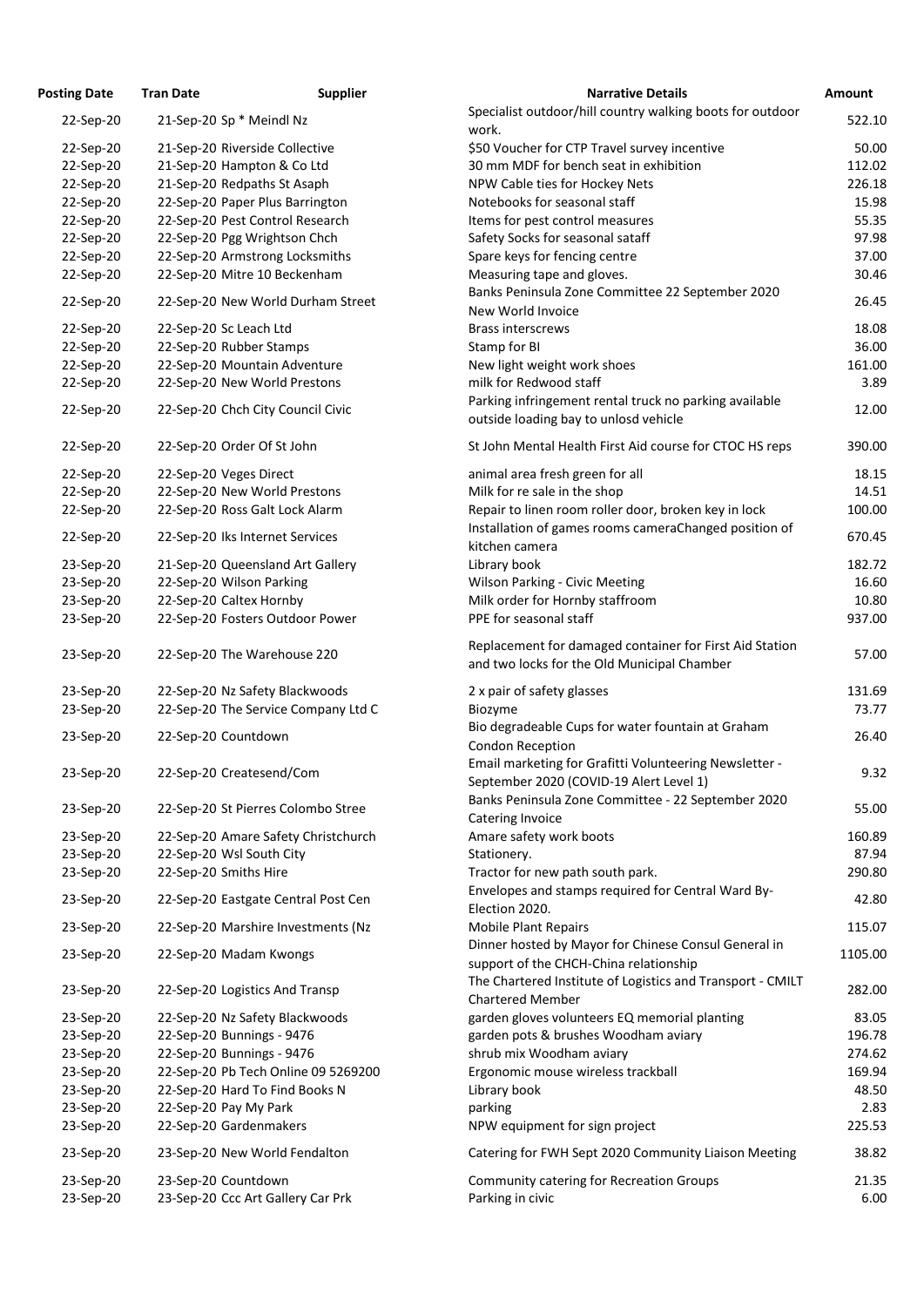| <b>Posting Date</b>    | <b>Tran Date</b>                    | <b>Supplier</b> | <b>Narrative Details</b>                                                                              | Amount   |
|------------------------|-------------------------------------|-----------------|-------------------------------------------------------------------------------------------------------|----------|
| 23-Sep-20              | 23-Sep-20 Hellers Shop Chch         |                 | Somerfield hoops sausages                                                                             | 60.80    |
| 23-Sep-20              | 23-Sep-20 Hellers Shop Chch         |                 | Somerfield hoops volunteers and event food                                                            | 92.00    |
| 23-Sep-20              | 23-Sep-20 The Warehouse 120         |                 | Plastic storage containers for First Aid Supplies at Graham<br>Condon Rec & Sports Centre - Aquatics. | 14.00    |
| 23-Sep-20              | 23-Sep-20 Mitre 10 Mega Hornby      |                 | 5 x bags of quick concrete for playground posts, Pincers                                              | 72.09    |
| 23-Sep-20              | 23-Sep-20 Shuk Engineering Dist     |                 | Dry Silo 1 - WO                                                                                       | 416.51   |
| 23-Sep-20              | 23-Sep-20 Hampton & Co Ltd          |                 | mdf for emergency sign panels                                                                         | 92.70    |
| 23-Sep-20              | 23-Sep-20 Hampton & Co Ltd          |                 | ply for Hotere Black Painting crate                                                                   | 267.27   |
| 23-Sep-20              | 23-Sep-20 Cactus Outdoor Limited    |                 | New cactus work shorts                                                                                | 169.00   |
|                        |                                     |                 | Bolts, washers and small rope to effect repair to pump on                                             |          |
| 23-Sep-20              | 23-Sep-20 Mitre 10 Mega Papanui     |                 | DHW in basement plant room                                                                            | 16.33    |
| 23-Sep-20              | 23-Sep-20 Mitre 10 Mega Ferrymead   |                 | Hose fittings buckets and scoops for cleaning out of<br>gutters and channels around summer pools      | 125.40   |
| 23-Sep-20              | 23-Sep-20 Mitre 10 Mega Papanui     |                 | Pails & torch                                                                                         | 61.79    |
| 23-Sep-20              | 23-Sep-20 Mitre 10 Mega Papanui     |                 | <b>Screws</b>                                                                                         | 10.26    |
| 23-Sep-20              | 23-Sep-20 Mitre 10 Mega Papanui     |                 | Credit Voucher Mitre 10 Mega Papanui                                                                  | $-16.48$ |
| 23-Sep-20              | 23-Sep-20 Mitre 10 Beckenham        |                 | Drill bits                                                                                            | 20.70    |
| 23-Sep-20              | 23-Sep-20 Mitre 10 Mega Papanui     |                 | Drill bits                                                                                            | 63.93    |
| 24-Sep-20              | 22-Sep-20 Paypal *bespokepres       |                 | Goods for resale                                                                                      | 884.43   |
| 24-Sep-20              | 22-Sep-20 Grillitype.Com            |                 | Typeface for Touching Sight exhibition                                                                | 154.46   |
| 24-Sep-20              | 23-Sep-20 Saecowilson - Christch    |                 | In House Maintenance - WO                                                                             | 446.33   |
| 24-Sep-20              | 23-Sep-20 Bunnings - 9476           |                 | Glue and screw organiser                                                                              | 47.63    |
| 24-Sep-20              | 23-Sep-20 Nz Safety Blackwoods      |                 | Safety pants                                                                                          | 51.31    |
| 24-Sep-20              | 23-Sep-20 Bunnings - 9476           |                 | Paint gear for GC                                                                                     | 64.36    |
| 24-Sep-20              | 23-Sep-20 Createsend/Com            |                 | Email newsletters for Parks Volunteering - Port Hills<br>Spring Newsletter)                           | 16.41    |
| 24-Sep-20              | 23-Sep-20 The National Business     |                 | Monthly NBR Membership.                                                                               | 35.00    |
| 24-Sep-20              | 23-Sep-20 Sp * Speed Power Stabi    |                 | New Plyo Box to replace broken one                                                                    | 355.00   |
| 24-Sep-20              | 23-Sep-20 Nz Safety Blackwoods      |                 | 3x yellow and 3 x white spray cans to redo lines at camp                                              | 111.20   |
| 24-Sep-20              | 23-Sep-20 Nationwide Books          |                 | books for resale in museum shop                                                                       | 179.90   |
| 24-Sep-20              | 23-Sep-20 Saecowilson - Christch    |                 | TFilter Maintenance - WO                                                                              | 62.45    |
| 24-Sep-20              | 23-Sep-20 Debitsuccess              |                 | Myzone monthly subscription                                                                           | 253.00   |
| 24-Sep-20              | 23-Sep-20 Nz Safety Blackwoods      |                 | New John Bull work boots                                                                              | 229.89   |
| 24-Sep-20              | 23-Sep-20 Oderings Nurseries        |                 | Pots for Woodham aviary                                                                               | 80.97    |
| 24-Sep-20              | 23-Sep-20 Countdown                 |                 | Strike wipes for cleaning library I.T equipment                                                       | 40.00    |
| 24-Sep-20              | 23-Sep-20 Bunnings - 9476           |                 | Alpine trough x 2 for alpine house                                                                    | 88.00    |
| 24-Sep-20              | 23-Sep-20 Bunnings - 9482           |                 | bucket for cover water tank and carry stuff                                                           | 11.98    |
| 24-Sep-20              | 23-Sep-20 Mitre 10 Mega Papanui     |                 | Impact nutsetter and screwdriver bits                                                                 | 35.96    |
| 24-Sep-20              | 24-Sep-20 Trowel Trades Chch        |                 | Paint for lyttelton pool                                                                              | 936.85   |
| 24-Sep-20              | 24-Sep-20 Briscoes Papanui          |                 | Towels for First Aid Room at Graham Condon Rec & Sport<br>Centre.                                     | 29.97    |
| 24-Sep-20              | 24-Sep-20 Loose Change              |                 | A pair of garden gloves for the Mayor to use at the EQ                                                | 2.50     |
| 24-Sep-20              | 24-Sep-20 Jaycar Pty Ltd            |                 | Memorial planting event.<br>4 x L-shaped 3.5mm audio male-female adapters                             | 17.60    |
| 24-Sep-20              | 24-Sep-20 Burwood Produce           |                 | Crushed Barley for pig food/bait                                                                      | 22.00    |
|                        | 23-Sep-20 Property Council Of New Z |                 | Annual Market Summit 2020                                                                             | 63.25    |
| 25-Sep-20              | 23-Sep-20 Nz Planning               |                 | NZPI Planning for Maori Values Workshop                                                               | 150.00   |
| 25-Sep-20<br>25-Sep-20 | 23-Sep-20 Bridgestone Christchurc   |                 | repair flat tyre on Gator (MDS851)                                                                    | 96.55    |
|                        |                                     |                 |                                                                                                       |          |
| 25-Sep-20              | 23-Sep-20 Couplands Bakeries        |                 | Catering for Sept 2020 FWH Community Liaison Meeting                                                  | 62.06    |
| 25-Sep-20              | 23-Sep-20 Createsend/Com            |                 | Email newsletter for Banks Peninsula Community News.                                                  | 10.07    |
| 25-Sep-20              | 23-Sep-20 Createsend/Com            |                 | Email newsletter for Fendalton-Waimairi-Harewood<br><b>Community News</b>                             | 10.35    |
| 25-Sep-20              | 23-Sep-20 Createsend/Com            |                 | Email newsletter for Coastal-Burwood Community News                                                   | 11.49    |
| 25-Sep-20              | 23-Sep-20 Dnh*godaddy.Com Nzd       |                 | <b>ITDOWI Godaddy cccbookings 2 yrs</b>                                                               | 252.98   |
| 25-Sep-20              | 23-Sep-20 Pb Tech Online 09 5269200 |                 | 3 x new 128Gb Micro SD cards with adapters for new<br>cameras for South Learning Centre               | 154.32   |

29.97

10.35